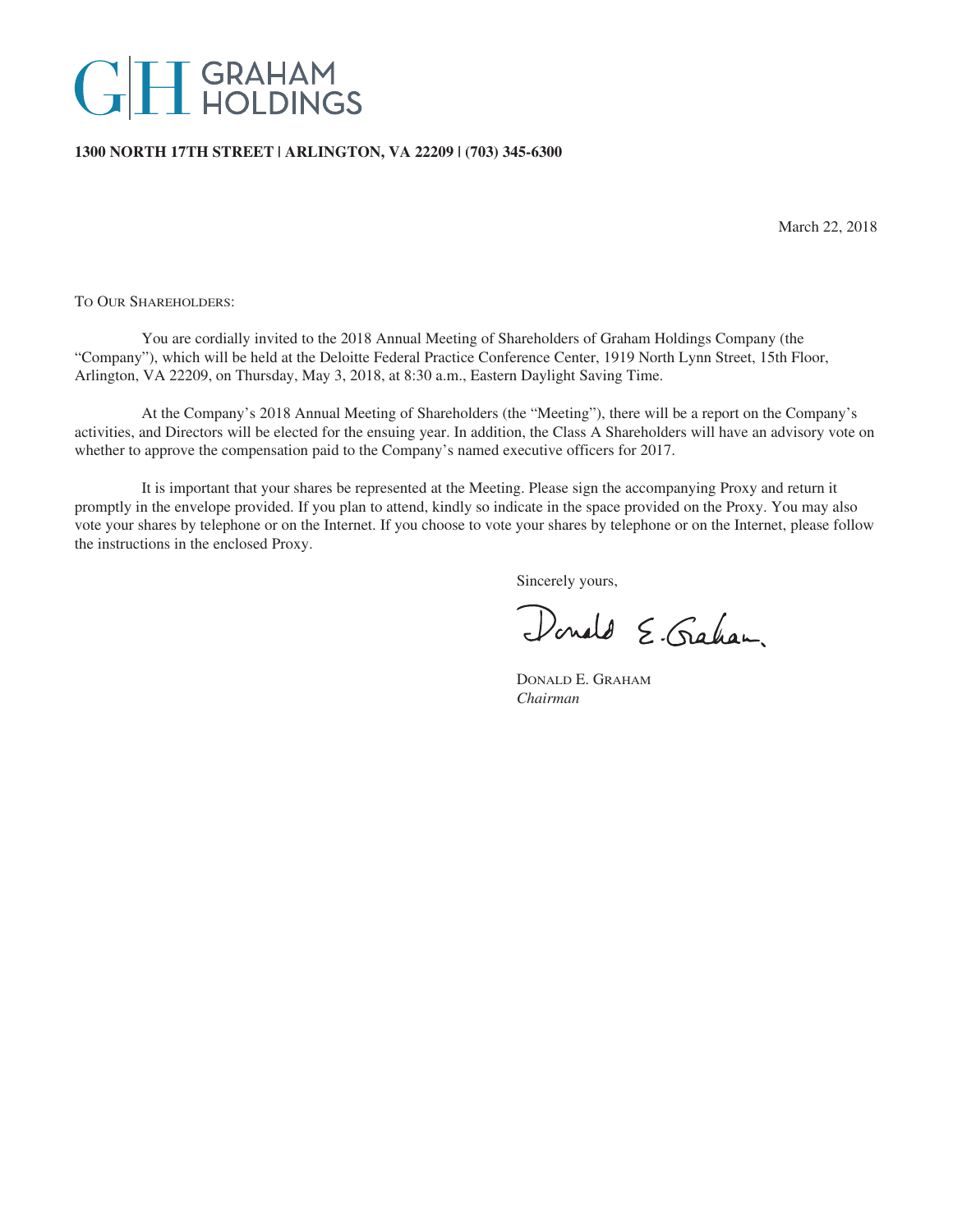# **GRAHAM HOLDINGS COMPANY**

# **Notice of Annual Meeting of Shareholders — May 3, 2018**

The 2018 Annual Meeting of Shareholders of Graham Holdings Company will be held at the Deloitte Federal Practice Conference Center, 1919 North Lynn Street, 15th Floor, Arlington, VA 22209, on Thursday, May 3, 2018, at 8:30 a.m., Eastern Daylight Saving Time, for the following purposes:

- 1. To elect Directors for the ensuing year, as more fully described in the accompanying Proxy Statement.
- 2. For the Class A Shareholders, on an advisory basis, to vote on whether to approve the compensation paid to the named executive officers of the Company for 2017.
- 3. To transact such other business as may properly come before the Meeting or any adjournment thereof.

The Board of Directors of the Company (the "Board") has fixed the close of business on March 14, 2018, as the record date for the determination of shareholders entitled to notice of and to vote at the Meeting.

It is important that your shares be represented and voted at the Meeting. Please sign and return your Proxy at your earliest convenience. You may also vote your shares by telephone or on the Internet. If you choose to vote your shares by telephone or on the Internet, please follow the instructions in the enclosed Proxy. You may revoke your Proxy at any time before it has been voted at the Meeting. You may vote in person at the Meeting even if you returned a Proxy, provided that you first revoke your previously voted Proxy.

By Order of the Board of Directors,

NICOLE M. MADDREY, Secretary

March 22, 2018 Arlington, VA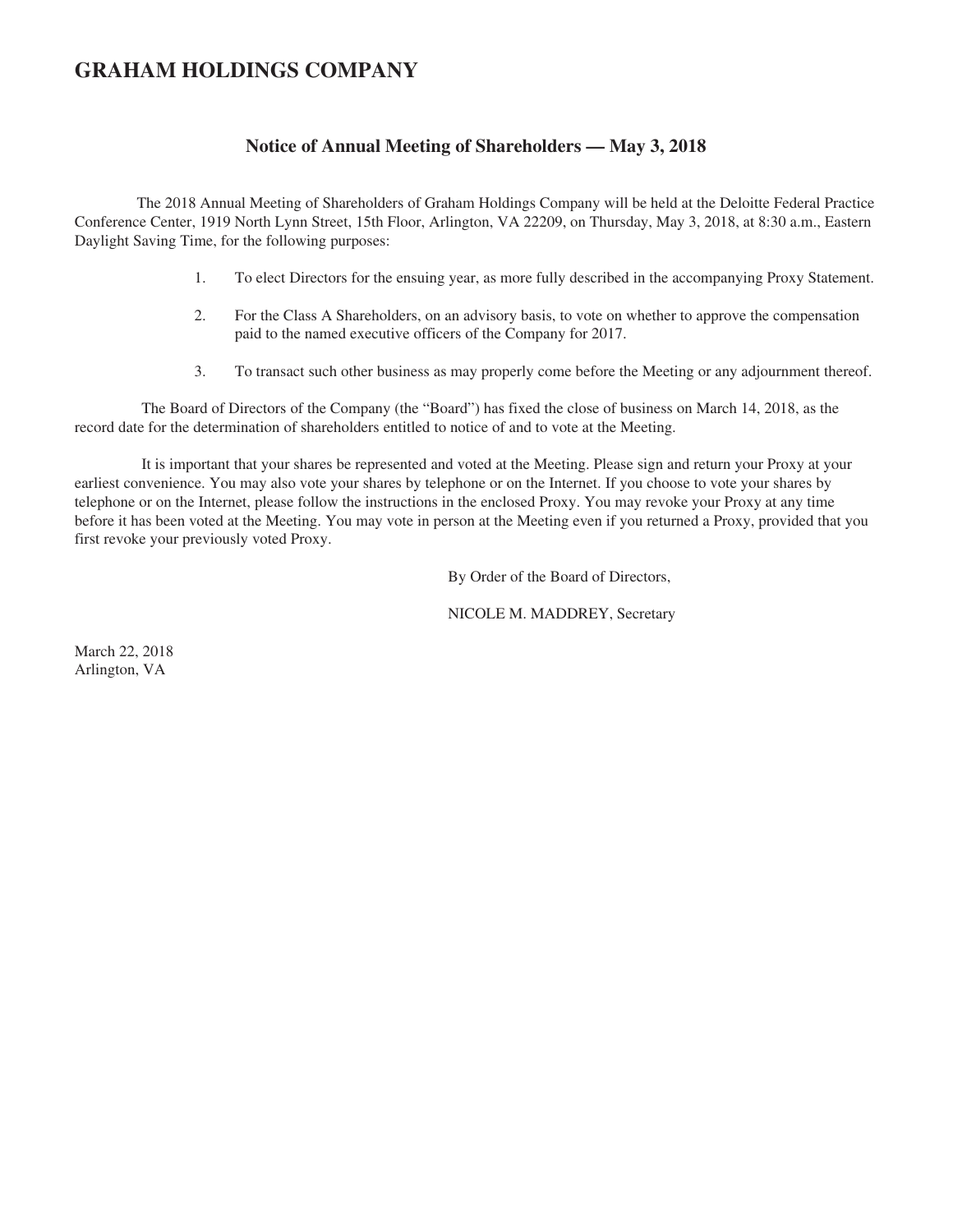# **GRAHAM HOLDINGS COMPANY 1300 North 17th Street, Suite 1700, Arlington, VA 22209**

March 22, 2018

This Proxy Statement contains information relating to the 2018 Annual Meeting of Shareholders of Graham Holdings Company to be held at the Deloitte Federal Practice Conference Center, 1919 North Lynn Street, 15th Floor, Arlington, VA 22209, on Thursday, May 3, 2018, at 8:30 a.m., Eastern Daylight Saving Time, or any adjournments thereof, for the purposes set forth in the accompanying Notice of the 2018 Annual Meeting of Shareholders. This Proxy Statement and the accompanying forms of Proxy and voting instructions are being delivered to shareholders on or about March 22, 2018. The Board of Directors of the Company is making this Proxy solicitation.

**Important notice regarding the availability of Proxy materials for the Annual Meeting of Shareholders to be held on May 3, 2018. This Proxy Statement and the Annual Report to Shareholders are available at www.ghco.com.**

# **QUESTIONS AND ANSWERS**

# **Q: What am I voting on?**

A: You are voting on the election of Directors for a term of one year. A Board of 10 Directors is to be elected, seven by the holders of Class A Common Stock, voting separately as a class, and three by the holders of Class B Common Stock, voting separately as a class. All Directors will hold office until the next Annual Meeting or until their respective successors shall have been elected and shall have qualified or as otherwise provided in the bylaws of the Company.

In the event that any nominee withdraws or for any reason is not able to serve as a Director and you have submitted a Proxy, Timothy J. O'Shaughnessy, Wallace R. Cooney, Jacob M. Maas and Nicole M. Maddrey, acting as your proxies, may vote for such other person as the Board of Directors may nominate.

In addition, if you are a holder of Class A Stock, you are voting on whether to approve the compensation paid to the Company's named executive officers for 2017. In accordance with rules of the U.S. Securities and Exchange Commission (the "SEC"), this vote is advisory in nature and non-binding.

Each of your shares entitles you to one vote with respect to each matter on which you may vote.

# **Q: What are the voting recommendations of the Board?**

A: The Board recommends voting for each of the nominated Directors listed on the Proxy card. The Board knows of no reason that would cause any nominee to be unable to act or to refuse to accept nomination or election.

The Board also recommends voting for the approval of the compensation paid to the Company's named executive officers for 2017.

#### **Q: Will any other matters be voted on?**

A: We are not aware of any matters to be voted on other than the election of Directors and the Class A Shareholder advisory vote on compensation paid to the Company's named executive officers for 2017. If any other matter is properly brought before the Meeting and you have submitted a Proxy, Timothy J. O'Shaughnessy, Wallace R. Cooney, Jacob M. Maas and Nicole M. Maddrey, acting as your proxies, will vote for you at their discretion.

# **Q: How do I vote?**

- A: There are four ways to vote:
	- By Internet at www.investorvote.com. We encourage you to vote this way;
	- By toll-free telephone at 1-800-652-8683;
	- By completing and mailing your Proxy card; or
	- By written ballot at the Meeting.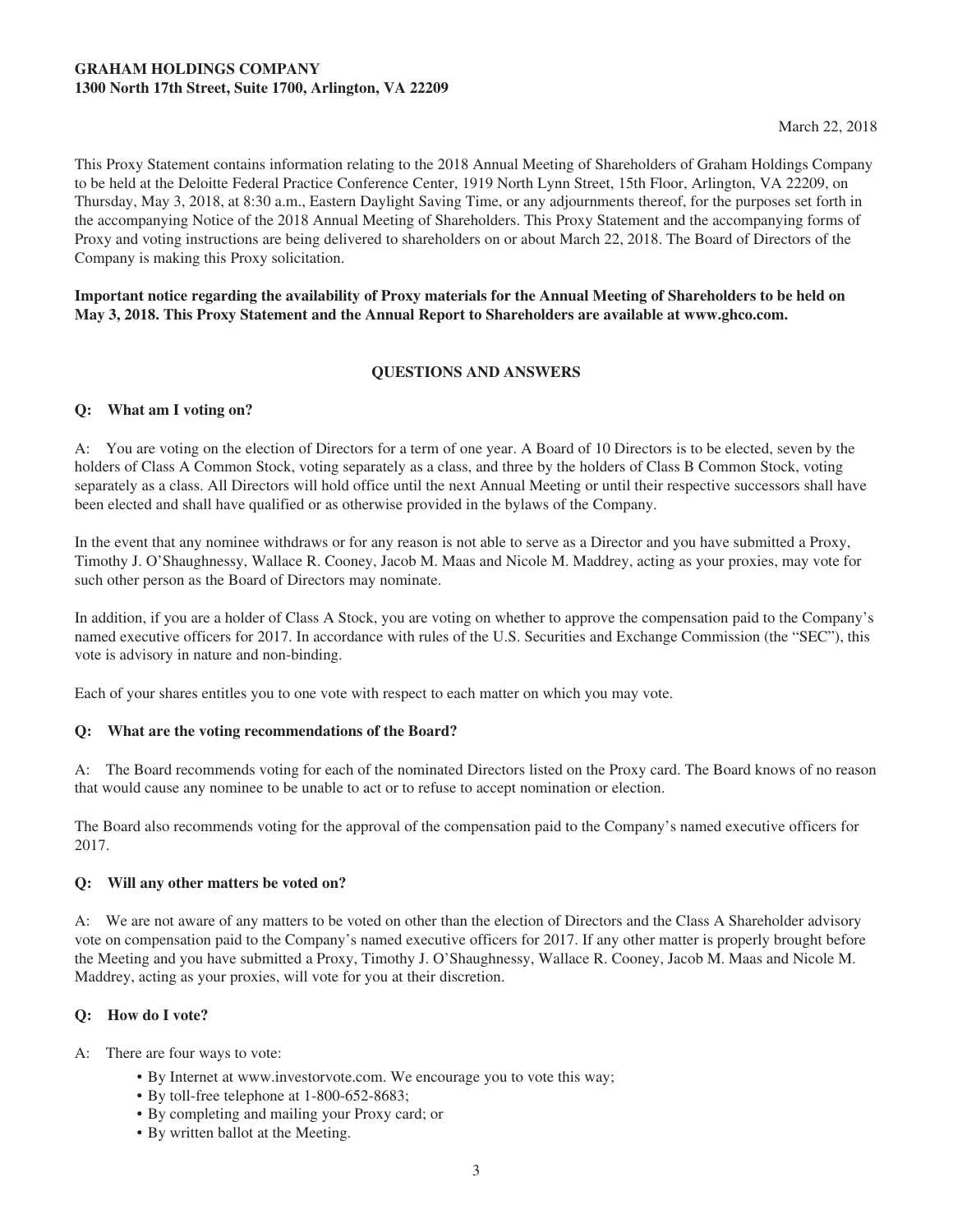If you vote by Internet or telephone, your vote must be received by 5:00 p.m., Eastern Daylight Saving Time, on the day before the Meeting. Your shares will be voted as you indicate. If you are a Class B Shareholder (other than as a participant in one of the Company's 401(k) plans with Graham Holdings Company Class B Common Stock allocated to your account) and do not indicate your voting preferences, Timothy J. O'Shaughnessy, Wallace R. Cooney, Jacob M. Maas and Nicole M. Maddrey, acting as your proxies, will vote your shares in favor of the applicable nominated Directors. If you are a participant in one of the Company's 401(k) plans with Graham Holdings Company Class B Common Stock allocated to your account, please see the Question "How do I vote if I participate in one of the Company's 401(k) plans?" Please note that for participants in these plans, your voting direction must be received *no later than 8:00 a.m., Eastern Daylight Saving Time, on May 1, 2018, which is earlier than the time at which votes must be received for shares held outside of these plans.*

If you are a Class A Shareholder and do not indicate your voting preferences, Timothy J. O'Shaughnessy, Wallace R. Cooney, Jacob M. Maas and Nicole M. Maddrey, acting as your proxies, will vote your shares in favor of the applicable nominated Directors and for approval of the compensation paid to the Company's named executive officers for 2017.

# **Q: How do I vote if I participate in one of the Company**'**s 401(k) plans?**

A: As a participant in one of the Company's 401(k) plans with Graham Holdings Company Class B Common Stock allocated to your account, you can direct the plan trustee how to vote Graham Holdings Company Class B Common Stock allocated to your account(s) on a proxy voting direction card, electronically through the Internet or by telephone. These plans are the Savings Plan for Graham Holdings Company, the Kaplan, Inc. Tax Deferred Savings Plan for Salaried Employees and the Kaplan, Inc. Tax Deferred Savings Plan for Hourly Employees (the "Plan(s)"). Vanguard Fiduciary Trust Company serves as the trustee ("Plan Trustee") with respect to the Class B Common Stock allocated to accounts in the Plans. If you do not provide timely directions to the Plan Trustee or if you submit a proxy voting direction card and do not indicate your voting preferences, shares allocated to your account(s) will be voted by the Plan Trustee in the same proportion to those shares allocated to accounts of participants for which timely directions were received, unless contrary to the Employee Retirement Income Security Act of 1974, as amended ("ERISA"). Plan participants may attend the Annual Meeting, but may not vote plan shares at the Annual Meeting. If you wish to vote, whether you plan to attend the Annual Meeting or not, you should direct the Plan Trustee how you wish to vote your plan shares *no later than 8:00 a.m., Eastern Daylight Saving Time, on May 1, 2018.*

# **Q: Who can vote?**

A: You can vote if you were a shareholder of record as of the close of business on March 14, 2018 (the "Record Date"). If you hold shares in street name, your broker, bank or other nominee will instruct you as to how your shares may be voted by proxy, including whether telephonic or Internet voting options are available. You may not vote shares held in street name in person at the Meeting unless you have a Proxy executed in your favor by your broker, bank or other nominee.

Both Class A Shareholders and Class B Shareholders are entitled to vote on Proposal 1: Election of Directors. In accordance with the Company's constitutive documents and under Delaware corporate law, only Class A Shareholders are entitled to vote on Proposal 2: Advisory Vote to Approve 2017 Compensation Awarded to Named Executive Officers.

If you are a participant in one of the Company's 401(k) plans with Graham Holdings Company Class B Common Stock allocated to your account, you will be eligible to vote Class B Common Stock allocated to your account on Proposal 1: Election of Directors.

# **Q: Can I change my vote?**

- A: Yes. You can change your vote or revoke your Proxy at any time before the Meeting:
	- By entering a new vote by Internet or telephone;
	- By returning a later-dated Proxy card; or
	- By voting in person at the Meeting, provided you first revoke your previously voted Proxy.

If you are a participant in one of the Company's 401(k) plans with Graham Holdings Company Class B Common Stock and wish to change your vote or revoke your Proxy, you must do so by instructing the Plan Trustee in a manner described under the Question "How do I vote if I participate in one of the Company's 401(k) plans?" *no later than 8:00 a.m., Eastern Daylight Saving Time, on May 1, 2018.*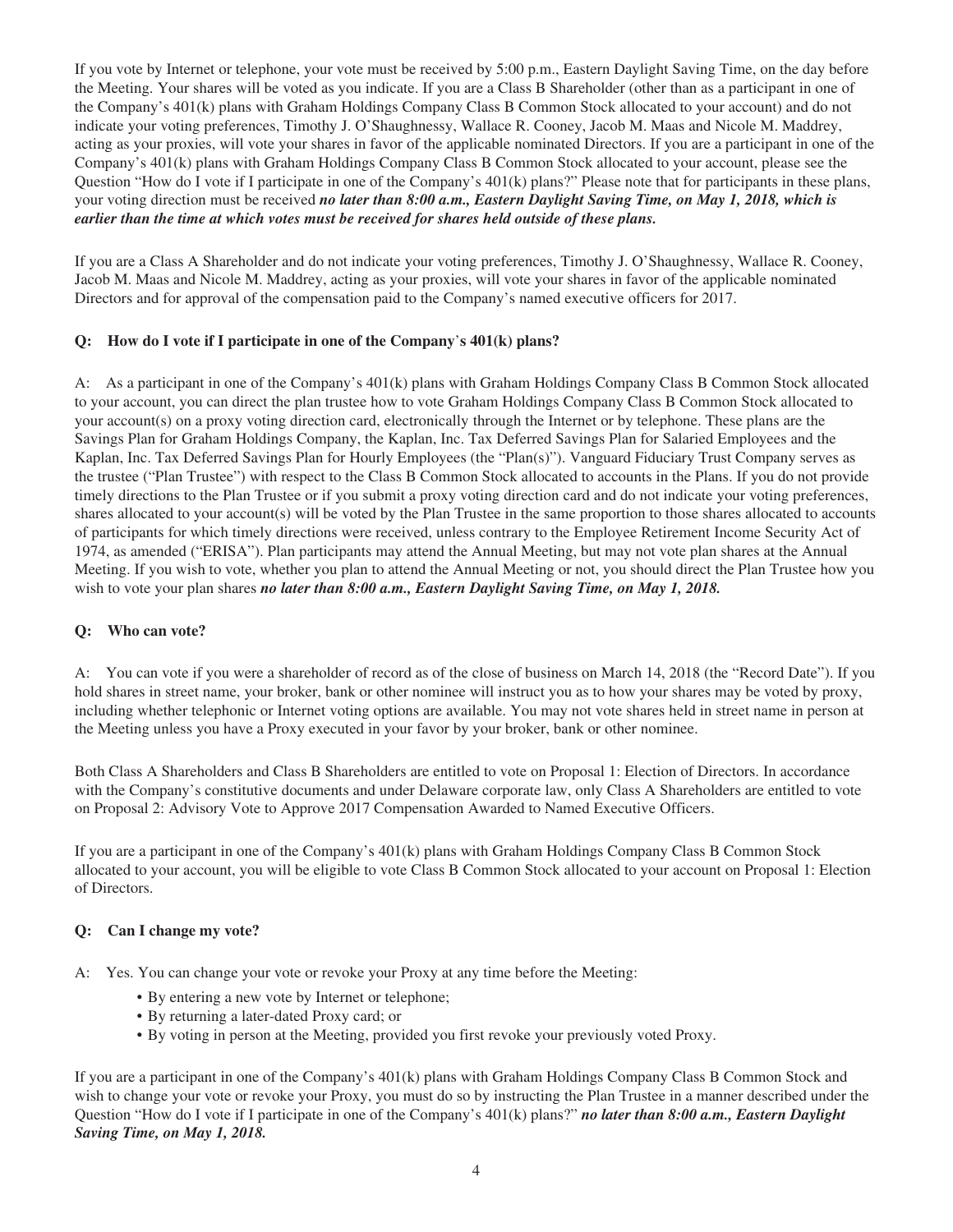# **Q: What vote is required to approve a proposal?**

A: Directors will be elected by a plurality of the votes cast at the Meeting. This means that the seven Class A Shareholder nominees receiving the highest number of votes cast and the three Class B Shareholder nominees receiving the highest number of votes cast shall be elected. You do not have the right to cumulate votes in the election of Directors. A properly executed Proxy marked "WITHHELD" with respect to the election of one or more Directors will not be voted with respect to the Director or Directors indicated, although it will be counted for purposes of determining whether a quorum is present at the Meeting.

While Proposal 2 to approve the 2017 compensation awarded to the Company's named executive officers is non-binding and advisory in nature, it will be approved only on the favorable vote of a majority of the Class A Shareholders present or represented at the Meeting.

Broker non-votes will have no impact on the voting results for any of the proposals presented at the Meeting, and abstentions will have the effect of a vote against the proposal to approve the 2017 compensation awarded to the Company's named executive officers (Proposal 2). Abstentions will be counted for purposes of determining whether a quorum is present. For participants in one of the Company's 401(k) plans with Graham Holdings Company Class B Common Stock allocated to your account, if no voting direction is received or if the proxy voting direction card is returned unsigned or if you submit a proxy voting direction card and do not indicate your voting preferences, the Plan Trustee will vote the shares allocated to the accounts in the same proportion to those shares allocated to accounts of participants for which timely directions were received, unless contrary to ERISA.

# **Q: Who will count the vote?**

A: Computershare, the Company's transfer agent and registrar, will count the vote. One of its representatives will be included among the persons authorized to certify the vote.

# **Q: Who can attend the Meeting?**

A: All shareholders of record as of the close of business on March 14, 2018, can attend.

# **Q: What do I need to do to attend the Meeting?**

- A: To attend the Meeting, please follow these instructions:
	- If you vote by using the enclosed Proxy card, check the appropriate box on the card.
	- If you vote by Internet or telephone, follow the instructions provided for attendance.
	- If a broker or other nominee holds your shares, bring proof of your ownership with you to the Meeting.

Seating at the Meeting will be on a first-come, first-served basis upon arrival at the Meeting. Participants in the Company's 401(k) plans with Graham Holdings Company Class B Common Stock may attend the Annual Meeting, but may not vote plan shares at the Annual Meeting and should instead rely on the procedures described under the Question "How do I vote if I participate in one of the Company's 401(k) plans?" above.

# **Q: Can I bring a guest?**

A: No. The Meeting is for shareholders only.

# **Q: What is the quorum requirement of the Meeting?**

A: A majority of the outstanding shares on March 14, 2018, constitutes a quorum for voting at the Annual Meeting, except that (i) for purposes of the election of seven Directors by the holders of Class A Common Stock (Proposal 1) and the advisory vote on whether to approve the compensation paid to the named executive officers of the Company in 2017 (Proposal 2), a quorum requires a majority of the outstanding shares of Class A Common Stock on March 14, 2018, and (ii) for purposes of the election of three Directors by the holders of Class B Common Stock (Proposal 1), a quorum requires a majority of the outstanding shares of Class B Common Stock on March 14, 2018. If you vote, your shares will be part of the quorum. All Class B Common Stock allocated to the accounts of participants in one of the Company's 401(k) plans will be voted and will be counted in determining a quorum. Abstentions will be counted in determining the quorum. On March 14, 2018, there were 964,001 shares of Class A Common Stock and 4,535,194 shares of Class B Common Stock, in each case, outstanding and entitled to vote.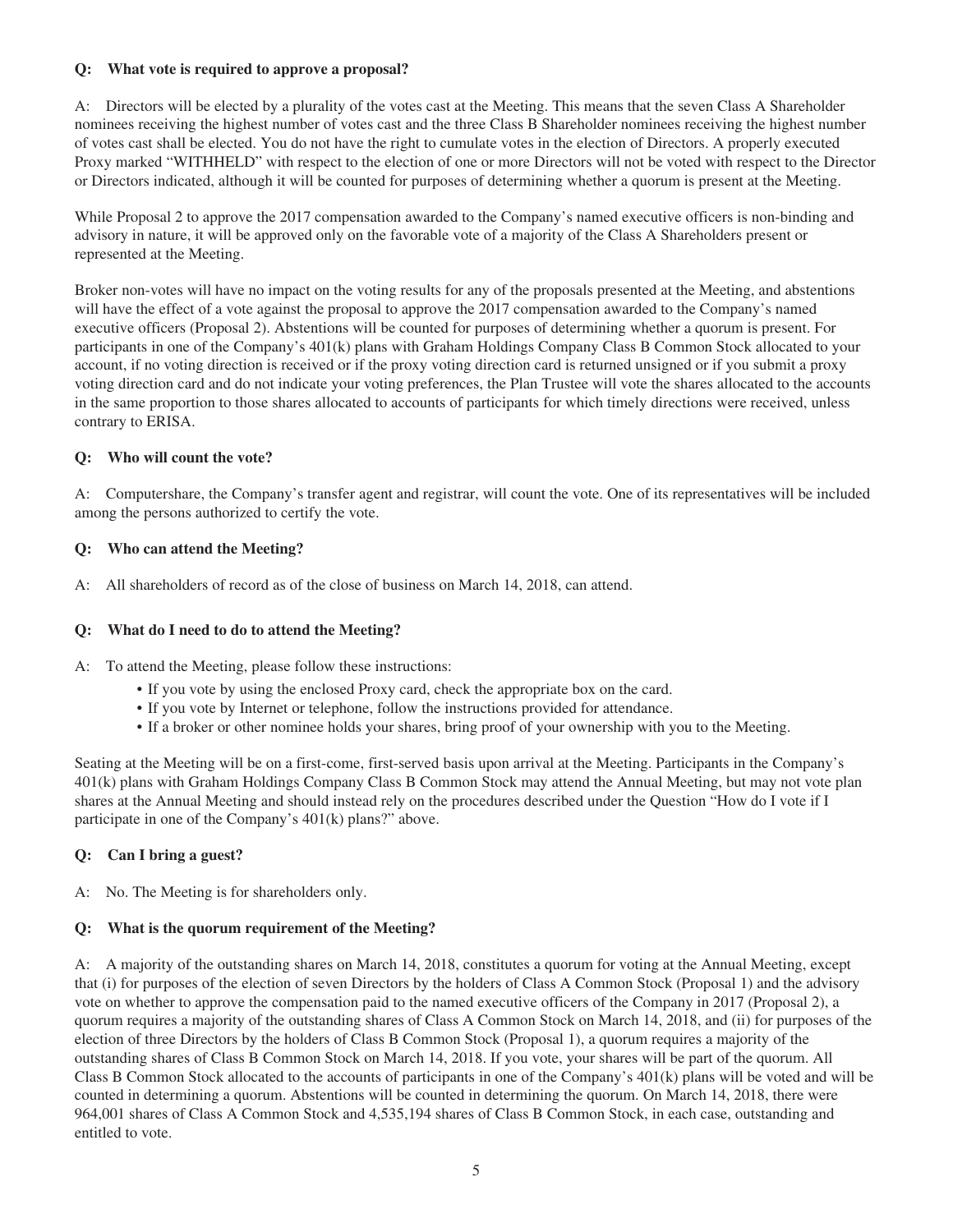# **Q: Who is soliciting Proxies?**

A: Solicitation of Proxies is being made by the Company's management through the mail, in person, on the Internet or by telephone, without any additional compensation being paid to such members of the Company's management. The cost of such solicitation will be borne by the Company. In addition, the Company has requested brokers and other custodians, nominees and fiduciaries to forward Proxy cards and Proxy soliciting material to shareholders, and the Company will pay their fees and reimburse them for their expenses in so doing.

# **Q: When are the shareholder proposals due for the Company's 2019 Annual Meeting of Shareholders?**

A: Shareholder proposals submitted by shareholders entitled to vote on such matters, meeting the requirements of the SEC's proxy rules, must be in writing, received by November 22, 2018, and addressed to the Secretary of the Company at 1300 North 17th Street, Suite 1700, Arlington, VA 22209. Shareholder proposals submitted by shareholders entitled to vote in such matters and submitted outside the processes of Rule 14a-8 of the Exchange Act must be submitted no later than February 5, 2019, to be considered a timely submission.

Holders of Class B Common Stock are entitled to vote for the election of 30% of the members of the Board of Directors (and, if required by the rules of the New York Stock Exchange, on management proposals to reserve shares for stock options or to acquire the stock or assets of other companies under certain circumstances). In accordance with the rules of the Securities and Exchange Commission, proposals submitted on other matters by holders of Class B Common Stock have not been, and will not be, included in the Company's Proxy materials for the Meeting.

# **Q: What other information about Graham Holdings Company is available?**

A: The following information is available:

- The Company maintains on its website, www.ghco.com, copies of the Annual Report on Form 10-K, the Annual Report to Shareholders, the Company's Corporate Governance Guidelines, Statement of Ethical Principles, the Code of Business Conduct, the Audit Committee Charter, the Compensation Committee Charter and other information about the Company.
- In addition, printed copies of the Annual Report on Form 10-K and the Annual Report to Shareholders, the Company's Corporate Governance Guidelines, Statement of Ethical Principles, the Code of Business Conduct, the Audit Committee Charter and the Compensation Committee Charter will be furnished without charge (except exhibits) to any shareholder upon written request addressed to the Treasurer of the Company at 1300 North 17th Street, Suite 1700, Arlington, VA 22209.

# **Q: Can I receive materials relating to the Meeting electronically?**

A: To assist the Company in reducing costs related to the Annual Meeting, shareholders who vote via the Internet may consent to electronic delivery of mailings related to future annual shareholder meetings. The Company also makes its Proxy Statements and Annual Reports available online and may eliminate mailing hard copies of these documents to those shareholders who consent in advance to electronic distribution. If you hold shares in your own name and you are voting via the Internet, you may consent online when you vote. If you hold shares through an intermediary, such as a bank or broker, please refer to the information provided by the intermediary for instructions on how to consent to electronic distribution.

# **Q. What is householding?**

A. Beneficial holders who share a single address may receive only one copy of the notice or the proxy materials, as the case may be, unless their broker, bank or other nominee has received contrary instructions from any beneficial holder at that address. This is known as householding. If any beneficial holder sharing a single address wishes to discontinue householding and/or receive a separate copy of the notice or the proxy materials, as the case may be, or wishes to enroll in householding, they should contact their broker, bank or other nominee directly. Alternatively, if any such beneficial holder wishes to receive a separate copy of the proxy materials, we will deliver them promptly upon written request addressed to the Treasurer of the Company at 1300 North 17th Street, Suite 1700, Arlington, VA 22209.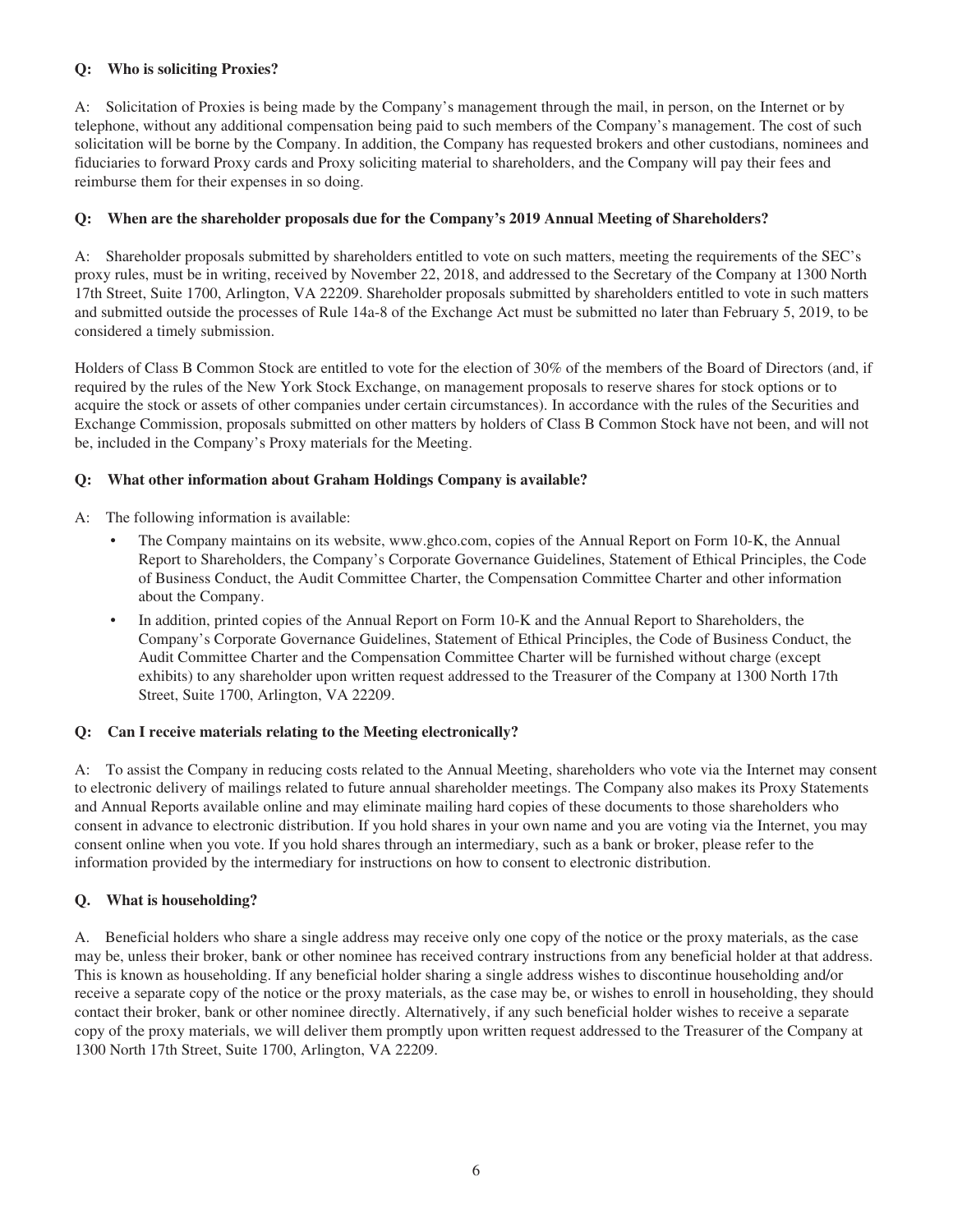#### **PROPOSAL 1: ELECTION OF DIRECTORS**

# **NOMINEES FOR BOARD OF DIRECTORS**

The Company seeks Directors of the highest personal and professional ethics, integrity and business acumen who are committed to representing the long-term interests of the Company's shareholders. In considering its composition, the Board considers the skills and experience of prospective nominees in the context of the needs of the Board and seeks Directors who are "independent" under applicable law and listing standards, despite being exempt from such requirement as a "controlled company." The Company's Corporate Governance Guidelines do not prescribe specific standards regarding the diversity of the Board, but the Board considers as a matter of practice the diversity of prospective nominees (including incumbent Directors), both culturally and in terms of the range of perspectives that the Board as a whole brings to its work. The following nominees for Director have established records of accomplishment in areas relevant to the Company's strategy and operations and share characteristics identified in the Company's Corporate Governance Guidelines and Statement of Ethical Principles as essential to a well-functioning deliberative body: honesty, integrity, independence, competence, diligence and commitment to the interests of all shareholders to build long-term shareholder value.

The Company is a diversified education and media company whose operations include educational services, television broadcasting, online print and local TV news, home health and hospice care and manufacturing. The Company serves customers in a rapidly evolving, highly regulated, competitive and technological environment. The Directors' expertise and experience encompass the areas of education, media, technology, marketing, international business and finance, journalism, law, government and public policy. All of the Directors have held senior positions as leaders of government or complex organizations (both for-profit and non-profit) and gained expertise in core management skills, such as strategy and business development, innovation, line operations, brand management, finance, compensation and leadership development, compliance and risk management. They have significant experience in corporate governance and oversight through their positions as senior executives and as Directors (or Trustees) of public companies and other institutions, and many have served as members of audit, compensation and governance committees at such companies or institutions, as well as at the Company. These skills and experience are pertinent to the Company's current and evolving business strategies, as well as to the Board's oversight role, and enable the Company's Directors to provide diverse perspectives about the complex issues facing the Company.

The following biographies highlight specific qualifications, skills and experience of each of the Director nominees.

# **NOMINEES FOR ELECTION BY CLASS A SHAREHOLDERS**

#### **Lee C. Bollinger**

Mr. Bollinger, age 71, has served as the 19th President of Columbia University since June 2002. Prior to becoming President of Columbia University, where he also serves as a member of the Law School faculty, Mr. Bollinger served as President of the University of Michigan for five years and as Dean of the University of Michigan Law School for seven years. Mr. Bollinger is a member of the Board of Columbia University and certain of its affiliates. He is a Trustee of the Institute of International Education and was Chairman of the Board of the Federal Reserve Bank of New York until December 2012. Mr. Bollinger is the recipient of numerous honorary degrees and awards, most notably for his national leadership in defending affirmative action, for his service in higher education and for his scholarship and leadership in defense of freedom of speech and the press. He has served as a Director of the Company since May 2007 and is a member of the Compensation Committee of the Board. Mr. Bollinger's experience in higher education and at a variety of educational institutions facing differing challenges and opportunities is of particular relevance to the Company's higher education business segment and other education-related initiatives, but also reflects his commitment to principles. In his former role as a Director of the Federal Reserve Bank of New York, Mr. Bollinger gained experience in financial matters, particularly those affecting national economies and financial and market systems.

#### **Thomas S. Gayner**

Mr. Gayner, age 56, has served as Co-Chief Executive Officer of Markel Corporation, a publicly traded financial holding company headquartered in Glen Allen, VA, since January 2016, and prior to that, he served as President and Chief Investment Officer of Markel Corporation since May 2010. Mr. Gayner has served as a Director of the Company since January 2007. He is Chairman of the Audit Committee and a member of the Finance Committee. Since 1990, he has served as President of Markel Gayner Asset Management; he served as a Director of Markel Corporation from 1998 to 2003. Previously, he was a certified public accountant at PricewaterhouseCoopers LLP and a Vice President of Davenport & Company of Virginia. Mr. Gayner serves on the Board of Directors of Colfax Corporation, Cable ONE, Inc. ("Cable ONE"), the Davis Series Mutual Funds and the Community Foundation of Richmond. Mr. Gayner brings to the Board the leadership, management oversight and financial skills gained in his role as a senior manager and Director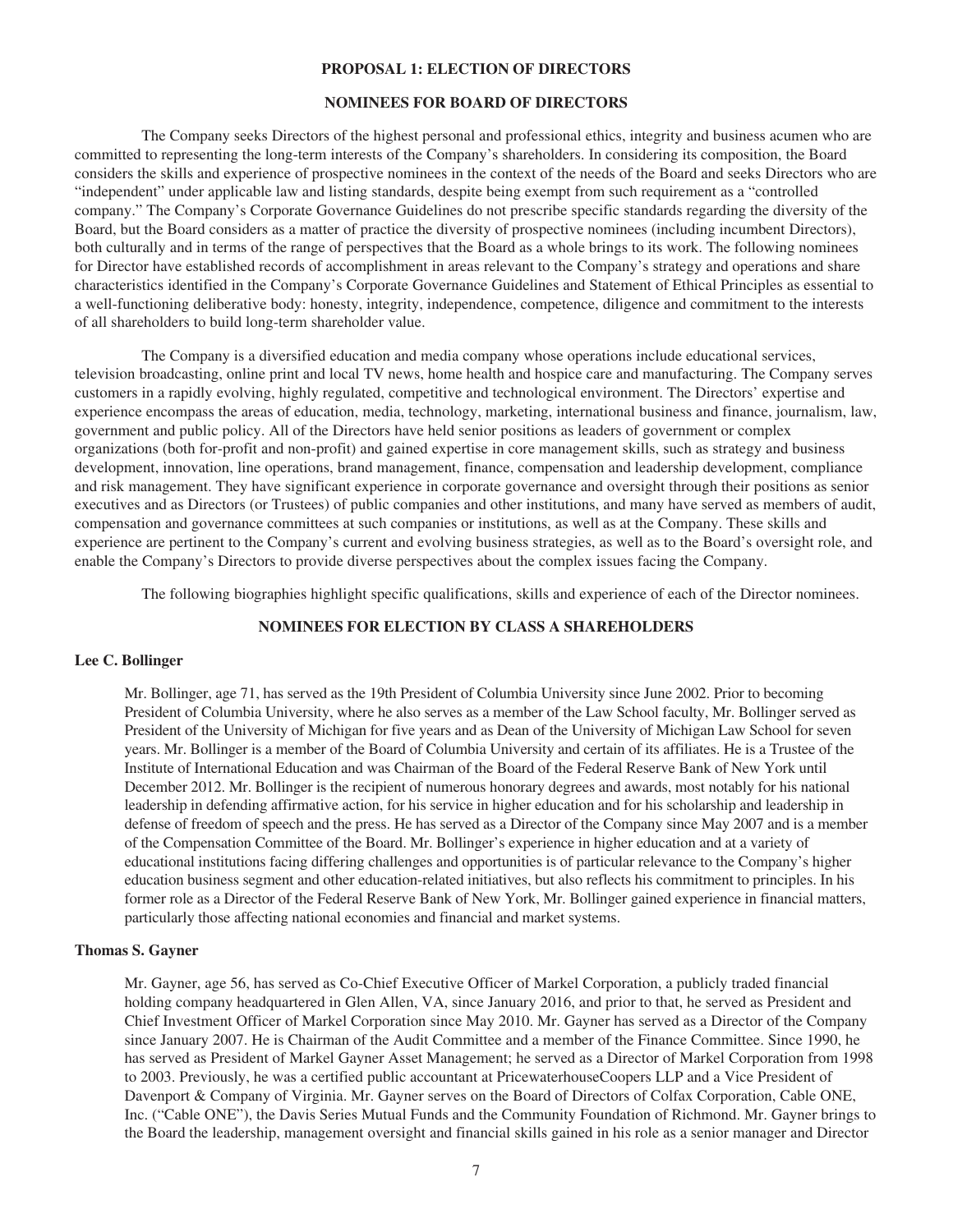of Markel Corporation. Through his educational background and experience as a senior officer of an asset management firm, Mr. Gayner has significant experience in public company financial reporting, accounting and financial control matters, as well as experience in the analysis of strategic investment opportunities.

# **Donald E. Graham**

Mr. Graham, age 72, has served as Chairman of the Board of the Company since September 1993 and served as Chief Executive Officer of the Company from May 1991 until November 2015. Mr. Graham served as President of the Company between May 1991 and September 1993. He also was Publisher of The Washington Post newspaper for 21 years, a position he held between 1979 and 2000. Mr. Graham has been a Director of the Company since 1974 and is Chairman of the Executive Committee and a member of the Finance Committee of the Board. By virtue of his ownership of 61.7% of the outstanding Class A Stock of the Company and his right to control the vote as a trustee of certain family trusts of an additional 14.4% of such stock, Mr. Graham effectively votes a total of 76.1% of the Class A shares. Mr. Graham was a Director of Facebook, Inc. from December 2008 until June 2015. Mr. Graham is a Trustee of the Federal City Council and KIPP-DC. He serves as a Director of the DC College Access Program, where he stepped down as Chairman of the Board in January 2015, and he is a Co-Founder of TheDream.US. As a result of his substantial and long-standing shareholdings in the Company and his tenure in various executive roles at the Company, Mr. Graham provides a unique perspective to the Board about the strategic and operational opportunities and challenges, economic and industry trends, and competitive and financial positioning of the Company and its businesses. Mr. Graham is the father-in-law of Timothy J. O'Shaughnessy and an uncle of Katharine Weymouth, both of whom also serve as members of the Board.

# **Jack A. Markell**

Mr. Markell, age 57, served from 2009 to 2017 as Governor of Delaware. Before he was elected Governor, Mr. Markell served 10 years as Delaware's State Treasurer. Prior to public service, he held several executive leadership roles in corporation development, investor relations, strategic management and consulting with First Chicago Corporation, McKinsey & Company, Comcast Corporation and Nextel. Mr. Markell serves on the National Board of Directors of Jobs for America's Graduates and as a Trustee of the Annie E. Casey Foundation. Mr. Markell has served as a Director of the Company since 2017.

#### **Timothy J. O'Shaughnessy**

Mr. O'Shaughnessy, age 36, is President and Chief Executive Officer of Graham Holdings Company. He has served as a Director of the Company since November 2014 and is a member of the Finance and Executive Committees of the Board. Previously, he served as Chief Executive Officer of LivingSocial, which he co-founded in 2007. During his tenure, the e-commerce and marketing company grew sales to nearly \$2 billion. Mr. O'Shaughnessy also worked at several media and technology companies, including AOL and Revolution Health. He is a graduate of Georgetown University, a member of the Executive Committee of the Federal City Council and is a Director of Framebridge, Inc. He is married to Laura Graham O'Shaughnessy, a daughter of Donald E. Graham. She is Chief Executive Officer of SocialCode, a social-media marketing technology and services company, wholly owned by the Company.

#### **G. Richard Wagoner, Jr.**

Mr. Wagoner, age 65, retired from General Motors Corporation ("GM") in August 2009 after a 32-year career. He has served as a Director of the Company since June 2010 and is a member of the Audit Committee. Mr. Wagoner served as Chairman and Chief Executive Officer of GM from May 2003 through March 2009 and had been President and Chief Executive Officer since June 2000. Other positions he held at GM include Executive Vice President and President of North American Operations; Executive Vice President, Chief Financial Officer and Head of Worldwide Purchasing; and President and Managing Director of General Motors do Brasil. On June 1, 2009, GM and its affiliates filed voluntary petitions in the U.S. Bankruptcy Court for the Southern District of New York, seeking relief under Chapter 11 of the U.S. Bankruptcy Code. Mr. Wagoner was not an Executive Officer or Director of GM at the time of that filing. Mr. Wagoner is a member of the Board of Directors of Invesco, Aleris International and several privately held companies. In addition, he advises several investment and finance firms, start-ups and early stage ventures. Mr. Wagoner is a member of the Virginia Commonwealth University Board of Visitors, the Duke University Health Systems Board of Directors and the Duke Kunshan University Global Advisory Board. He is a Trustee Emeritus of Duke University and a former Board Chair and continues as a member of Duke Fuqua's School of Business Advisory Board. He is an honorary member of the Mayor of Shanghai, China's International Business Leaders Advisory Council. Through his leadership roles at GM and other activities, Mr. Wagoner has significant experience in general management, global business, marketing and advertising,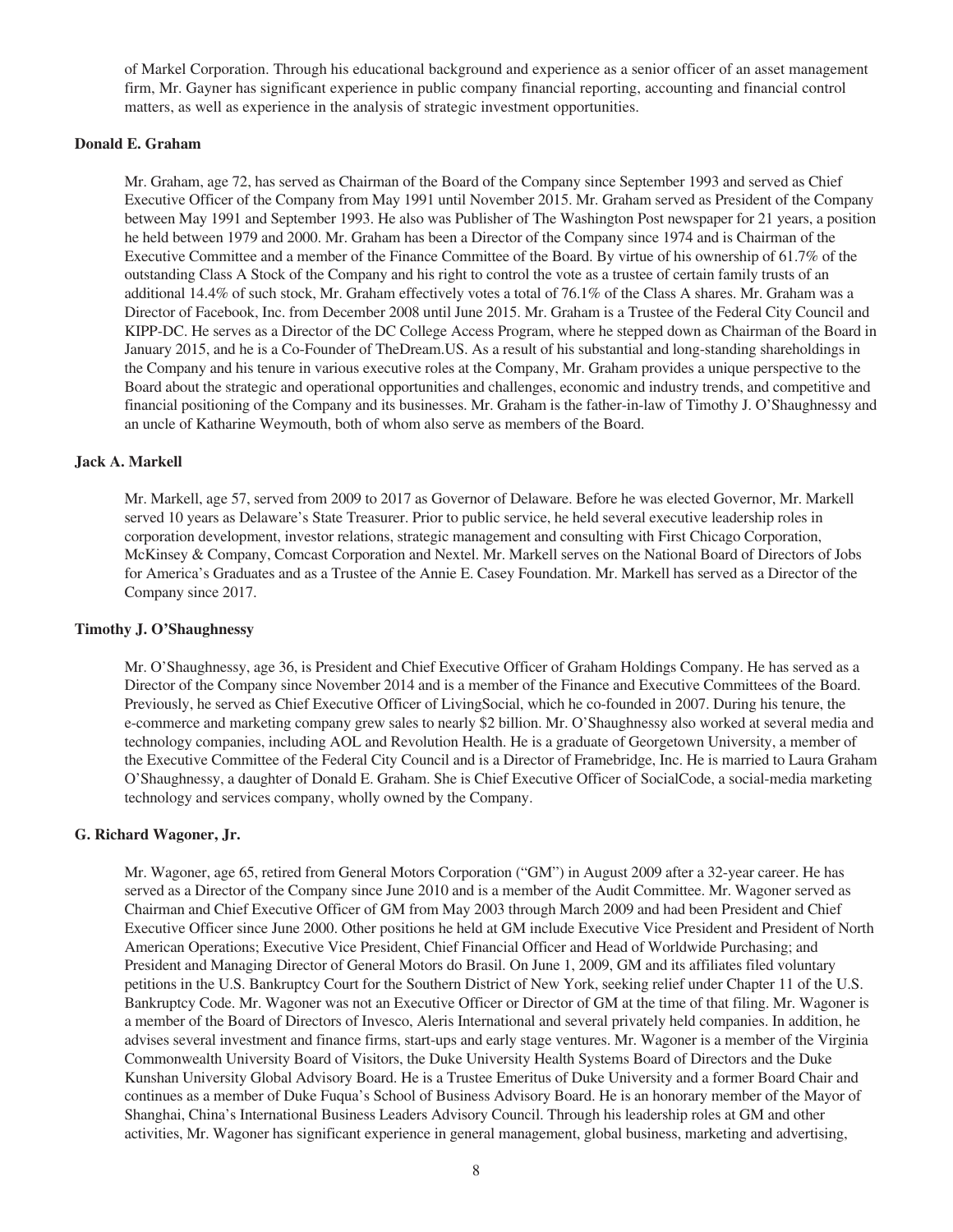finance, technology, procurement and management development, as well as with public company financial reporting obligations and corporate governance matters affecting organizations of comparable size and scope as the Company.

# **Katharine Weymouth**

Ms. Weymouth, age 51, is the former Publisher and Chief Executive Officer of The Washington Post. She was CEO and Publisher from February 2008 to October 2014. Ms. Weymouth became a Director of the Company in September 2010, and she currently serves on the Finance Committee of the Board. She joined The Washington Post in 1996 as Assistant General Counsel and held various positions within that organization over 18 years. Ms. Weymouth held several positions within the Post's advertising department, including Director of the department's jobs unit, Director of Advertising Sales and Vice President of Advertising. She also served as Associate Counsel of Washingtonpost.Newsweek Interactive, then the online publishing subsidiary of The Washington Post Company. She is a Director of Cable ONE. She serves as a Trustee of the Philip L. Graham Fund, The Economic Club of Washington, D.C., and the Greater Washington Community Foundation. Ms. Weymouth is a niece of the Chairman of the Board of the Company, Mr. Graham.

# **NOMINEES FOR ELECTION BY CLASS B SHAREHOLDERS**

#### **Christopher C. Davis**

Mr. Davis, age 52, has served as Chairman of Davis Selected Advisers, NY, Inc., an investment adviser, since 2009. He has served as a Director of the Company since January 2006 and is a member of the Audit and Executive Committees of the Board and Chairman of the Finance Committee. Mr. Davis became lead Director in May 2011. Mr. Davis is also a Director and officer of a number of mutual funds advised by Davis Selected Advisers, L.P., as well as other entities controlled by Davis Selected Advisers, LP. Mr. Davis is a Director of the Hudson Highland Land Trust and a Trustee of the American Museum of Natural History and the Shelby Cullom Davis Charitable Fund. Mr. Davis brings financial and investment experience to the work of the Board, including particular experience in evaluating strategic opportunities, transactions and investments. Mr. Davis also has experience in public company financial reporting, accounting and compliance matters, as well as significant leadership and institutional organizational experience from his service on the boards of several non-profit organizations.

#### **Anne M. Mulcahy**

Mrs. Mulcahy, age 65, served as Chairman of the Board of Xerox Corporation from 2002 until 2010 and served as Chief Executive Officer from 2001 through June 2009. From May 2000 through July 2001, she was President and Chief Operating Officer of Xerox. Mrs. Mulcahy has served as a Director of the Company since January 2008. She is Chairman of the Compensation Committee and also serves on the Executive Committee. Mrs. Mulcahy began her Xerox career as a field sales representative and assumed positions with increasing responsibility in sales and senior management. She was Vice President for Human Resources before becoming Chief Staff Officer and later Corporate Senior Vice President. She is a Director of Johnson & Johnson and LPL Financial. As a result of the various leadership roles in which she has served at Xerox Corporation, Mrs. Mulcahy has experience in the core management skills relevant to a global branded organization, including matters relating to strategic oversight and execution. Her experience in compensation, benefits, human resource strategy and management development provides an important perspective to the Board's deliberations about those matters, particularly given the significant size of the Company's workforce. As a Director of other public companies, Mrs. Mulcahy also has experience in governance matters affecting organizations of comparable size and scope as the Company.

#### **Larry D. Thompson**

Mr. Thompson, age 72, is retired from PepsiCo, Inc., a global food and beverage company, where he served as Executive Vice President–Government Affairs, General Counsel and Corporate Secretary from June 2012 to November 2014. From October 2004 to May 2011, when he initially retired, Mr. Thompson served as a Senior Vice President– Government Affairs, General Counsel and Corporate Secretary of PepsiCo, Inc. Mr. Thompson has served as a Director of the Company since June 2011 and is a member of the Compensation Committee. Mr. Thompson serves on the Advisory Boards of The Brookings Institution and the Georgia Justice Project and is a Director of Practicing Law Institute, the George W. Bush Foundation, the Ethics Resource Center and the Southern Company, as well as various Franklin, Templeton and Mutual Series Funds. Mr. Thompson is also a Trustee of the Chautauqua Institution. His government career included serving in the U.S. Department of Justice as Deputy Attorney General and leading the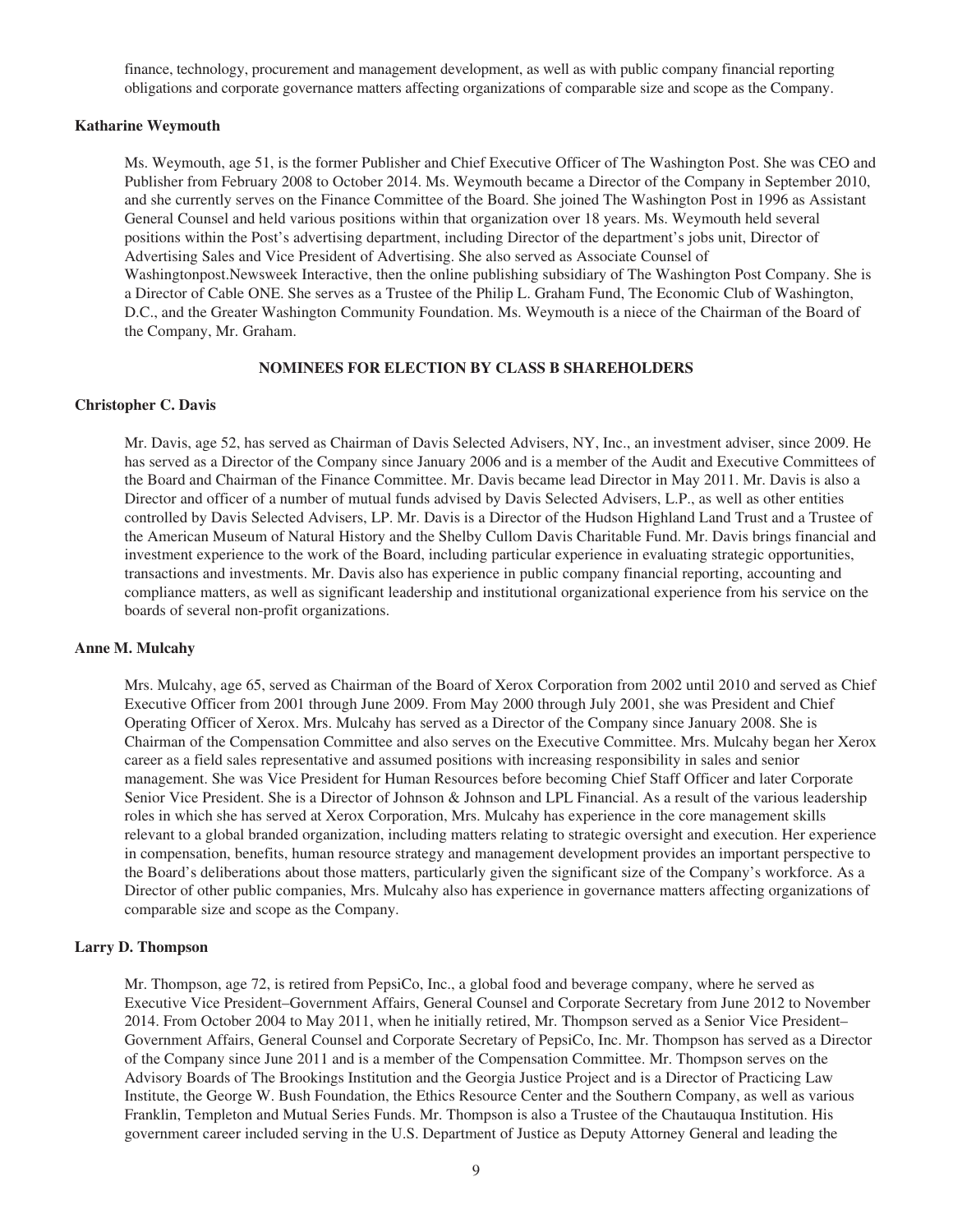Department's National Security Coordination Council. In 2002, President George W. Bush named Mr. Thompson to head the Corporate Fraud Task Force. Mr. Thompson is of counsel to the Atlanta law firm of Finch McCranie, LLP. Previously, Mr. Thompson had been a partner in the Atlanta law firm of King & Spalding, where he practiced in the antitrust and litigation departments. He served as the U.S. Attorney for the Northern District of Georgia and was later appointed Independent Counsel for the Department of Housing and Urban Development Investigation by the Special Panel of the U.S. Circuit Court Judges appointed by the U.S. Supreme Court. He is an elected Fellow of the American Board of Criminal Lawyers. Mr. Thompson is a recipient of the Edmund Jennings Randolph Award for outstanding contributions to the accomplishment of the Department of Justice's mission, the Outstanding Litigator Award by the Federal Bar Association and the A. T. Walden Award for outstanding accomplishments in the legal profession by the Gate City Bar Association in Atlanta. Through his previous roles at the U.S. Department of Justice and at PepsiCo, Mr. Thompson brings to the Board extensive legal experience in both governmental and corporate settings. As a Director of other public companies, he also has significant experience with corporate governance matters and reporting obligations.

# **THE BOARD OF DIRECTORS RECOMMENDS A VOTE "FOR" THE ELECTION OF EACH OF THE NOMINATED DIRECTORS.**

#### **Board Committees**

The standing committees of the Board are the Audit Committee, Compensation Committee, Finance Committee and Executive Committee.

Given the ownership structure of the Company and its status as a "controlled company" (see page 12), the Board does not have a nominating committee. Decisions on nominees to the Board are made through consultation among the Chairman of the Board and the other members of the Board. The Company has not utilized the services of any third party to assist in identifying and evaluating nominees.

## *Audit Committee*

The functions of the Audit Committee include overseeing (i) management's conduct of the Company's financial reporting process (including the development and maintenance of systems of internal accounting and financial controls); (ii) the integrity of the Company's financial statements; (iii) the Company's compliance with legal and regulatory requirements; (iv) the qualifications and independence of the Company's outside auditor; (v) the performance of the Company's internal audit function; (vi) the outside auditor's annual audit of the Company's financial statements; and (vii) the preparation of certain reports required by the rules and regulations of the Securities and Exchange Commission. A current copy of the Audit Committee's Charter is available on the Company's website, www.ghco.com; a copy of such Charter will be furnished without charge to any shareholder upon written request addressed to the Treasurer, Graham Holdings Company at 1300 North 17th Street, Suite 1700, Arlington, VA 22209.

Christopher C. Davis, Thomas S. Gayner (Chairman) and G. Richard Wagoner, Jr. served on the Audit Committee in 2017. The Board of Directors has determined that all members of the Audit Committee are non-employee, "financially literate," "independent" Directors within the meaning of the New York Stock Exchange listing standards. None of the members of the Audit Committee has accepted, other than in his capacity as a Committee or Board member, any consulting, advisory or other compensatory fee from the Company or its affiliates, and none of the members of the Audit Committee has a material relationship with the Company.

The Board has determined that Thomas S. Gayner has the requisite background and experience to be (and is) designated an "audit committee financial expert" within the meaning of Item 407(d)(5)(ii) of Regulation S-K due to his extensive experience, as discussed under "Proposal 1: Election of Directors." In addition, the Board has determined that all of the members of the Audit Committee are well grounded in financial matters and are familiar with generally accepted accounting principles. All of the members of the Audit Committee have a general understanding of internal controls and procedures for financial reporting, as well as an understanding of audit committee functions. To the extent that matters come before the Audit Committee that involve accounting issues, the members of the Audit Committee consult with and rely on management, in addition to external experts, such as the Company's independent registered public accountants, PricewaterhouseCoopers LLP. In addition, the Audit Committee has authority to obtain advice from internal or external legal or other advisors.

The Audit Committee held seven meetings in 2017.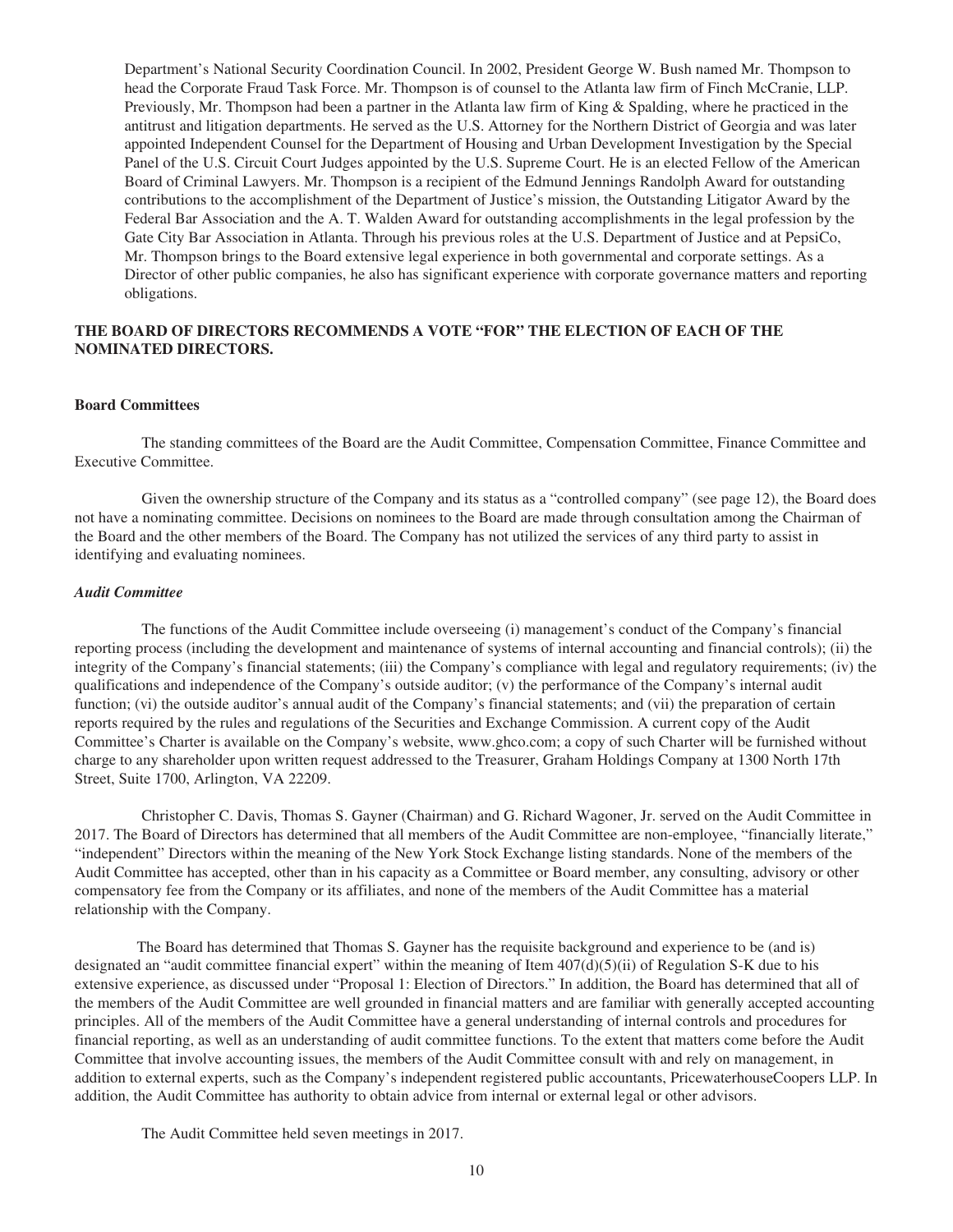#### *Compensation Committee*

The functions of the Compensation Committee include (i) reviewing and approving the compensation of the Company's Chief Executive Officer and President and other members of senior management and the Board (including, among other elements of compensation, annual base salary, annual incentive opportunities and long-term incentive opportunities); (ii) overseeing the administration and determination of awards under the Company's compensation plans; and (iii) preparing any report on executive compensation required by the rules and regulations of the SEC. A current copy of the Compensation Committee's Charter is available on the Company's website, www.ghco.com; a copy of such Charter will be furnished without charge to any shareholder upon written request addressed to the Treasurer, Graham Holdings Company at 1300 North 17th Street, Suite 1700, Arlington, VA 22209.

Lee C. Bollinger, Barry Diller (until his resignation on January 11, 2017), Anne M. Mulcahy (Chairman) and Larry D. Thompson served on the Compensation Committee in 2017. All members of the Compensation Committee are non-employee Directors and have been determined to be "independent" within the meaning of the listing requirements of the New York Stock Exchange applicable to service on compensation committees.

The Compensation Committee held six meetings in 2017.

#### *Finance Committee*

The functions of the Finance Committee include (i) reviewing with management the capital needs of the Company and (ii) considering and making recommendations to the Board related to dividend policy, major acquisitions and dispositions of businesses, incurrence of indebtedness, selection of managers of defined benefit plan assets, stock repurchase programs and certain other financial matters.

Christopher C. Davis (Chairman), Barry Diller (until his resignation on January 11, 2017), Thomas S. Gayner, Donald E. Graham, Timothy J. O'Shaughnessy and Katharine Weymouth served on the Finance Committee in 2017.

The Finance Committee held one meeting in 2017.

## *Executive Committee*

The Executive Committee has and may exercise all of the powers of the Board that may be delegated by law in the management of the business and affairs of the Company and exercises the authority of the Board between meetings.

Christopher C. Davis, Barry Diller (until his resignation on January 11, 2017), Donald E. Graham (Chairman), Anne M. Mulcahy, Ronald L. Olson (until his term expired on May 4, 2017) and Timothy J. O'Shaughnessy served on the Executive Committee in 2017.

The Executive Committee held no meetings in 2017.

# **Meeting Attendance**

The Board held a total of five meetings in 2017. Each Director attended at least 75% of the meetings of the Board and the committees of the Board on which the Director served.

The Board does not have a policy of requiring Directors to attend annual meetings of shareholders and leaves it at the discretion of each Director as to whether he or she will attend the meeting. In addition to the Chairman, eight Directors attended the 2017 Annual Meeting of Shareholders.

#### **Director Compensation**

During 2017, non-employee Directors received the following annual payments:

- \$150,000 as a cash retainer; and
- reimbursement of out-of-pocket expenses for the meetings they attended.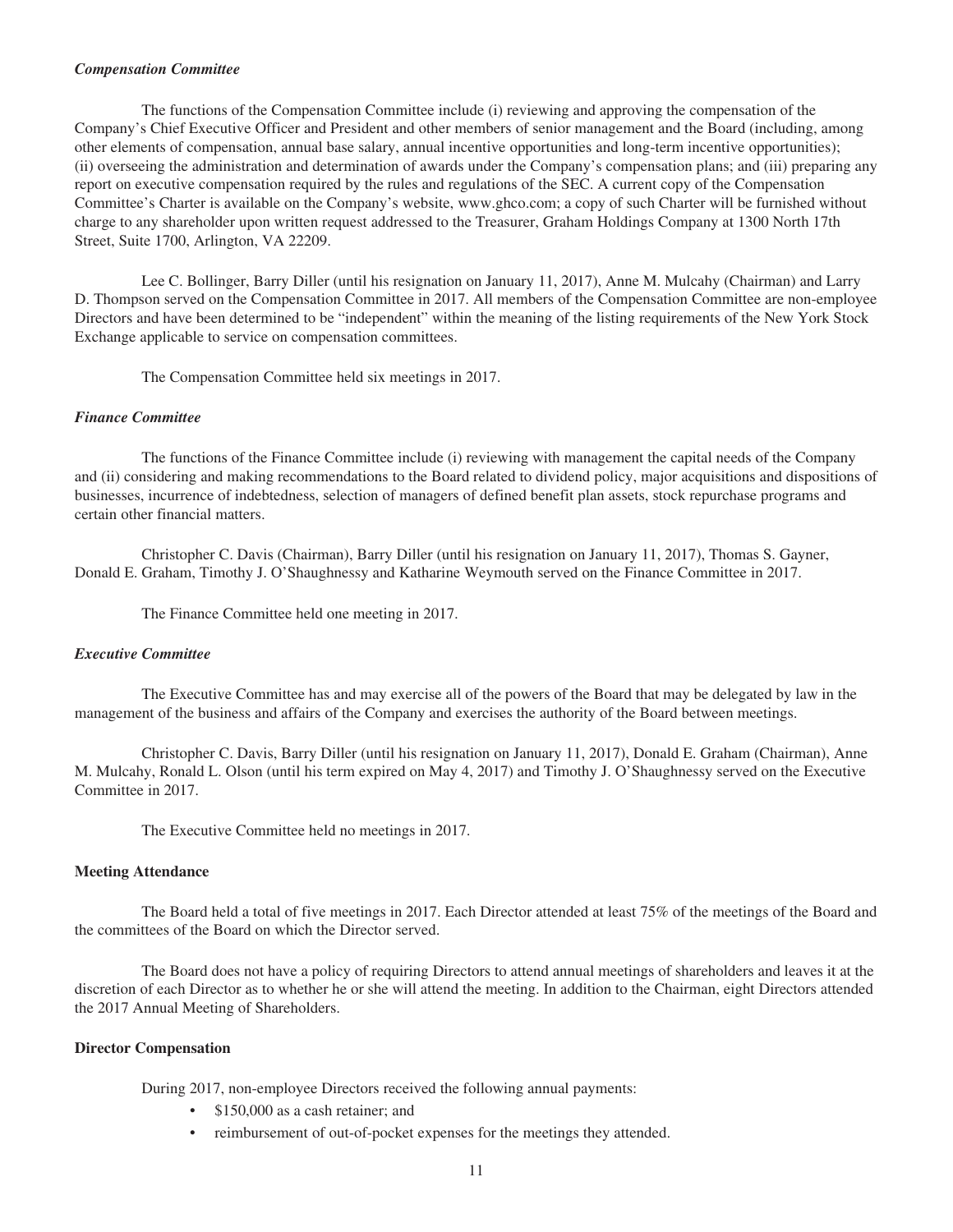Each non-employee Chair of a committee of the Board received an additional \$20,000. Members of the Audit Committee received an additional \$20,000 annually for their service on that committee. Employee Directors received no compensation for serving on the Board.

The total 2017 compensation of non-employee Directors is shown on the following table:

| <b>Name</b>             | <b>Fees Earned or</b><br>Paid in Cash (\$) | <b>Change in Pension Value</b><br>and Nonqualified Deferred<br><b>Compensation Earnings (\$)</b> | <b>All Other</b><br>Compensation (\$) | Total (\$) |
|-------------------------|--------------------------------------------|--------------------------------------------------------------------------------------------------|---------------------------------------|------------|
| Lee C. Bollinger        | 150,000                                    |                                                                                                  |                                       | 150,000    |
| Christopher C. Davis    | 190,000                                    |                                                                                                  |                                       | 190,000    |
| Barry Diller (1)        |                                            |                                                                                                  |                                       |            |
| Thomas S. Gayner        | 190,000                                    |                                                                                                  |                                       | 190,000    |
| Jack Markell (2)        | 112,500                                    |                                                                                                  |                                       | 112,500    |
| Anne M. Mulcahy         | 170,000                                    |                                                                                                  |                                       | 170,000    |
| Ronald L. Olson (1)     | 75,000                                     |                                                                                                  |                                       | 75,000     |
| Larry D. Thompson       | 150,000                                    |                                                                                                  |                                       | 150,000    |
| G. Richard Wagoner, Jr. | 170,000                                    |                                                                                                  |                                       | 170,000    |
| Katharine Weymouth      | 150,000                                    |                                                                                                  |                                       | 150,000    |

# **DIRECTOR COMPENSATION**

(1) Mr. Diller served as a Director until January 11, 2017, and Mr. Olson served as a Director until May 4, 2017.

(2) Mr. Markell commenced service as a Director on May 4, 2017.

The Company has in place a voluntary Deferred Compensation Plan for Directors of the Company. Amounts deferred pursuant to this plan are reflected in the "Fees Earned or Paid in Cash" column in the table above. This plan provides an opportunity for participants to elect to defer the receipt of either all or a portion of the fees received for service as a Director. Elections to defer must be filed in advance of earning such fees. Deferred amounts will earn investment credits in accordance with participant elections from a choice of investment funds (based on the funds available under the Company's 401(k) plan). None of the deferred amounts was credited with above-market interest. Deferred amounts are payable upon separation from service or such other future date as specified by the participant at the time of election. The Company closed the Deferred Compensation Plan to new participants and new deferrals for existing participants as of December 2015. The Company does not provide stock awards, option awards or other non-equity compensation to non-employee Directors.

# **"Controlled Company"**

The descendants of Katharine Graham (including the Company's Chairman of the Board) and trusts for the benefit of those descendants own the majority of the shares of Class A Common Stock and have the right to vote for 70% of the Board of Directors; thus the Company is a "controlled company" for purposes of Section 303A.00 of the New York Stock Exchange Listed Company Manual. As a "controlled company," the Company is exempt from certain governance requirements, including the requirement that it have a nominating/corporate governance committee, and the Company does not deem it necessary to have such a committee. The Company does not have a procedure by which shareholders may recommend nominees to the Board, given the Company's ownership structure. Notwithstanding the fact that as a "controlled company," the Company is not required to have a Board of Directors that comprises a majority of "independent" directors, the Board has determined that current members Lee C. Bollinger, Christopher C. Davis, Thomas S. Gayner, Anne M. Mulcahy, Jack Markell, Larry D. Thompson, G. Richard Wagoner, Jr. and Katharine Weymouth (who, together, constitute a majority of the Board) are "independent" within the meaning of Section 303A.02 of the New York Stock Exchange Listed Company Manual. In reaching this conclusion, the Board considered commercial relationships with companies at which Directors or their family members served as outside directors or executive officers. These relationships involved the Company's purchases of services in the ordinary course of business that were made on arm's-length terms under circumstances and in amounts that did not affect the relevant Directors' independence.

#### **Meetings of the Non-Management Directors**

The listing requirements of the New York Stock Exchange call for the non-management Directors of the Company to meet regularly in executive session without management. The Board has appointed Christopher C. Davis as lead Director and has authorized him to preside at the executive sessions. The non-management Directors met in executive session in May and September of 2017 and expect to meet in executive session in 2018 as appropriate.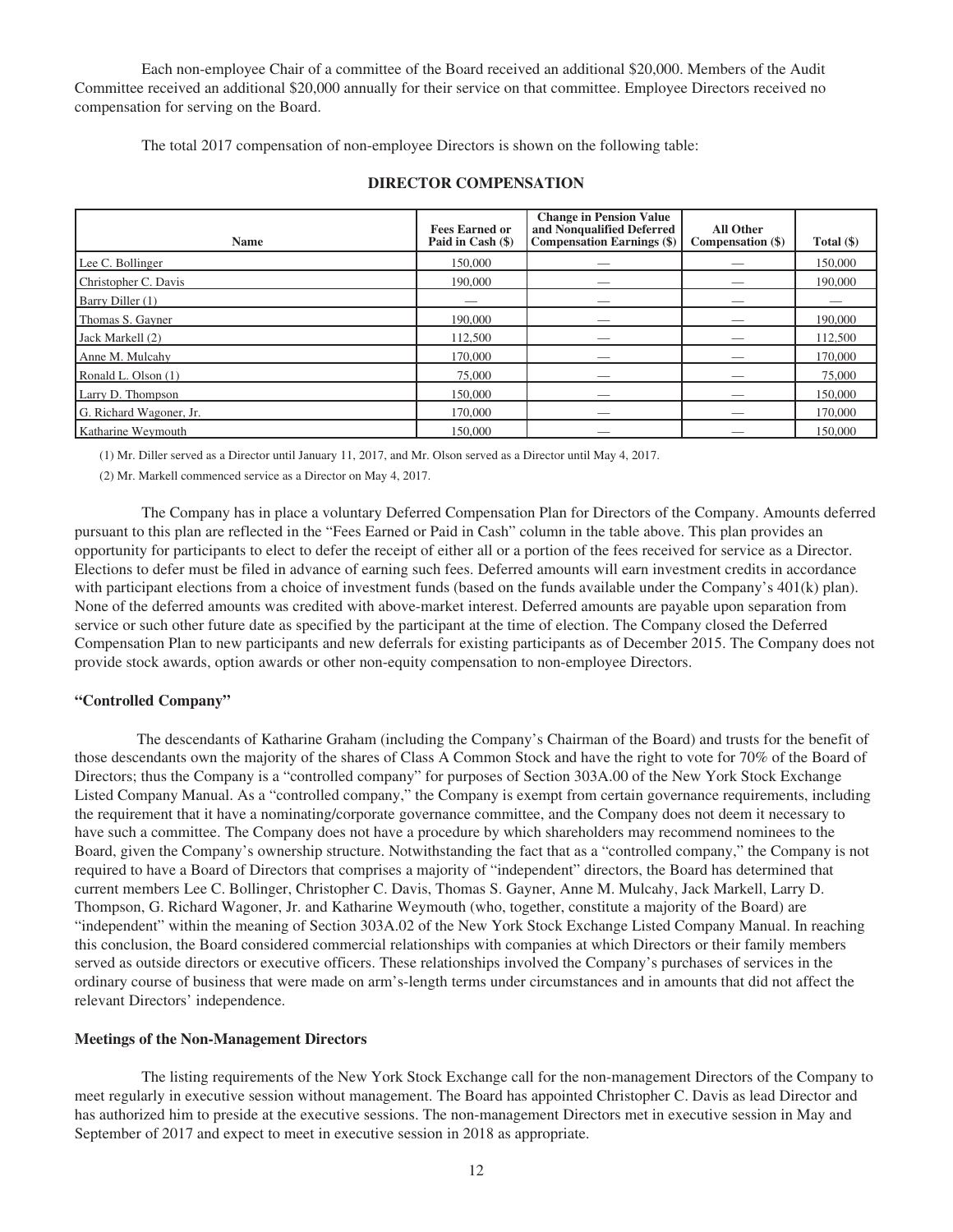#### **Compensation Committee Interlocks and Insider Participation**

Lee C. Bollinger, Barry Diller (until January 11, 2017), Anne M. Mulcahy and Larry D. Thompson served as members of the Compensation Committee in 2017. No member of the Compensation Committee has ever been an employee of the Company. No executive officer of the Company serves on the compensation committee of any other entity that has, or has had, one or more of its executive officers serving on the Company's Board of Directors.

#### **Board Leadership Structure and Role in Risk Oversight**

While as a "controlled company," the Company is not legally required to have a majority of independent Directors, the majority of the Board, in fact, comprises independent Directors who act as an effective counterbalance to Mr. Graham, Chairman of the Board, and Mr. O'Shaughnessy, as President and Chief Executive Officer. The Board also appoints a lead independent Director. Christopher C. Davis serves in this capacity. The lead independent Director typically chairs executive sessions of Board meetings and consults with Mr. Graham and Mr. O'Shaughnessy and senior management regarding issues to be included in Board meeting agendas. The lead independent Director is also expected to collaborate with Mr. O'Shaughnessy in reviewing key operational and other matters and to act as a liaison between Messrs. Graham and O'Shaughnessy and the independent Directors.

The Board as a whole actively considers strategic decisions proposed by management, including matters affecting the business strategy and competitive and financial positions of the Company, and monitors the Company's risk profile. Board meetings are focused on strategic matters affecting major areas of the Company's business, including operational, execution and competitive risks and risk management initiatives. The Board fulfills certain risk oversight functions through its standing committees. For example, the Finance Committee reviews and makes recommendations to the Board related to major acquisitions or dispositions, including with respect to attendant risks, and the Compensation Committee addresses the risk profile of the Company's compensation program and arrangements. The Audit Committee also plays a key role in risk oversight, particularly with respect to financial reporting, accounting and compliance matters.

Risk oversight activities are supported by internal reporting structures that aim to surface directly to the Board key matters that can affect the Company's risk exposures. For example, the head of the Company's internal audit function reports directly to the Audit Committee. The Company has also established a management-level Compliance Committee that reports periodically to the Audit Committee about regulatory risks affecting the Company's education businesses, as well as a Disclosure Controls Committee, chaired by the General Counsel, that reports directly to the Audit Committee on certain matters relating to the Company's public disclosures.

#### **Communicating With Directors**

Interested parties may communicate concerns to the lead Director or to the other Directors of the Company through Navex Global, the Company's third-party-managed hotline, via telephone at 1-866-687-8972 or online at https://ghco.alertline.com.

# **STOCK HOLDINGS OF CERTAIN BENEFICIAL OWNERS AND MANAGEMENT**

The information in the following two tables relates to each person who, on February 1, 2018, was a "beneficial owner" (as defined under the proxy rules of the Securities and Exchange Commission) of more than 5% of the Company's Class A or Class B Stock and to the stock holdings of Directors and officers. Under the proxy rules, a person is deemed to be the "beneficial owner" of stock if such person has (or shares) either investment power or voting power over such stock or has (or shares) the right to acquire such stock within 60 days by any of a number of means, including the conversion of another security that is convertible into such stock. A substantial number of shares of the Company's Class A and Class B Common Stock are held in trusts or subject to other agreements that provide for the sharing of investment power, voting power or both among several persons, each of whom is deemed by the Securities and Exchange Commission to be a "beneficial owner" of the shares so held. Furthermore, in many cases, such persons do not include the beneficiary of the trust who, although not deemed to be a "beneficial owner" in the absence of voting or investment power over the shares, is nevertheless shown below as a "beneficial owner" because of the beneficiary's economic interest in the shares. In addition, since all of the shares of Class A Stock are convertible at the option of the holder into Class B Stock on a share-for-share basis, each "beneficial owner" of shares of Class A Stock is deemed by the Securities and Exchange Commission to be a "beneficial owner" of the same number of shares of Class B Stock. In indicating below a person's "beneficial ownership" of shares of Class B Stock, it has been assumed that such person has converted into Class B Stock all shares of Class A Stock of which such person is a "beneficial owner." For these reasons, there is very substantial duplication in the numbers of shares and percentages shown in the following table.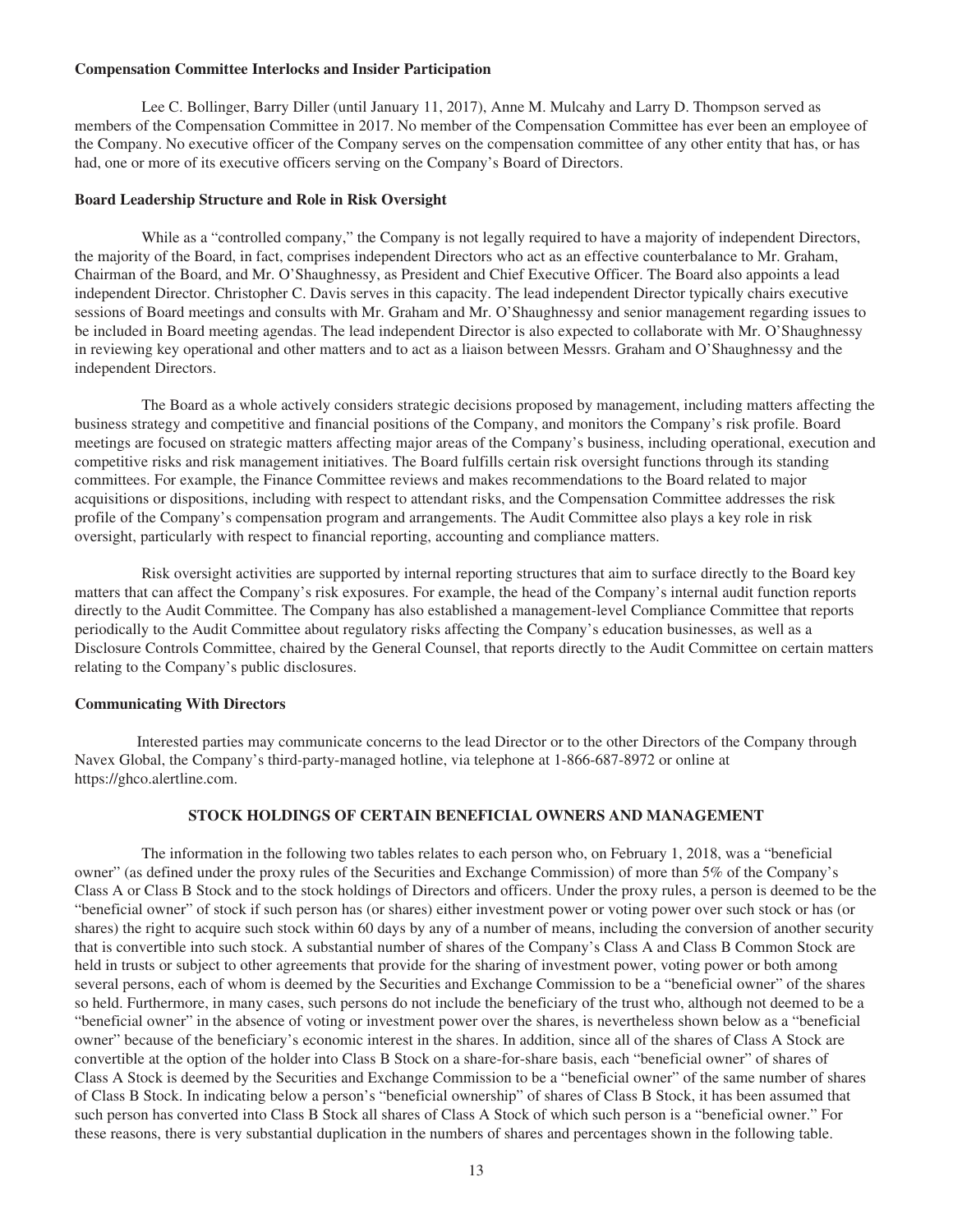# **Principal Holders of Stock**

|                                                     |                      | Shares $(\%)$        |
|-----------------------------------------------------|----------------------|----------------------|
| Name and Address of Beneficial Owner                | <b>Class A Stock</b> | <b>Class B Stock</b> |
| 1300 North 17th Street, Suite 1700                  |                      |                      |
| Arlington, VA<br>1300 North 17th Street, Suite 1700 |                      | **                   |
| Arlington, VA<br>825 Eighth Avenue                  |                      | $1,006,270(18.3\%)*$ |
| New York, NY<br>6410 Poplar Avenue, Suite 900       |                      | 687,482 (15.1%)      |
| Memphis, TN                                         |                      | 365,146 (8.00%)      |
| 100 Vanguard Boulevard<br>Malvern, PA               |                      | 393,913 (8.6%)       |
| 55 East 52nd Street<br>New York, NY                 |                      | 250,879 (5.5%)       |
| 6300 Bee Cave Road, Building One<br>Austin, TX      |                      |                      |

\* The calculations set forth in this table relating to percentage ownership of Class B Stock for Messrs. Graham and Mosley include shares of Class B Stock issuable upon conversion of shares of Class A Common Stock.

\*\* Less than 5%.

(a) According to information as of February 1, 2018, and available to the Company, Mr. Donald Graham has voting and investment power with respect to shares of Class A Stock as follows: sole voting and investment power, 519,983 (53.9%) shares, which includes 206,233 shares in a trust that Mr. Donald Graham has the power to amend or revoke and 313,750 shares in certain trusts for which Mr. Donald Graham is a co-trustee and can exercise a casting vote; and shared voting and investment power, 423,571 (43.9%) shares.

Mr. Graham also has voting and investment power with respect to shares of Class B Stock as follows: sole voting and investment power, 50,769 (1.0%) shares, which includes 3,087 shares in a trust that Mr. Donald Graham has the power to amend or revoke and 47,682 shares in certain trusts for which Mr. Donald Graham is a co-trustee and can exercise a casting vote; shared voting and investment power, 8,860 (less than 1%) shares; and 943,554 (17.1%) shares issuable upon conversion of shares of Class A Stock deemed to be beneficially owned by Mr. Graham.

- (b) According to information as of February 1, 2018, and available to the Company, Mrs. Elizabeth Weymouth has voting and investment power with respect to shares of Class A Stock as follows: shared voting and investment power, 168,000 (17.4%) shares. In addition, Mrs. Weymouth, as the beneficiary of a trust (even though she has no voting or investment power with respect thereto), is deemed to be the beneficial owner of 69,625 (7.2%) shares of Class A Stock. The holdings of Class B Stock recorded for Mrs. Weymouth, including shares issuable upon conversion of shares of Class A Stock deemed to be beneficially owned by Mrs. Weymouth, are less than 5%.
- (c) According to information as of February 1, 2018, and available to the Company, Mr. Daniel Mosley, as a trustee of various trusts, has voting and investment power with respect to shares of Class A Stock as follows: sole voting and investment power, 675 (less than 1%) shares, shared voting and investment power, 949,826 (98.5%) shares, which includes 206,233 shares in a trust for which Mr. Daniel Mosley is a co-trustee with Mr. Donald Graham and Mr. Donald Graham has the power to amend or revoke and 313,750 shares in certain trusts for which Mr. Daniel Mosley is a co-trustee with Mr. Donald Graham and Mr. Donald Graham can exercise a casting vote. In addition, Mr. Mosley has voting and investment power with respect to shares of Class B Stock as follows: shared voting and investment power, 55,769 (1.0%) shares, which includes 5,000 shares in a trust for which Mr. Daniel Mosley and Mr. Donald Graham share voting and investment power, 3,087 shares in a trust for which Mr. Daniel Mosley is a co-trustee with Mr. Donald Graham and Mr. Donald Graham has the power to amend or revoke and 47,682 shares in certain trusts for which Mr. Daniel Mosley is a co-trustee with Mr. Donald Graham and Mr. Donald Graham can exercise a casting vote. The holdings of Class B Stock recorded for Mr. Mosley include 950,501 (17.3%) shares issuable upon conversion of shares of Class A Stock deemed to be beneficially owned by Mr. Mosley as a Trustee of various trusts.
- (d) According to a Schedule 13G filed on February 13, 2018, Southeastern Asset Management, Inc. ("Southeastern Asset"), an investment adviser, was deemed to be the beneficial owner of 687,482 (15.1%) shares of Class B Stock. According to the Schedule 13G, Southeastern Asset has sole voting power over 212,789 shares; shared voting power over 428,000 shares; no voting power over 46,693 shares; sole dispositive power over 259,482 shares; and shared dispositive power over 428,000 shares. The Schedule 13G was filed jointly with Longleaf Partners Small-Cap Fund (an investment company), which has shared voting and dispositive power over 428,000 (9.4%) shares, according to the Schedule 13G.
- (e) According to a Schedule 13G filed on February 9, 2018, The Vanguard Group ("Vanguard"), an investment advisor, was deemed to be the beneficial owner of 365,146 8.00%) shares of Class B Stock. According to the Schedule 13G, Vanguard has sole voting power over 2,424 shares, shared voting power over 575 shares, shared dispositive power over 2,599 shares, and sole dispositive power over 362,547 shares.
- According to a Schedule 13G filed on February10, 2018, BlackRock, Inc. ("BlackRock"), an investment advisor, was deemed to be the beneficial owner of 393,913 (8.6%) shares of Class B Stock. According to the Schedule 13G, BlackRock has sole voting power over 377,130 shares and sole dispositive power over 393,913 shares.
- (g) According to a Schedule 13G filed on February 9, 2018, Dimensional Fund Advisors LP ("Dimensional Fund"), an investment advisor, was deemed to be the beneficial owner of 250,879 (5.5%) shares of Class B Stock. According to the Schedule 13G, Dimensional Fund has sole voting power over 244,307 shares and sole dispositive power over 250,879 shares.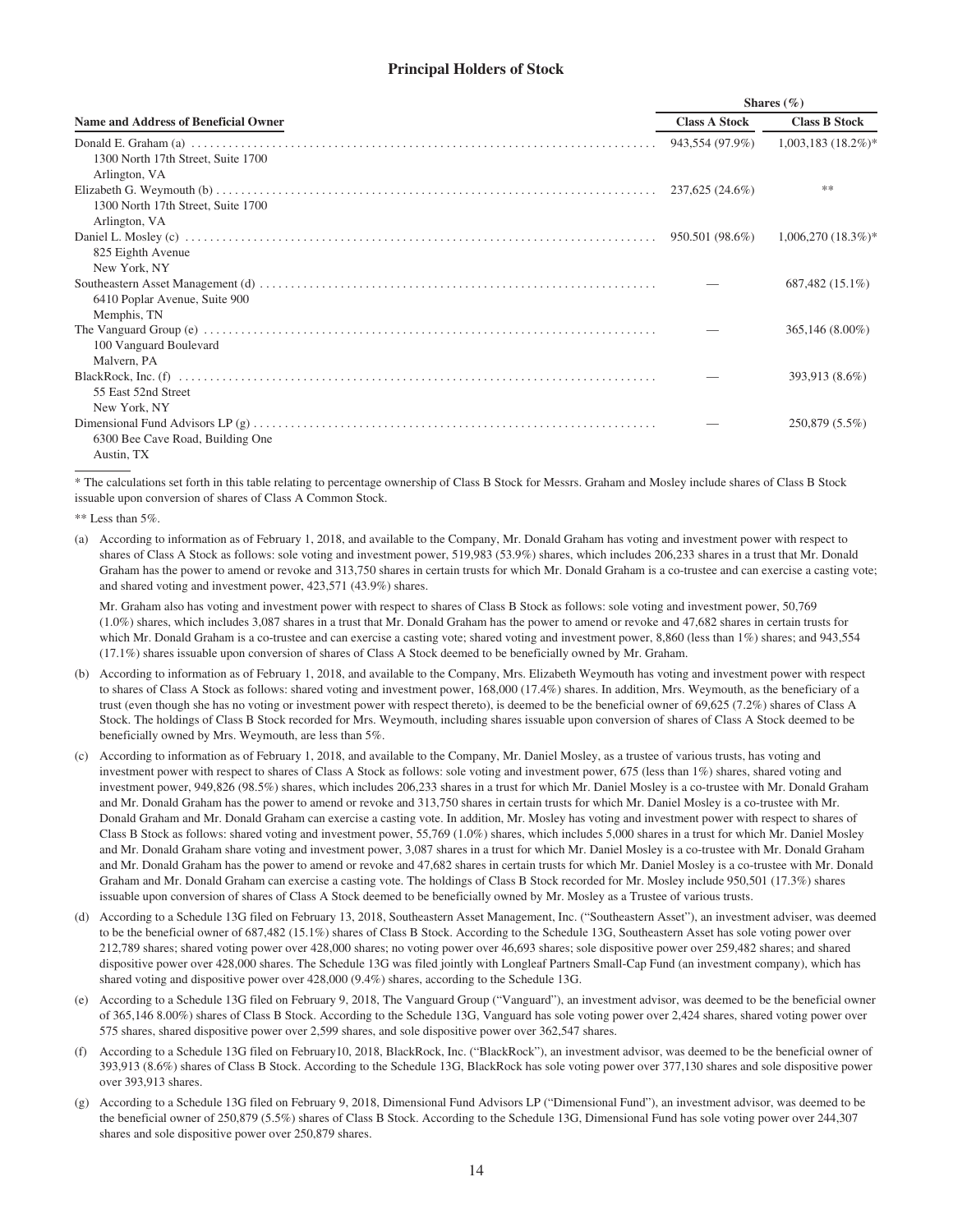The table below, which is based on information furnished to the Company by its Directors and officers, shows as of February 1, 2018, for each person nominated for election as a Director, each named executive officer and for all Directors and executive officers of the Company as a group, the number of shares of each class of Common Stock "beneficially owned" (as defined in the Securities and Exchange Commission's proxy rules) and, in the case of each nominee for election as a Director, the nature of such "beneficial ownership." For the reasons set forth in the first paragraph of this section of the Proxy Statement, there is very substantial duplication in the numbers of shares and percentages shown in the following table.

#### **Holdings of Directors and Officers\***

|                                                                                                               | Shares $(\%)$   |                     |
|---------------------------------------------------------------------------------------------------------------|-----------------|---------------------|
|                                                                                                               | Class A         | Class $B(a)$        |
|                                                                                                               |                 |                     |
|                                                                                                               |                 | 1,400(b)            |
|                                                                                                               |                 | 5,000(b)            |
|                                                                                                               |                 | 1,250(b)            |
|                                                                                                               |                 | 5,300(b)            |
|                                                                                                               | 943,554 (97.9%) | $1,003,183$ (18.2%) |
|                                                                                                               |                 | 2,150(b)            |
|                                                                                                               |                 |                     |
|                                                                                                               |                 |                     |
|                                                                                                               | $14,810(1.5\%)$ | 77,392 (1.4%)       |
|                                                                                                               |                 | 85,433 (1.6%)       |
|                                                                                                               |                 | 76(b)               |
|                                                                                                               |                 | 1,000(b)            |
|                                                                                                               |                 | 13,221(b)           |
| All Directors, named executive officers and remaining executive officers as a group, eliminating duplications |                 |                     |
|                                                                                                               | 958.364 (99.4%) | 1,190,706 (21.6%)   |

Unless otherwise indicated, the Directors and officers listed have sole voting and investment power with respect to such securities. None of the securities has been pledged as security.

^ Director.

+ Named Executive Officer.

(a) Includes 964,001 shares of Class B Stock issuable upon conversion of shares of Class A Stock.

(b) Less than 1%.

- (c) Includes 5,200 shares of Class B Stock held for the account of a number of beneficial owners in which Mr. Gayner disclaims beneficial ownership.
- (d) See Table of "Principal Holders of Stock" on page 14.
- (e) Class A shares held in a trust for Mr. O'Shaughnessy's spouse. Class B stock includes 4,700 shares held in trusts for the benefit of Mr. O'Shaughnessy's spouse and children. He is neither a trustee nor a beneficiary of such trusts and disclaims beneficial ownership. Includes 46,208 shares Mr. O'Shaughnessy has the right to purchase, pursuant to stock options.

(f) Includes 77,258 shares Mr. Rosen has the right to purchase, pursuant to stock options. In addition to the stock set forth above, Mr. Rosen holds 7,206 shares of Kaplan stock, which represents less than 1% of the total outstanding stock of Kaplan, Inc.

(g) Shares are held in a revocable trust.

(h) Includes 124,132 shares of Class B Stock, which Directors and executive officers have the right to purchase, pursuant to stock options, and shares of restricted stock awarded to executive officers in accordance with the Graham Holdings Company Incentive Compensation Plan.

#### **Section 16(a) Beneficial Ownership Reporting Compliance**

Section 16(a) of the Securities Exchange Act of 1934 requires the Company's Directors, officers and persons who own more than 10% of a registered class of the Company's equity securities to file with SEC initial reports of ownership and reports of changes in ownership of Class B Stock. Based upon information furnished by these persons, we believe that all required filings for 2017 were made in a timely manner, except for a Form 4 filed on behalf of Mr. O'Shaughnessy that was not filed on a timely basis to report shares transferred to a trust for the benefit of his wife, the beneficial ownership of which he disclaims.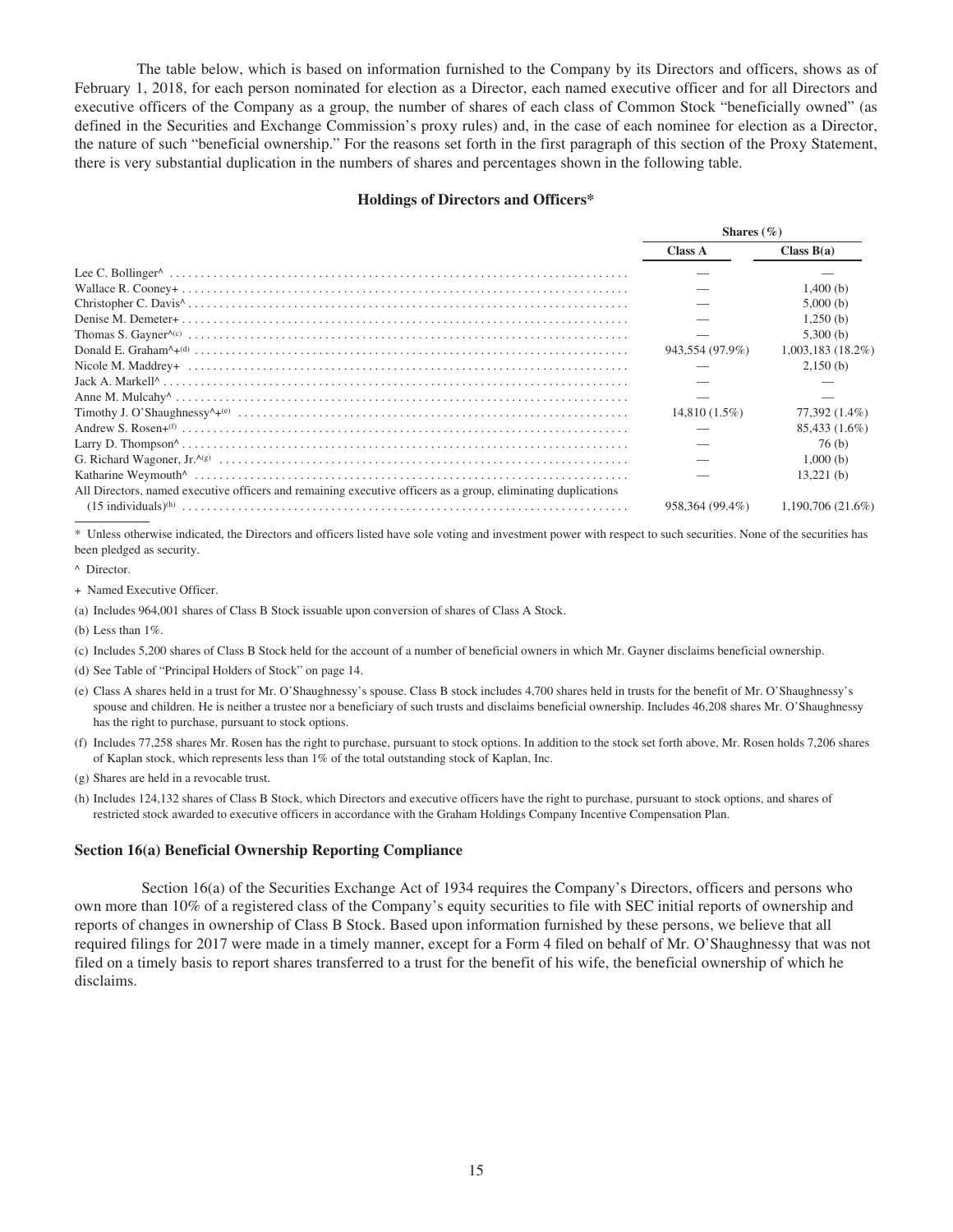# **PROPOSAL 2: APPROVAL OF 2017 COMPENSATION AWARDED TO NAMED EXECUTIVE OFFICERS**

As required by Section 14A of the Securities Exchange Act of 1934 and the corresponding SEC rules, the Company is seeking an advisory, non-binding shareholder vote from its Class A Shareholders with respect to compensation awarded to its named executive officers for 2017. On May 4, 2017, the Company's Class A Shareholders voted unanimously in favor of an annual, non-binding shareholder advisory vote on executive compensation and, in consideration of the outcome of the frequency vote, the Board determined to hold such advisory vote each year. The Company's executive compensation program and compensation paid to its named executive officers are described under the heading "Executive Compensation" in this Proxy Statement. The Compensation Committee oversees the program and compensation awarded, adopting changes to the program and awarding compensation as appropriate to reflect the Company's circumstances and to promote the main objective of the program: to motivate talented employees in order to increase value for shareholders by facilitating long-term growth of the Company. If you are a Class A Shareholder, you may vote for or against the following resolution, or you may abstain. The Compensation Committee will consider the outcome of the vote, along with other relevant factors, in evaluating its executive compensation program.

**Resolved, that the compensation paid to the Company's named executive officers for 2017, as disclosed pursuant to the compensation disclosure rules of the Securities and Exchange Commission, including the Compensation Discussion and Analysis, the compensation tables, narrative discussion and related material included in this Proxy Statement, is hereby APPROVED.**

**THE BOARD OF DIRECTORS RECOMMENDS THAT CLASS A SHAREHOLDERS VOTE "FOR" THE APPROVAL OF THE FOREGOING RESOLUTION.**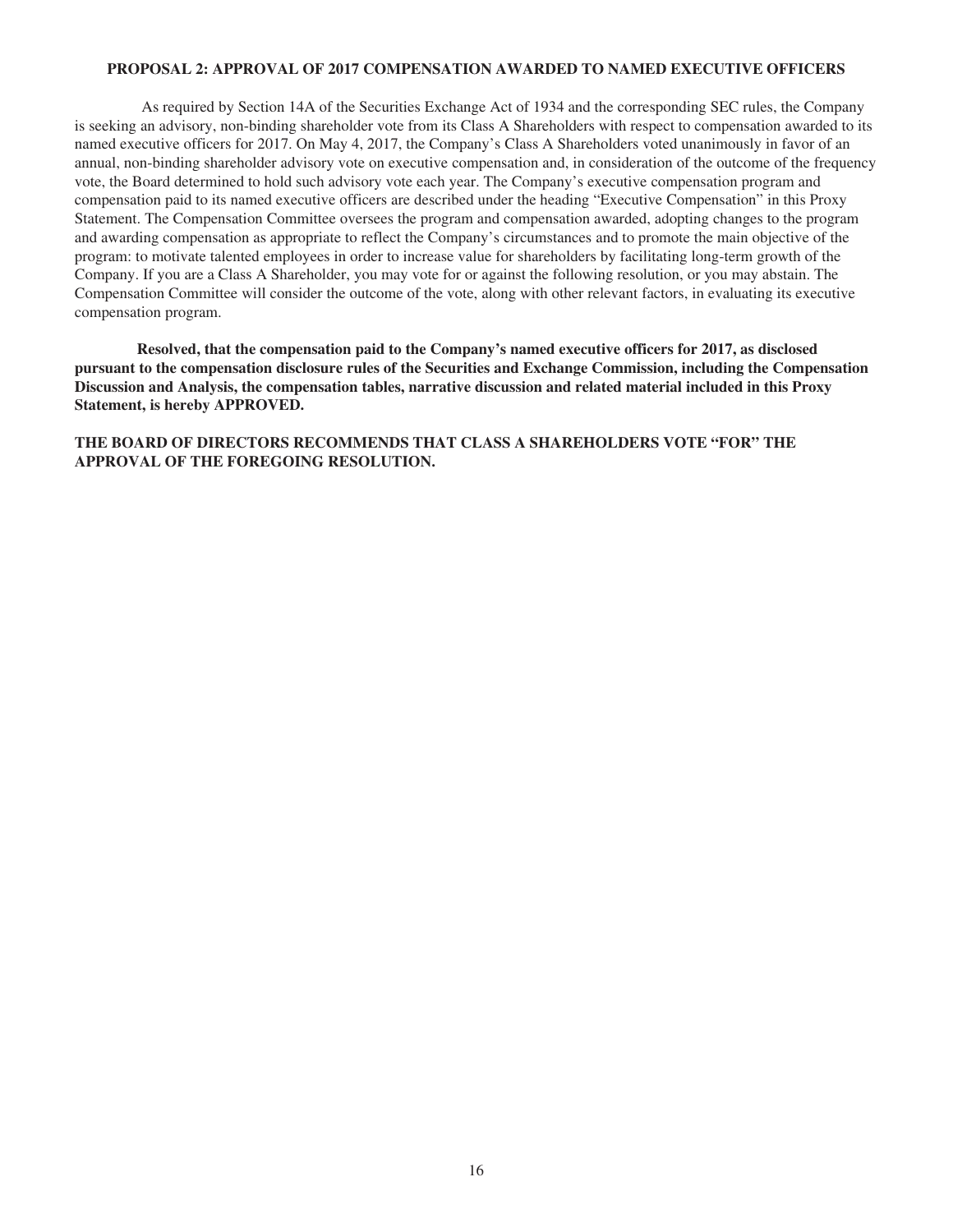# **EXECUTIVE COMPENSATION Compensation Discussion and Analysis**

This Compensation Discussion and Analysis describes the Company's executive compensation principles and programs, with a focus on the decisions of the Compensation Committee of the Board of Directors (the "Committee") regarding 2017 compensation for the Company's named executive officers. The named executive officers for 2017 were as follows:

| Name                     | Position with the Company                                                           |
|--------------------------|-------------------------------------------------------------------------------------|
| Timothy J. O'Shaughnessy | President and Chief Executive Officer                                               |
| Wallace R. Cooney        | Senior Vice President–Finance and Chief Financial Officer (As of April 1, 2017)     |
| Andrew S. Rosen          | Chairman–Kaplan Inc. and Executive Vice President–Graham Holdings Co.               |
| Nicole M. Maddrey        | Senior Vice President, General Counsel and Secretary                                |
| Denise M. Demeter        | Vice President and Chief Human Resources Officer                                    |
| Hal S. Jones             | Former Senior Vice President–Finance and Chief Financial Officer (Retired March 31, |
|                          | 2017)                                                                               |

#### **Overview of Compensation Program**

The Committee has responsibility for establishing and continually monitoring adherence to the Company's compensation philosophy–a philosophy designed to attract, retain and motivate qualified and talented employees who are enthusiastic about the Company's mission and culture. The Committee, which is composed entirely of independent Directors, is chaired by Anne M. Mulcahy and includes Lee C. Bollinger and Larry D. Thompson, seeks to establish total compensation packages that are attractive to employees and comparable to, but not dramatically different from, those offered by peer companies with comparable revenue in similar industries. Through regular meetings and discussions with management, the Committee ensures that the total compensation paid to all executives, including named executive officers of the Company, is fair, reasonable and based on performance goals established to increase value for shareholders by facilitating the long term growth of the Company. The Committee considers both the Company's short-term and long term plans in determining compensation. Annual plans are used to motivate and reward management for achieving specific yearly goals. Long term plans, typically three or more years in duration, are designed to reward cumulative long term goals. All performance criteria, however, including those in annual or relatively short-term plans, are designed to reward executives for making decisions that will enhance the long-term value of the Company. Compensation paid pursuant to these plans may be cash or stock-based compensation. The Company has historically favored cash compensation over non-cash compensation, as management and the Committee believe that cash incentives provide more targeted rewards for specific performance. However, the Company does not apply a specific formula for allocating between cash and non-cash compensation or short- and long term compensation. Instead, management and the Committee select the method of compensation thought most likely to lead to achievement of the particular goal.

The named executive officers receive an annual salary and participate in performance-based annual bonus plans and four-year cash-based Performance Unit Plans and, in certain circumstances, have received restricted stock or stock options, as determined by the Committee on an individual basis. Messrs. Jones and Rosen also receive benefits pursuant to the Supplemental Executive Retirement Plan (the "SERP"), which was closed to new participants in December 2015.

#### **Compensation Committee Role and Responsibility**

The Board has delegated to the Committee the responsibility of overseeing the administration of the Company's compensation plans and the preparation of all reports and documents required by the rules and regulations of the SEC. The Committee annually reviews and approves the corporate goals and objectives upon which the compensation of the President and Chief Executive Officer and senior management, including the named executive officers, is based. The Committee evaluates the President and Chief Executive Officer's performance in light of these goals and objectives. Furthermore, the Committee reviews and makes recommendations to the Board with respect to any incentive compensation plans, including equity-based plans, to be adopted or submitted to the Company's shareholders for approval. The Committee reviews the Company's succession plans, including (i) the President and Chief Executive Officer's recommendations as to a successor, should he become disabled or unable to perform his duties for an extended period of time, and, annually, (ii) the Company's efforts at management development.

The Committee may request that any officer or employee of the Company, or any of its affiliates, or the Company's outside counsel or an independent auditor, attend meetings of the Committee or meet with any members of, or consultants to, the Committee. The Committee has authority to retain or terminate any compensation consultant used to assist in the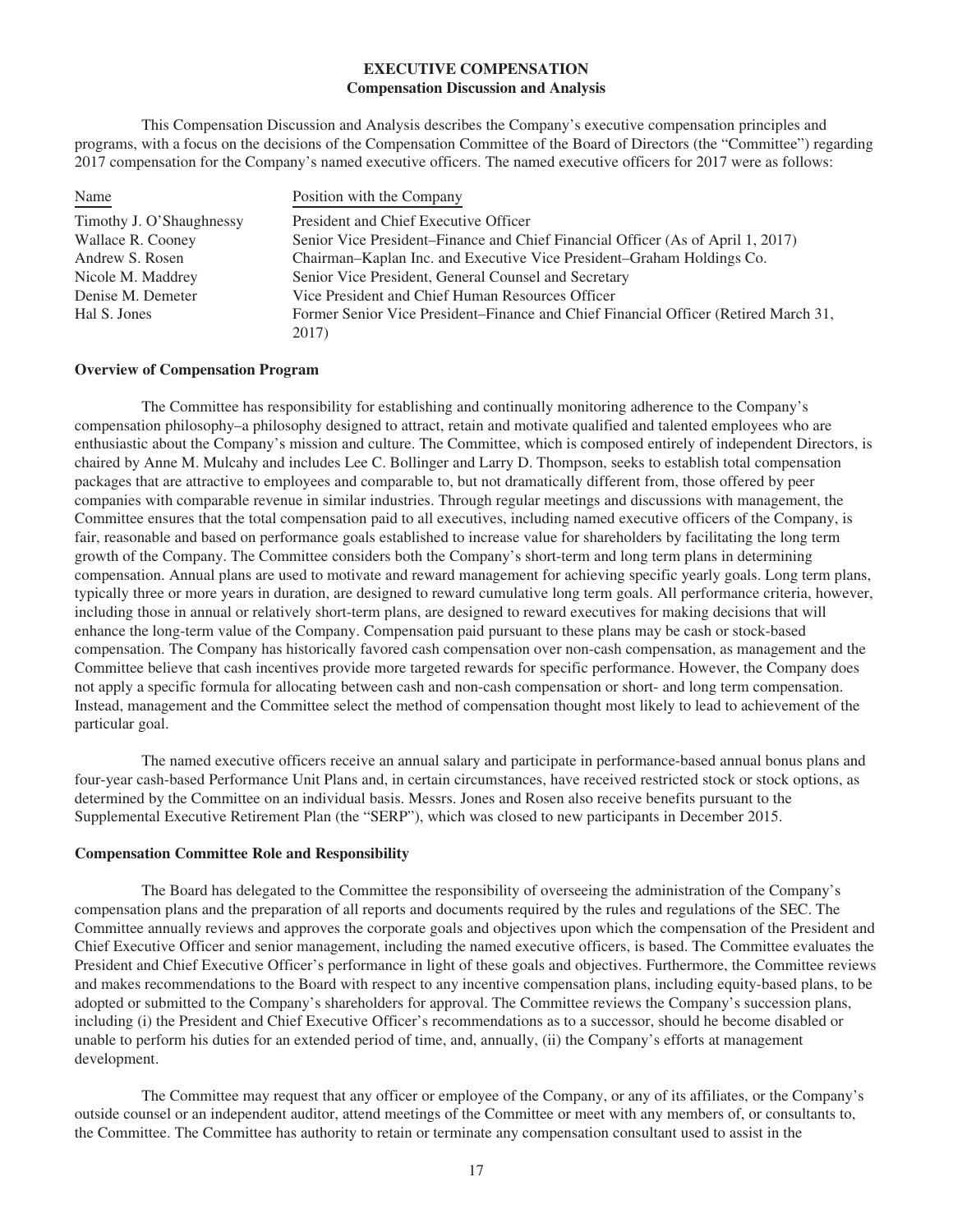evaluation of Director, President and Chief Executive Officer or senior management compensation and has sole authority to approve the consultant's fees and other retention terms. The Committee also has authority to obtain advice and assistance from internal or external legal, accounting or other advisors. In 2017, the Committee retained Semler Brossy to review the compensation package of Mr. O'Shaughnessy and Laura O'Shaughnessy. The Committee reviews the performance, independence and conflict of interests of its compensation consultant in accordance with applicable standards, and no independence or conflict of interest issues were identified with Semler Brossy. Additionally, Ann L. McDaniel provided consulting services to the Committee and the Company after her retirement as Senior Vice President on April 3, 2015, and through March 31, 2017. Ms. McDaniel was engaged directly by the Committee to provide ongoing advice with respect to the compensation of the named executive officers. Ms. McDaniel received \$25,506 in fees for her services as a compensation consultant to the Committee in 2017. Pursuant to consulting agreements in 2014 and 2017 between Ms. McDaniel and the Company, Ms. McDaniel also provided services to the Company, including consultation with officers of the Company on general compensation, benefits and other human resources related issues, as well as on Company affiliate considerations. Ms. McDaniel received \$272,001 in fees for such additional services to the Company in 2017.

During 2017, the Committee met six times. A copy of the Company's Compensation Committee Charter is available under the "Investor Relations" tab at www.ghco.com.

# **Role of Executive Officers in Compensation Decisions**

Mr. O'Shaughnessy, President and Chief Executive Officer, and Ms. Demeter, Vice President and Chief Human Resources Officer and secretary of the Committee, attended all six Committee meetings.

Mr. O'Shaughnessy and Ms. Demeter recommend to the Committee the size of each component of compensation for each of the named executive officers (other than their own) and for all employees earning annual salaries of \$400,000 or more and bonuses of \$250,000 or more. Recommendations are based on a discussion with the head of the division where the employee works, a review of his or her performance and a comparison of available compensation survey data for that job and geographic area. The Committee examines each of the suggested compensation actions and, in its sole discretion, modifies the awards when appropriate to better reflect the goals of the Company. The Committee makes all compensation decisions for the named executive officers of the Company and relevant employees, except with respect to any perquisites under \$200,000 per named executive officer that may be approved by Mr. O'Shaughnessy.

Mr. O'Shaughnessy was not present during the portion of the Committee meetings when his compensation or that of his wife, Laura O'Shaughnessy, was discussed by the Committee.

#### **Setting Executive Compensation**

To meet the Committee's objectives, at its request, the President and Chief Executive Officer and the secretary of the Committee draft annual and long term incentive-based cash and non-cash executive compensation plans. The Committee discusses, reviews and, in its sole discretion, modifies the formula and goals established for various awards under the plans before the plans take effect, which is typically no later than the end of the first quarter of the first year covered by the plan.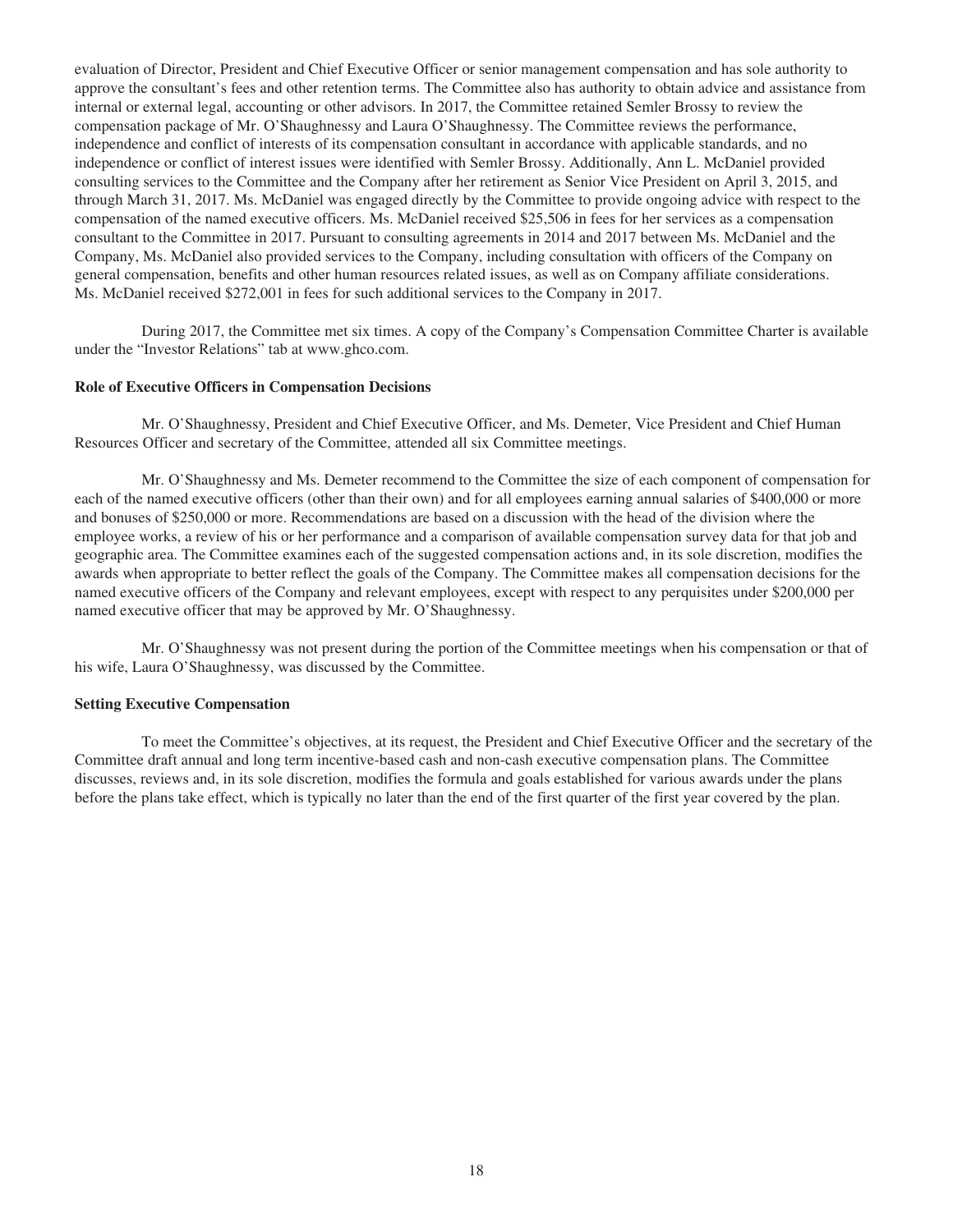The Company adopts a holistic view on executive compensation. The Company compares its executive salaries, annual bonuses and long-term incentives to those of companies in similar industries and with comparable revenues and generally considers the compensation structures maintained by similarly situated companies, but does not target its executive compensation at a certain level or percentage based upon other companies' arrangements. At least once a year, the Committee evaluates the individual compensation of the Company's senior executives (including the named executive officers) against market data provided by outside surveys or public information (such as the proxy filings of peer companies). The Committee defines its peer group as companies operating in the same industries (Conglomerates, Education and Media) with one-half to two times the Company's prior fiscal year revenue. In 2017, the Committee reviewed data from the Equilar Executive Compensation Survey, the U.S. Mercer Benchmark Database ("MBD"): Executive Survey and the Willis Towers Watson Media Executive Compensation Survey. Where public data for comparable roles were available, the Committee also considered the compensation of its senior executives (including the named executive officers) in relation to the following peer companies:

| Aerojet Rocketdyne Holdings             | Meredith Corporation               |
|-----------------------------------------|------------------------------------|
| ALLETE, Inc.                            | New Media Investment Group         |
| <b>AMC</b> Entertainment Holdings       | Pearson                            |
| Apollo Education Group, Inc.            | Regal Entertainment                |
| Cinemark                                | Scholastic Corporation             |
| Cogeco Inc.                             | Scripps Networks Interactive, Inc. |
| DeVry Education Group Inc.              | <b>Shaw Communications</b>         |
| Discovery Communications                | Tegna Inc.                         |
| <b>Education Management Corporation</b> | The New York Times Company         |
| Houghton Mifflin Harcourt Co.           | Transcontinental Inc.              |
| John Wiley & Sons Inc.                  | Tribune Media                      |
| Lionsgate                               | <b>Tribune Publishing</b>          |
| <b>MAXIMUS</b>                          |                                    |

As described below, a significant portion of the Company's executive compensation is linked directly to business unit and corporate performance and stock appreciation. Pursuant to Section 162(m) of the Internal Revenue Code, as in effect for 2017, compensation in excess of \$1 million per year paid to the Company's chief executive officer and three other highest paid executive officers (other than the chief financial officer) was not deductible unless it qualified as "performance-based" compensation. In connection with granting incentive compensation to the Company's named executive officers, the Committee's historical practice has been to consider the implications under Section 162(m), while retaining flexibility to grant compensation that may not qualify for a deduction if the Committee determines that such compensation is otherwise in the best interests of the Company and its shareholders. The Tax Cuts and Jobs Act, which was signed into law on December 22, 2017, eliminated the exception for "performance-based" compensation with respect to 2018 and future years. As a result, the Company expects that, except to the extent that compensation is eligible for limited transition relief applicable to binding contracts in effect on November 2, 2017, compensation over \$1 million per year paid to any named executive officer (and any person who was a named executive for any year, beginning with 2017) will be nondeductible under Section 162(m).

#### **Risk Assessment of Compensation Program**

During 2017, the Compensation Committee met with Mr. O'Shaughnessy and Ms. Demeter to review and discuss the impact of executive compensation programs on organizational risk. The Compensation Committee determined that compensation programs have sufficient risk mitigation features in each of the plans and do not encourage or reward employees for taking excessive or unnecessary risk. The Compensation Committee believes that the Company's compensation programs constitute an appropriate mix of short- and long-term incentive compensation that rewards employees, while balancing risks through the delayed payment of long-term awards. As a result of the compensation risk review, the Compensation Committee determined that the overall risk of compensation programs exposing the organization to unnecessary or excessive risks that threaten the value of the Company is low.

#### **Elements of Compensation**

The compensation package offered by the Company to its executive officers comprises the following components:

- Competitive base salary;
- Short-term cash incentive compensation in the form of performance-based annual bonuses;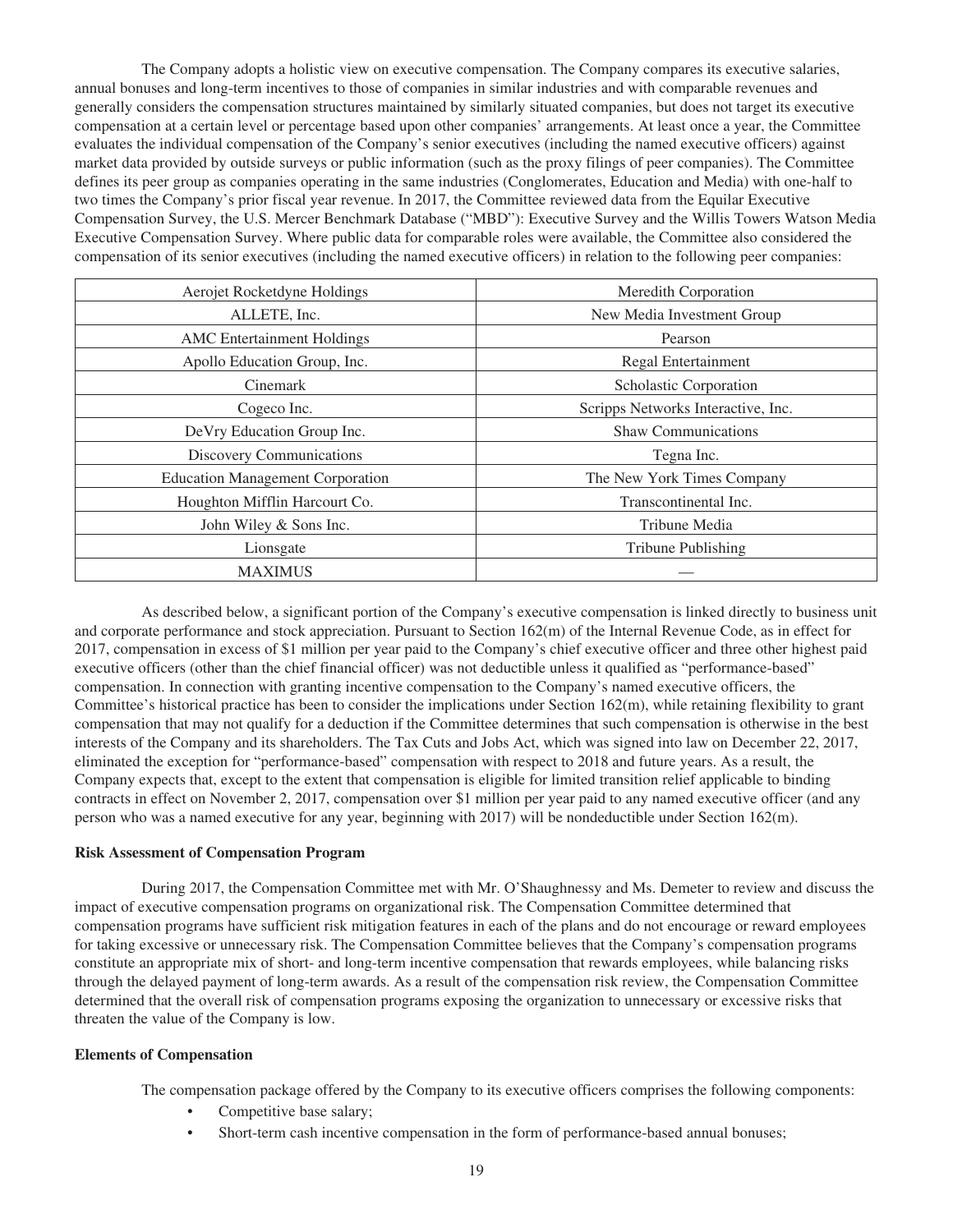- Long-term cash incentive compensation, typically based on performance over three or more years;
- Long-term equity-based incentive compensation in the form of restricted stock and stock options; and
- Retirement benefits.

# **Base Salary**

The Company pays named executive officers base salaries to compensate them for services rendered during the fiscal year. Salaries for named executive officers are based on their responsibilities, their prior experience and their recent performance and are evaluated against market data provided by outside surveys. Salaries are typically reviewed on a 12-month or longer cycle, except when there is a significant change in an executive's responsibilities during such cycle. Such adjustments are determined by evaluating (i) the scope of the new responsibilities, (ii) the competitive market value of that role, (iii) the performance of the individual and (iv) the performance of the Company.

With respect to the base salary paid to Mr. O'Shaughnessy in 2017, the Committee considered the base salaries paid to president and chief executive officers of peer companies and the Company's results in 2016.

#### **Performance-Based Incentive Compensation**

To supplement base salaries and to reward management (including named executive officers and other employees key to the long-term success of the Company) for meeting specific individual and financial goals, the Class A and Class B Shareholders of the Company adopted the 2012 ICP in May 2012. Prior to the adoption of the 2012 ICP, performance-based incentive compensation was awarded under the Incentive Compensation Plan (adopted in 2001) or the Stock Option Plan (reauthorized in 2003).

The purpose of these plans was and is to provide greater incentives to those employees who have been or will be responsible for the Company's future growth, profitability and continued success and to strengthen the ability of the Company to attract, motivate and retain such employees. There are at present approximately 145 employees of the Company who are participants in the 2012 ICP and receive annual bonus awards and/or hold restricted stock, stock options or Performance Units granted under the 2012 ICP. Each named executive officer participates in these programs.

# *Annual Bonuses*

The 2012 ICP provides for annual incentive compensation awards based on the Company and its business units' financial performance compared to goals set immediately prior to or at the beginning of the year in which the award is to be earned. The payout upon the achievement of such goals is equal to a percentage of base salary, which is also set at the beginning of the year. Those percentages are determined on an individual basis, taking into account the responsibilities, prior experience and recent performance of the relevant employee. The 2017 target annual bonus award for each of the named executive officers, as a percentage of base salary, was as follows: Mr. O'Shaughnessy, 100%; Mr. Rosen, 100%; Mr. Cooney, 50%; Ms. Maddrey, 40%; Ms. Demeter, 40%; and Mr. Jones, 50%.

In 2017, the annual bonus formula for the named executive officers was based on a diluted earnings per share target for the Company because the Committee believed that such a goal would align the interests of shareholders and the named executive officers in growing the value of the Company. The potential payouts for the annual bonus range from 0% to 200% of target, based on actual Company or business unit financial performance, with a threshold achievement of 80% of the diluted earnings per share target for the Company necessary for any amounts to be paid with respect to the 2017 annual bonus for the named executive officers, and the maximum potential payout available in the event 140% of the diluted earnings per share target for the Company is attained. Management and the Committee believe that they have designed the targets to be challenging, but achievable. The Company has achieved its financial goals and paid out at or above target in the annual bonus portion of the 2012 ICP in four of the past five years; in 2017, the Company achieved less than 100% of its earnings per share goal, as adjusted to exclude certain items.

The original diluted earnings per share goal for 2017 was \$26.14. However, in connection with the acquisitions of the two new broadcasting stations on January 17, 2017, WSLS and WCWJ, and Hoover Treated Wood Products on April 3, 2017, the Committee established that the 2017 goal would be adjusted for the period the Company owned these businesses, resulting in a revised diluted earnings per share goal, as approved by the Committee, of \$28.00. In setting the original goal for annual bonuses, the Committee established a formula that included adjustments for certain items, to the extent that actual amounts varied from those in the 2017 annual budget. Specifically, these adjustments included additions for a pension budget variance; unbudgeted new acquisitions, investments and dispositions; and a Kaplan stock compensation expense variance. These additions were offset by foreign exchange gains.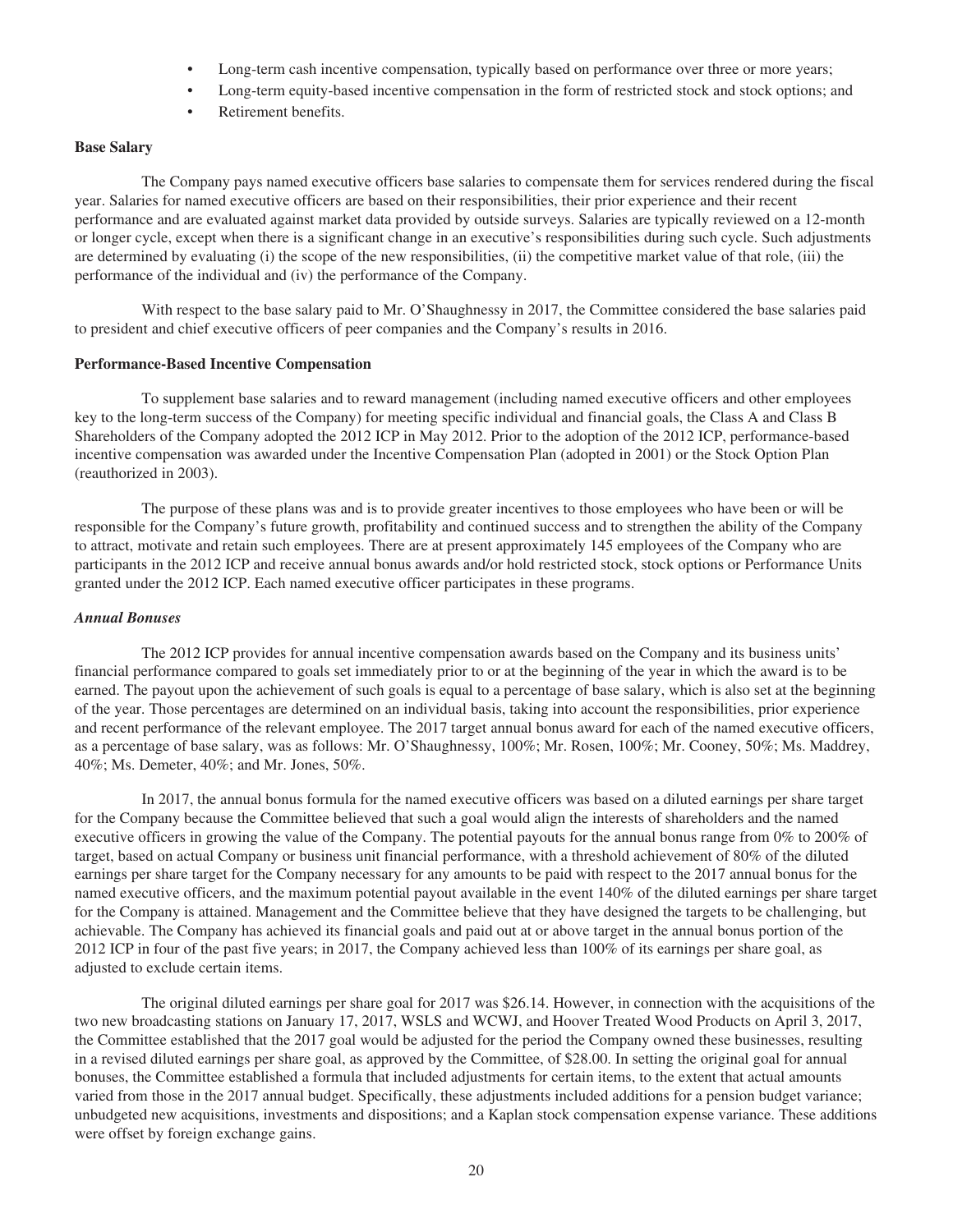In calculating the Company's achievement of 2017 diluted earnings per share for purposes of making its final bonus determinations for the named executive officers, the Committee also exercised its discretion to exclude certain unusual and unbudgeted items, in addition to the adjustments included in the diluted earnings per share formula. Specifically, the adjustments included additions for unbudgeted intangible and long-lived asset impairment charges; unbudgeted legal costs, restructuring charges and discretionary bonuses at Kaplan; unbudgeted losses related to the hurricanes at the broadcasting division; and unbudgeted costs at Kaplan, Foreign Policy, Graham Healthcare Group and Forney. These additions were offset by deductions for favorable income tax adjustments related to stock compensation and the impact of the enactment of the Tax Cuts and Jobs Act and Long Term Incentive Plan ("LTIP") expense variance from budget at SocialCode and Panoply. The Committee adjusted for these items as they do not relate to the regular operating results that are customarily considered by the Committee in determining bonus amounts. Page 49 of the Company's Annual Report on Form 10-K, filed with the SEC on February 23, 2018, detailed \$31.71 in diluted earnings per share net deductions which comprise most of these discretionary items.

Taking into account these adjustments, the Company's 2017 diluted earnings per share, as adjusted for purposes of the bonus determination, was \$26.99 (compared to reported diluted earnings per share of \$53.89), resulting in the Company's achievement of 96.4% of its revised earnings per share goal for 2017. As a result, the annual bonus payout was approximately 91% of target, based on the established annual formula.

In addition, for Mr. Rosen, 25% of his bonus was based on Mr. Rosen's performance of his responsibilities relating to Graham Holdings Company, and the remaining 75% was tied to Kaplan's enterprise operating income target of \$113.6 million (this target excludes budgeted restructuring and other costs related to business closures) weighted at 80% and Kaplan's enterprise revenue target of \$1,567.9 million weighted at 20%. The potential payouts for the Kaplan component of Mr. Rosen's bonus amount range from 0% to 193% of target, with a threshold achievement of 80% for the operating income target and 90% for the enterprise revenue target, and the maximum potential payout available in the event 150% of the operating income target is attained and 110% of the enterprise revenue target is met. In April of 2017, Kaplan announced the proposed sale of Kaplan University (KU) to Purdue University. In preparation for the completion of this transaction, Kaplan incurred unplanned expenses to prepare KU for transfer. Given the impact and importance of the KU/Purdue transaction, in calculating the 75% of Mr. Rosen's bonus based on Kaplan enterprise operating income, the Committee excluded these transition costs. In calculating Kaplan's enterprise operating income, on this basis, Kaplan achieved adjusted enterprise operating income of \$92.4 million versus a target of \$113.6 million, or 81% achievement, which resulted in payout of the portion of Mr. Rosen's bonus attributable to Kaplan's enterprise operating income of 55% of target. Kaplan enterprise revenue totaled \$1,524.4 million versus a target of \$1,567.9 million, or 97% achievement, which resulted in payout of the portion of Mr. Rosen's bonus attributable to Kaplan's enterprise revenue of 86% of target. Thus, the total percentage achievement of the Kaplan portion of Mr. Rosen's bonus totaled 61% of target, or \$749,526.

#### *Restricted Stock*

To align the interests of the Company's shareholders and management and to ensure that the full potential of an executive's compensation package cannot be realized unless stock appreciation occurs over a number of years, the 2012 ICP also provides for grants of restricted stock of the Company. To determine the number of shares to be granted, the Committee considers on an individual basis the estimated value of shares already held, the level of contribution the employee has previously made and the potential of the employee to bring additional value to the Company. The shares generally cliff vest at the conclusion of a four-year vesting period and accelerate vesting only at the discretion of the Committee. The named executive officers generally receive grants of restricted stock every other year. The grants made in January 2015 will vest in January 2019. In January 2017, the named executive officers received grants of restricted stock that will vest in January 2021. In connection with his promotion to Chief Financial Officer, Mr. Cooney received an additional grant of 200 shares of restricted stock on January 12, 2017, that will cliff vest in January 2021. In addition, in connection with the Cable ONE spin-off in 2015, a distribution of restricted Cable ONE, Inc. shares was made with respect to outstanding shares of Company restricted stock, subject to the same vesting terms and conditions as such shares of Company restricted stock. For additional information regarding such distributions, see the Outstanding Equity Awards at Fiscal Year-End table.

#### *Performance Units*

To highlight specific long-term financial goals, the 2012 ICP provides for the grant of performance-based compensation, which the Company grants pursuant to its Performance Unit Plans. The named executive officers participate in these plans, in which performance-based goals are determined at the beginning of each four-year award cycle. The goals consider operating income, peer company performance, cash flow, earnings per share, measures of economic value added and/or quantitative revenue growth or profitability measurements of the Company as a whole or of individual business units.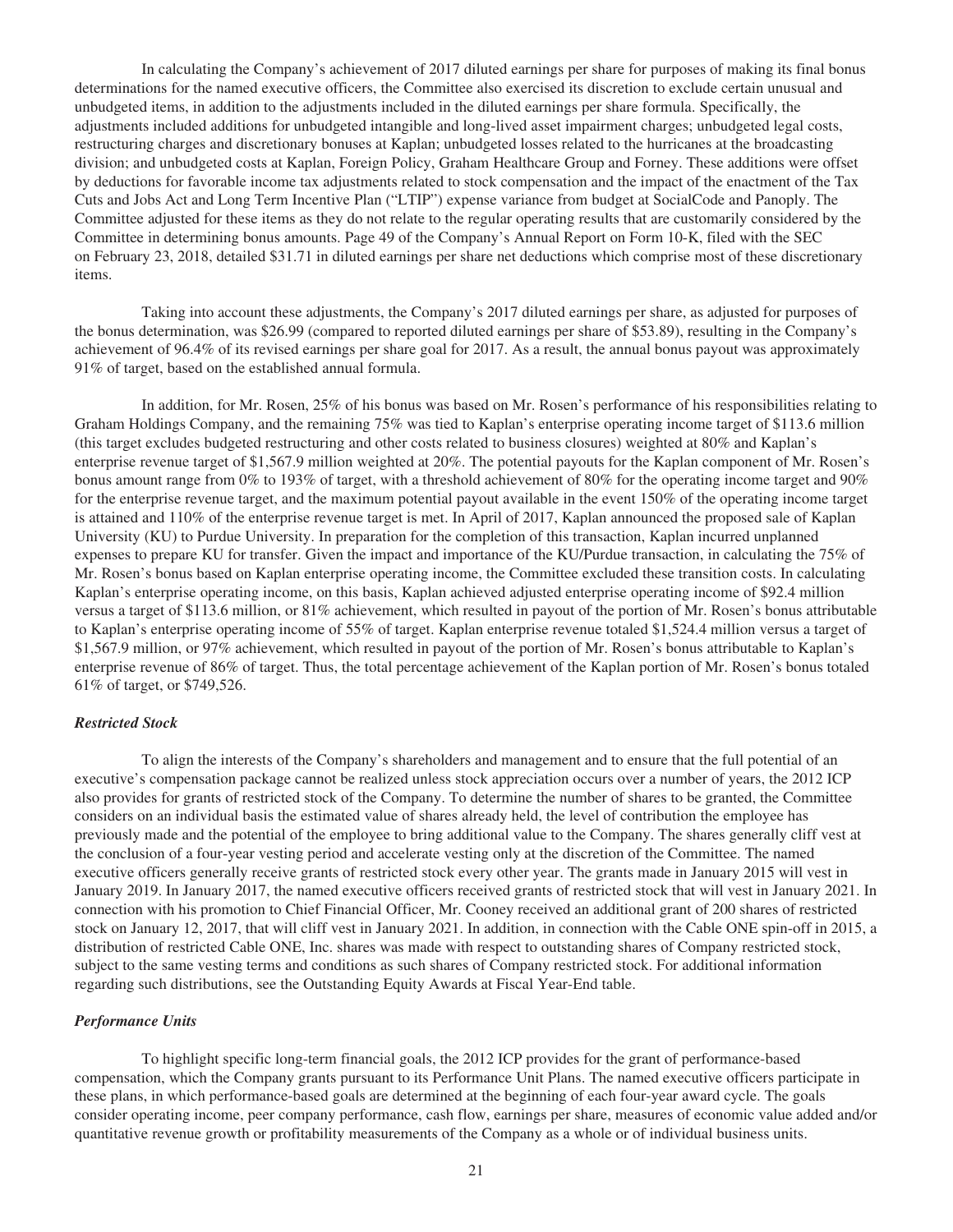Management and the Committee believe that they have designed the performance-based goals to be challenging, but achievable. In the past four award cycles, the Company achieved or exceeded its goals and paid out at or above target. Each Performance Unit has a nominal value of \$100 and a maximum potential payout of \$200. The payment of a total award to any individual at the end of an award cycle may not exceed \$5 million.

For each cycle under a Performance Unit Plan, the Committee establishes a valuation formula within 90 days of the beginning of the cycle and no later than prior to the completion of the first quarter of the cycle. At the end of the cycle, the unit value is calculated, based on application of the formula, and payments are made to named executive officers in the year following the end of the cycle. The formula used to calculate the payouts is determined by (i) a weighted combination of factors that relate to individual business unit performance of the Company's operating divisions and (ii) the discretion of the Committee. A new four-year cycle commences every two years, with the result that there are always two overlapping cycles in progress.

Awards under the 2015–2018 cycle are based on a three-pronged formula consisting of (1) the value of a Kaplan Performance Unit paid to Kaplan in accordance with the final unit valuation of the 2014–2017 Kaplan Long-Term Incentive Plan (up to 35% of a \$200 per-unit maximum); plus (2) the value of a Performance Unit under the Graham Media Group ("GMG") valuation as set forth below (up to 35% of a \$200 per-unit maximum); plus (3) an amount based on cumulative operating income, excluding amortization of intangibles, during the four-year period for SocialCode, Slate, Graham Healthcare Group (formerly Celtic Healthcare and Residential Healthcare Group), Forney Corporation, Joyce/Dayton Corporation and Group Dekko (up to 30% of a \$200 per-unit maximum). In December 2016, the Committee approved an amendment to the 2015–2018 Corporate Performance Unit Plan to include cumulative operating income goals for Group Dekko (acquired by the Company in the fourth quarter of 2015) in category (3) above.

Awards under the 2017–2020 cycle are also based on a three-pronged formula consisting of (1) the value of Kaplan's cumulative operating income for 2017–2020 excluding amortization of intangibles, Kaplan stock compensation and restructuring charges (up to 30% of a \$200 per-unit maximum); plus (2) the value of a Performance Unit under the GMG valuation as set forth below (up to 30% of a \$200 per-unit maximum); plus (3) an amount based on cumulative operating income, excluding amortization of intangibles, during the four-year period for SocialCode, Slate, Panoply, Foreign Policy, Graham Healthcare Group, Group Dekko, Forney Corporation, Joyce/Dayton Corporation and Hoover Treated Wood Products (up to 40% of a \$200 per-unit maximum). In September 2017, the Committee approved an amendment to the 2017–2020 Corporate Performance Unit Plan to include cumulative operating income goals for Hoover Treated Wood Products (acquired by the Company in the second quarter of 2017) and to include two new GMG stations, WSLS and WCWJ (acquired by Graham Media Group in the first quarter of 2017).

The Committee selected these targets because they reflected the key priorities for the Company on the grant date (or the amendment date, as applicable) for the applicable time periods. The values of Performance Units in the 2015–2018 and the 2017–2020 cycles are determined at the conclusion of those cycles, based on the performance criteria described below.

For the 2015–2018 cycle, the performance measure used for Kaplan in the 2014–2017 Kaplan Long-Term Incentive Plan is Kaplan enterprise operating income growth. A baseline Kaplan enterprise operating income of \$75 million was established in 2014 and increases year over year by 10%. Provided Kaplan achieves incremental operating income growth above the baseline, the aggregate amount of awards available is calculated as 12% of such growth.

As described above, for the 2017–2020 cycle, the performance measure used for Kaplan is the cumulative operating income over the four-year period of \$500 million, adjusted to exclude amortization of intangibles, Kaplan stock compensation and restructuring charges.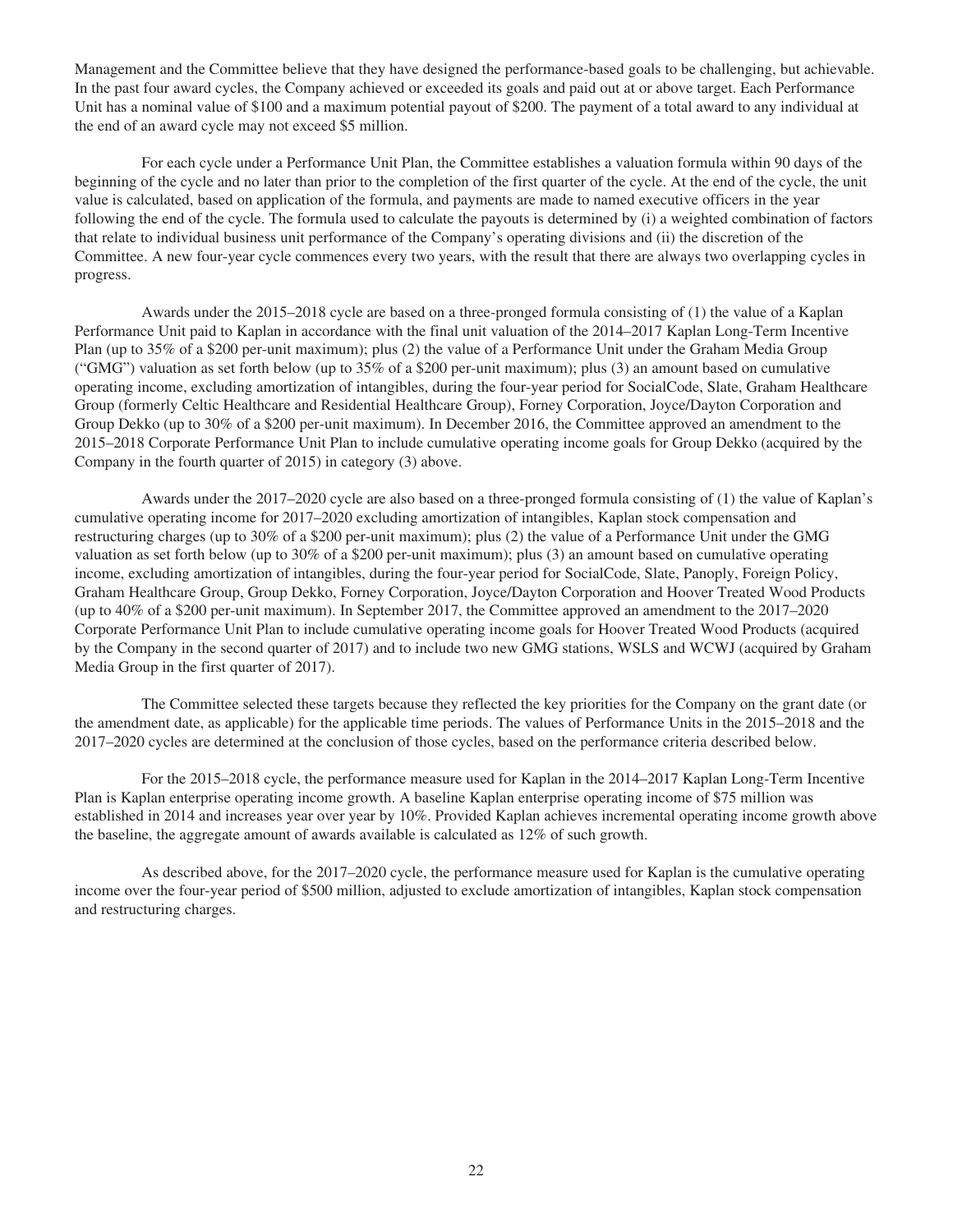The performance measure used for GMG for both the 2015–2018 and 2017–2020 cycles is GMG's cumulative cash flow margin ranking over the applicable four-year period compared to the cash flow margins of selected peer companies at the end of the award cycle. Cash flow margin is computed based on operating income before corporate allocation and before charges for interest, depreciation and amortization. As soon as practical after the award cycle, the Committee determines GMG's cash flow margin rank among the cash flow margins of the peer companies and determines the payout value of each Performance Unit. The value of each Performance Unit is determined as set forth in the following table:

|                                  |                   | 2015-2018 Cycle:  |
|----------------------------------|-------------------|-------------------|
| <b>GMG Cash Flow Margin Rank</b> | <b>Unit Value</b> |                   |
|                                  | <sup>\$</sup>     | 150               |
|                                  | $\mathcal{S}$     | 125               |
|                                  | $\mathcal{S}$     | 50                |
|                                  | <sup>\$</sup>     | $\Omega$          |
|                                  |                   | 2017-2020 Cycle:  |
| <b>GMG Cash Flow Margin Rank</b> |                   | <b>Unit Value</b> |
|                                  | <sup>\$</sup>     | 175               |
|                                  | $\mathcal{S}$     | 150               |
|                                  | $\mathcal{S}$     | 50                |
|                                  |                   | $\Omega$          |

The GMG formula for the 2015–2018 award cycle provides that the payout value will be increased by \$12.50 for each of the four years during the award cycle in which GMG's actual cash flow margin is not only number one among peer companies, but is also 2% higher than that of the nearest competitor among the peer companies.

The GMG formula for the 2017–2020 award cycle provides that the payout value will be increased by \$6.25 for each of the four years during the award cycle in which GMG's actual cash flow margin is not only number one among peer companies, but is also 2% higher than that of the nearest competitor among the peer companies.

In both the 2015–2018 and 2017–2020 award cycles, the formula also provides that the payout value will be reduced by 50% if GMG does not produce operating income in one of the four years during the award cycle. Also, if GMG does not produce operating income for at least two years in the cycle, then there will be no payout with respect to the portion of performance attributable to GMG.

For the 2015–2018 cycle, the performance measure during the four-year period for SocialCode, Slate, Graham Healthcare Group (formerly Celtic Healthcare and Residential Healthcare Group), Forney Corporation, Joyce/Dayton Corporation and Group Dekko is based on cumulative operating income of \$142 million, excluding amortization of intangibles.

For the 2017–2020 cycle, the performance measure during the four-year period for SocialCode, Slate, Panoply, Foreign Policy, Graham Healthcare Group, Group Dekko, Forney Corporation, Joyce/Dayton and Hoover Treated Wood Products is based on cumulative operating income of \$281 million, excluding amortization of intangibles.

Because the performance measures that compose the valuation formula for Performance Units in both the 2015–2018 and 2017–2020 cycles include cumulative measures applicable to Kaplan, GMG and the other applicable business units, it is not possible to calculate with certainty any interim Performance Unit values mid-cycle, and no named executive officer is entitled to any payout until the Performance Units vest and the Committee approves the valuation at the conclusion of the cycle. Mr. O'Shaughnessy holds 7,500 units in the 2015–2018 cycle and 10,000 units in the 2017–2020 cycle; Mr. Cooney holds 5,000 units in the 2015–2018 cycle and 6,500 units in the 2017–2020 cycle; Mr. Rosen holds 7,000 units in the 2015–2018 cycle; Ms. Maddrey holds 5,000 units in the 2015–2018 cycle and 5,000 units in the 2017–2020 cycle; Ms. Demeter holds 4,000 units in the 2015–2018 cycle and 4,000 units in the 2017–2020 cycle; and Mr. Jones holds 4,500 units in the 2015–2018 cycle.

#### *Stock Options*

Pursuant to the terms of the 2012 ICP, shares of Class B Stock may be issued upon the exercise of stock options granted to key employees of the Company. The Committee, however, does not grant stock options on a consistent basis and grants stock options only when a key employee has made a significant contribution to the Company and demonstrates the ability to make additional contributions. The options generally vest 25% per year, over four years, and expire 10 years from the grant date. In November 2015, in connection with his assumption of the role of Chief Executive Officer in addition to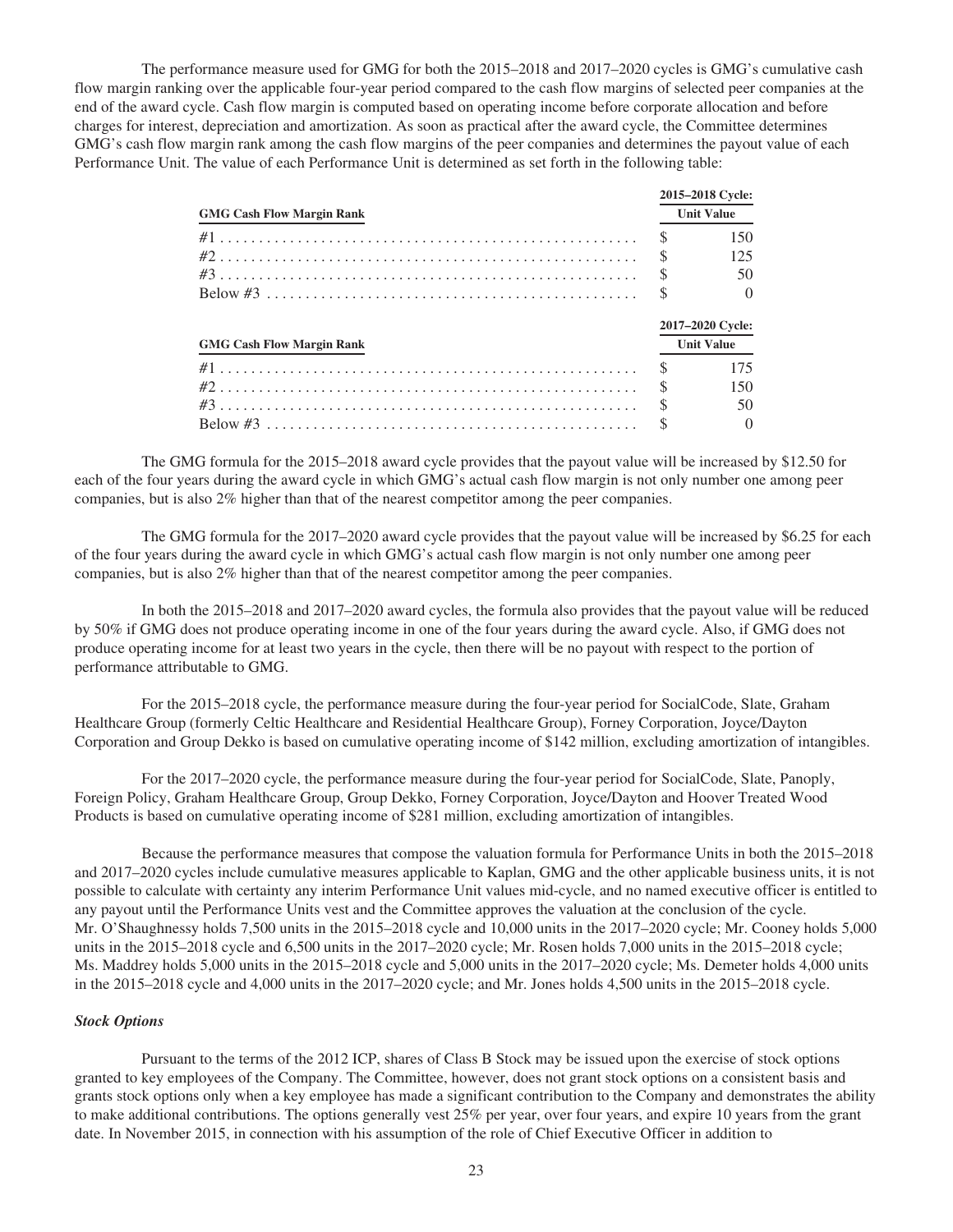his role as President of the Company, Mr. O'Shaughnessy received an additional grant of options to acquire 22,742 shares of Class B Stock so that as of December 31, 2017, he held 100,000 Company options. This award will vest over a six-year period and was granted at an option price that was calculated by increasing the closing price on the grant date by a 4.5% compound annual growth rate over the 10-year term of the award. In April 2017, in connection with his promotion to Chief Financial Officer, Mr. Cooney received a grant of options to acquire 2,000 shares of Class B Stock. This award will vest over a six-year period and was granted at an option price that was calculated by increasing the closing price on the grant date by a 3.5% compound annual growth rate over the 10-year term of the award.

In addition, in connection with the Cable ONE spin-off, the Company adjusted both the number of shares underlying, and the exercise price of, outstanding stock options held by employees who remained employed by the Company following the Cable ONE spin-off, including stock options held by each of Messrs. O'Shaughnessy, Rosen and Jones. Such adjustments resulted in incremental stock compensation expense for 2015 with respect to certain stock options, including those held by Messrs. Rosen and Jones. For additional details regarding the amounts of such incremental stock compensation expense and such adjustments, see the Summary Compensation Table.

#### **Retirement Benefits**

# *Qualified Defined Contribution and Defined Benefit Plan*

Most employees of the Company, including certain named executive officers, are eligible to participate in the Company's qualified defined contribution 401(k) savings plan that provides matching Company contributions and a defined benefit retirement plan. Benefits under these plans are determined on the basis of base salary only, exclusive of all bonuses, deferred compensation and other forms of remuneration.

Eligible Corporate employees hired or rehired by the Company on or after September 1, 2009, participate in the Cash Balance Retirement Program ("CBRP"). Eligible Corporate employees who were actively employed on or after August 1, 2012, also participate in the Secure Retirement Account ("SRA"). Both the CBRP and the SRA are non-contributory defined benefit programs expressed in the form of hypothetical account balances that grow through quarterly pay-based credits and quarterly interest credits. Corporate employees hired prior to September 1, 2009, including certain named executive officers who are vested and who begin to take their pension benefit at age 65 or whose age and years of service when added together equal 90 (the "Rule of 90"), receive an annual pension equal to 1.75% of their highest average 60-month base salary annualized up to the limits permitted by the Code, minus Social Security-covered compensation multiplied by the appropriate Social Security offset percentage and early retirement factor, multiplied by the number of years of credited service under the Graham Holdings Retirement Benefits Schedule ("Graham Schedule"). An annual cash pension supplement is also provided to assist in payment of retiree medical coverage equal to \$200 multiplied by the number of years of credited service under the Graham Schedule. An additional cash pension supplement of \$3,000 per year is provided to participants who retire and commence benefit payment at or after age 55, but prior to age 65, and who had 10 years of vesting service at retirement. The pre-age 65 supplement is discontinued when the retiree qualifies for Medicare (the month prior to the 65th birthday).

#### *Non-Qualified Supplemental Executive Retirement Plans*

The Company maintains an unfunded SERP that was designed to retain and recruit key executives. Mr. Rosen and Mr. Jones participate in the SERP. Participants in the SERP were selected by management as employees whom management most wanted to retain because of their superior performance and were approved for participation by the Committee. The Company closed the plan to new participants as of December 2015.

To offset limitations placed on the income that can be considered in the formulas of retirement plans and benefits that can be payable from the plans, the SERP provides a "supplemental retirement benefit." This benefit is calculated under the rules of the qualified defined benefit retirement plan, but without reference to such income and benefit limitations, and includes in the calculation compensation from annual bonuses in the case of certain key executives (including the participating named executive officers if eligible). In any instance in which a retiring executive's supplemental retirement benefit exceeds the benefit payable by the qualified defined benefit plan or plans, the Company will pay the excess to him or her as a supplemental retirement benefit. Benefits provided under the SRA of the qualified retirement plan are not covered by the SERP.

The SERP also provides key executives, including Mr. Rosen and Mr. Jones, with tax deferred accruals of amounts proportionate to the benefits available to non-highly compensated participants in the Company's 401(k) savings plan, to the extent that benefits exceed those under the Company's basic plans because of the tax law limitations (currently \$55,000). The executive is required to defer compensation to the SERP savings plan in order to receive the applicable matching Company contribution each year.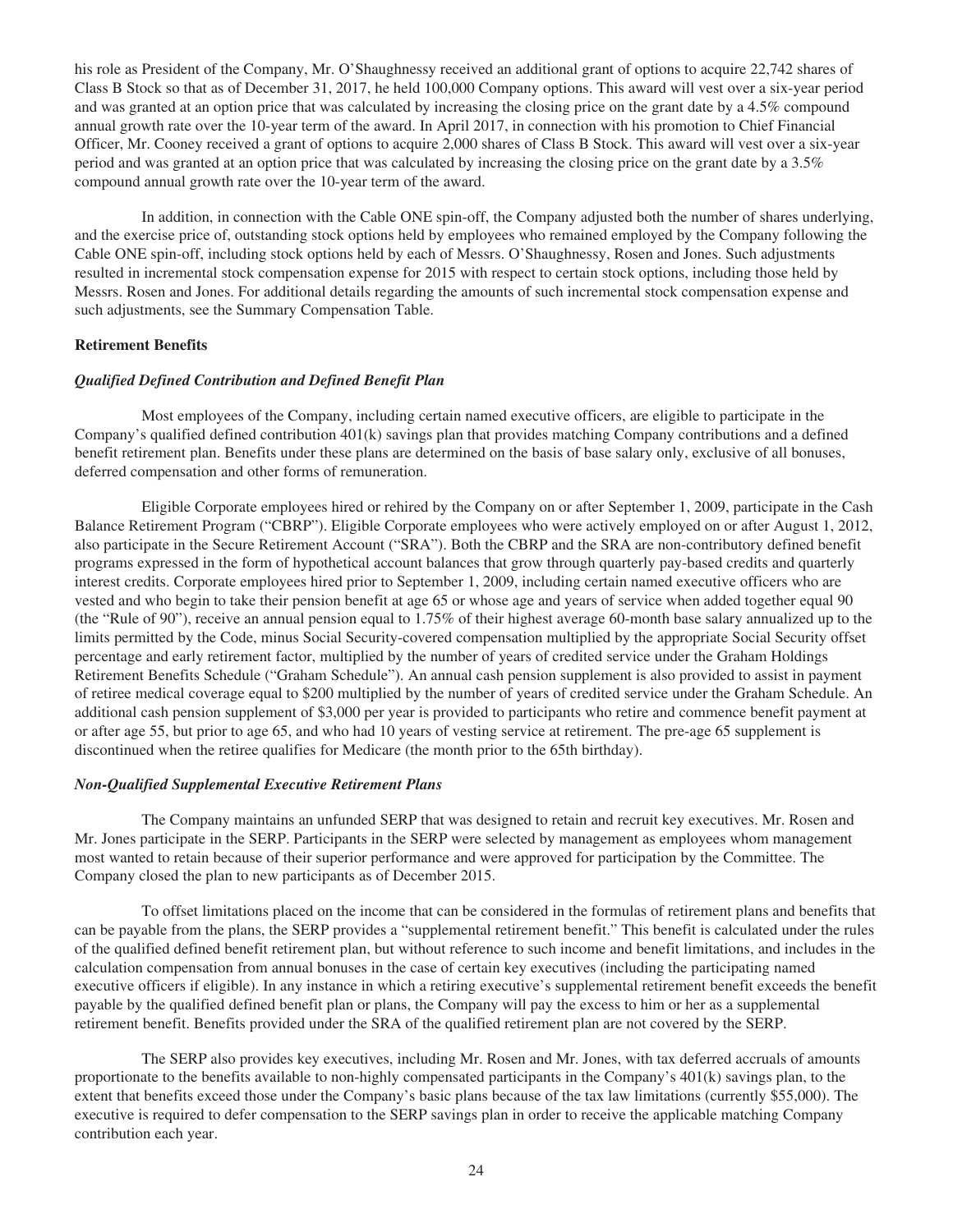#### *Non-Qualified Deferred Compensation Plan*

The Company also maintains a Deferred Compensation Plan. Mr. Rosen and Mr. Jones participate in the Deferred Compensation Plan. The Deferred Compensation Plan is an unfunded plan that allowed a select group of senior executives and non-employee Directors the opportunity to voluntarily defer, on a non-qualified basis, the receipt of certain compensation payments or fees. For employee participants, including certain named executive officers, eligible compensation for deferral was limited to annual bonus and certain long-term cash awards (including Performance Unit grants) under the 2012 ICP. The Company closed the plan to new participants and new deferrals for existing participants as of December 2015.

#### **Employment Agreements and Severance Packages**

## *Mr. O'Shaughnessy's Agreement*

The Company entered into a letter agreement with Mr. O'Shaughnessy in October 2014 to incentivize him to accept the position of President of the Company. Pursuant to his employment agreement, Mr. O'Shaughnessy was entitled to a grant of 5,000 Performance Units in the 2013–2016 performance cycle and a grant of 7,500 Performance Units in the 2015–2018 cycle and was granted a new-hire option award of 77,258 (post Cable ONE spin-off) stock options. In addition, pursuant to Mr. O'Shaughnessy's employment agreement, if he is terminated for any reason other than cause while his new-hire option award remains outstanding, subject to the execution of a separation and release agreement within 30 days following his termination, he will vest in the next tranche of options that is scheduled to vest after his termination, and he will have up to three months (or shorter if through the expiration date of the award) following termination to exercise any vested options.

Under the terms of Mr. O'Shaughnessy's letter agreement, and as consideration for the benefits provided in the agreement, Mr. O'Shaughnessy agreed to non-competition, non-solicitation of customers and employees and no-hire restrictions for a one-year period following termination, as well as to maintain the confidentiality of certain information related to the Company and its businesses at all times following termination.

# *Mr. Rosen's Agreement*

The Company entered into a letter agreement with Mr. Rosen in April 2014 to incentivize him to accept the position of Chairman of Kaplan and Executive Vice President of the Company. Mr. Rosen's employment agreement includes clauses that provide for an enhanced retirement benefit and cash payments upon termination from the Company. In addition, pursuant to his employment agreement, he was entitled to a grant of 3,000 Performance Units in the 2013–2016 performance cycle and 7,000 Performance Units in the 2015–2018 performance cycle.

If Mr. Rosen is terminated for any reason prior to September 1, 2018, the defined benefit portion of his SERP benefit will be calculated as if he satisfied the Rule of 90, provided however that all components of the unrestricted benefit other than the early retirement factor shall be computed using his actual age and years of service (such enhanced benefit, the "Rosen Individual Pension Arrangement"). The Rosen Individual Pension Arrangement would be payable in the same form and at the same time as his benefit under the SERP would otherwise be paid, provided that if his employment with the Company terminates for any reason prior to September 1, 2018, the enhanced benefit will not begin earlier than September 1, 2018.

If Mr. Rosen is terminated by the Company without cause, he will receive a one-time lump-sum cash payment of \$3,500,000, payable on the 65th day following termination of employment, and prorated vesting of outstanding restricted stock and stock options held at the time of termination, provided that he signs an irrevocable separation and release agreement no later than 60 days following the date of his termination.

Under the terms of Mr. Rosen's letter agreement, and as consideration for the benefits provided in the agreement, Mr. Rosen agreed to non-competition, non-solicitation of customers and employees and no-hire restrictions for a one-year period following termination, as well as to maintain the confidentiality of certain information related to the Company and its businesses at all times following termination.

# *Ms. Demeter's Agreement*

The Company entered into a letter agreement with Ms. Demeter in March 2015. Under the terms of the letter agreement, if Ms. Demeter is terminated for any reason other than cause prior to June 1, 2018, the early retirement factor applied to the pension benefit payable under the Graham Schedule of The Retirement Plan (as described above) will be calculated as if she satisfied the Rule of 90, and all components of the unrestricted benefit other than the early retirement factor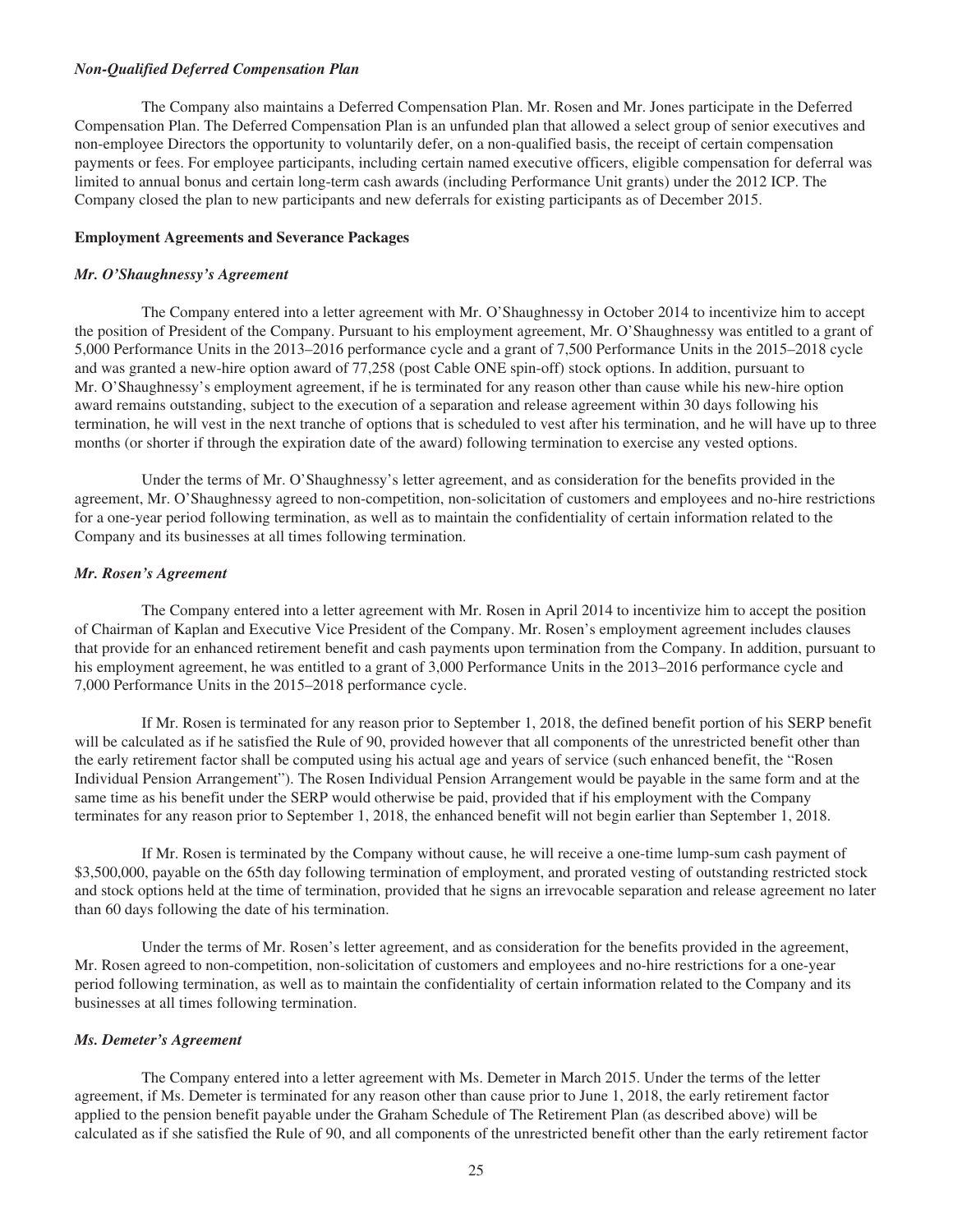will be computed using her actual age and years of credited service (such enhanced benefit, the "Demeter Individual Pension Arrangement"). The Demeter Individual Pension Arrangement would be payable in the same form and at the same time as her benefit would otherwise be paid as if she had been not terminated.

# *Mr. Jones' Agreement*

The Company entered into a letter agreement with Mr. Jones in July 2014 to retain him as Chief Financial Officer of the Company. Mr. Jones' agreement guarantees, subject to his signing an irrevocable separation and release agreement no later than 60 days following the date of termination, a cash payment upon termination from the Company for any reason other than cause and an enhancement to his qualified and non-qualified retirement benefits. The value of the benefit will be equal to the sum of \$1,400,000 (the "Jones Individual Deferred Compensation Arrangement") plus the actuarial present value of 10% of the benefits payable to him under The Retirement Plan and the SERP (the "Jones Individual Pension Arrangement"). In connection with Mr. Jones' retirement as of March 31, 2017, these benefits were paid on October 16, 2017. In addition, upon his retirement, the Company accelerated vesting of Mr. Jones' restricted stock award (393 Company shares and 393 Cable ONE shares) on a prorated basis based on his service during the vesting period, which represented a total value of \$478,189.

Under the terms of Mr. Jones' letter agreement, and as consideration for the benefits provided in the agreement, Mr. Jones agreed to non-competition, non-solicitation of customers and employees and no-hire restrictions for a one-year period following termination, as well as to maintain the confidentiality of certain information related to the Company and its businesses at all times following termination.

## **Results of Shareholder Advisory Votes on Executive Compensation**

At the 2017 Annual Meeting of Shareholders, the Company's Class A Shareholders unanimously approved the overall 2016 compensation for its named executive officers, including the policies and practices related thereto. The Company believes this vote reflected Class A Shareholder approval of its pay-for-performance philosophy and the absence of pay practices that shareholders consider problematic. Accordingly, the Committee generally continued to apply the same principles in determining the amounts and types of executive compensation for 2017 as outlined in its compensation philosophy and framework. The Committee values the shareholder feedback provided through the vote and will consider the results of the vote, as well as future votes, in refining the development of the Company's compensation program and goal setting in the future.

# **COMPENSATION COMMITTEE REPORT**

The Committee has reviewed and discussed the Compensation Discussion and Analysis required by Item 402(b) of Regulation S-K with management, and, based on such review and discussions, the Committee recommended to the Board that the Compensation Discussion and Analysis be included in this Proxy Statement.

> Anne M. Mulcahy, Chairman Lee C. Bollinger Larry D. Thompson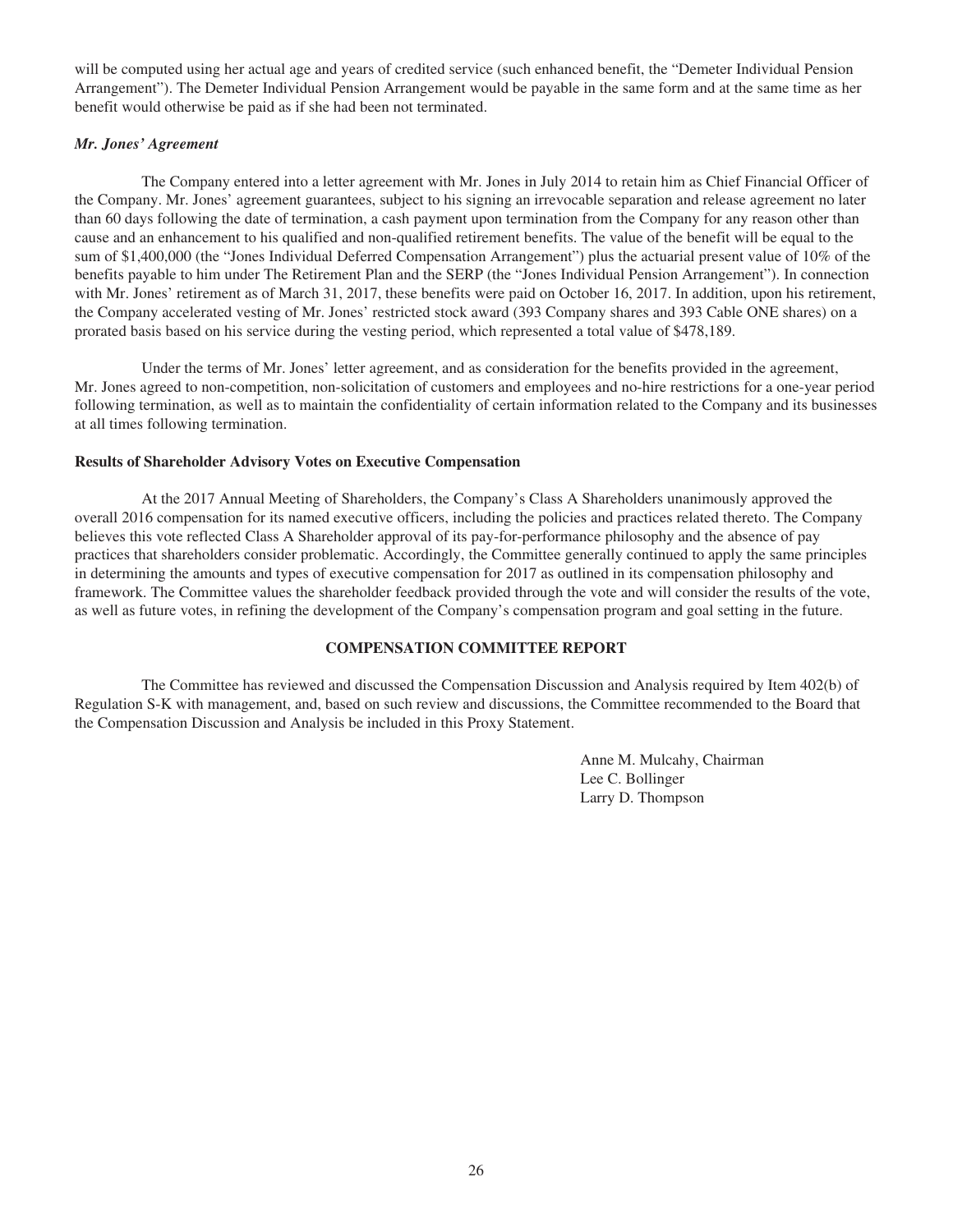The following table shows the compensation paid by the Company during the most recent three years to our named executive officers. No disclosure is provided for fiscal years for which those persons were not named executive officers.

#### **SUMMARY COMPENSATION TABLE**

| <b>Name and Principal Position</b><br>(a)                                                   | Yearl<br>(b)         | Salary (\$)<br>$(c)$ <sup>1</sup>   | Bonus $(\$)$<br>(d) <sup>2</sup>                     | <b>Stock</b><br>Awards (\$)<br>(e) <sup>3</sup> | Option<br>Awards (\$)<br>(f) <sup>3</sup> | Non-<br><b>Equity</b><br><b>Incentive</b><br>Plan<br>Compen-<br>sation $(\$)$<br>$(g)^4$ | Change in<br><b>Pension Value</b><br>and Non-<br><b>Oualified</b><br><b>Deferred</b><br>Compen-<br>sation<br>Earnings (\$)<br>$(h)$ <sup>5</sup> | All<br>Other<br>Compen-<br>sation $(\$)$<br>$(i)$ <sup>6</sup> | Total $(\$)$<br>(j)                  |
|---------------------------------------------------------------------------------------------|----------------------|-------------------------------------|------------------------------------------------------|-------------------------------------------------|-------------------------------------------|------------------------------------------------------------------------------------------|--------------------------------------------------------------------------------------------------------------------------------------------------|----------------------------------------------------------------|--------------------------------------|
| Timothy J. O'Shaughnessy<br>President and Chief Executive Officer                           | 2017<br>2016<br>2015 | 750,000<br>750,000<br>750,000       | $\overline{\phantom{0}}$                             |                                                 | 2,951,507                                 | 682,366<br>1.860.025<br>906,000                                                          | 13,496<br>6.417<br>4,972                                                                                                                         | 2.700<br>2,500                                                 | 1,448,562<br>2,618,942<br>4,612,479  |
| Wallace R. Cooney<br>Senior Vice President–Finance and Chief<br><b>Financial Officer</b>    | 2017<br>2016         | 555,000<br>480,000                  | $\overline{\phantom{0}}$                             | 314,336                                         | 240,932                                   | 252,475<br>920.166                                                                       | 153,265<br>95,188                                                                                                                                | 10,330<br>11,243                                               | 1,526,338<br>1,506,597               |
| Andrew S. Rosen<br>Chairman–Kaplan Inc. and Executive<br>Vice President-Graham Holdings Co. | 2017<br>2016<br>2015 | 1,625,000<br>1,625,000<br>1,625,000 | $\overline{\phantom{0}}$<br>$\overline{\phantom{0}}$ | 518,975<br>871,855                              | $\hspace{0.05cm}$<br>15,528,977           | 1.119.141<br>1,901,877<br>1,151,079                                                      | 3,173,794<br>1,988,664<br>550,490                                                                                                                | 60,010<br>81.311<br>112,350                                    | 6,496,920<br>5,596,852<br>19,839,751 |
| Nicole M. Maddrey<br>Senior Vice President, General Counsel<br>and Secretary                | 2017<br>2016<br>2015 | 525,000<br>525,000<br>500,000       | 400,000                                              | 259,488<br>435,928                              |                                           | 191.063<br>590,807<br>241,600                                                            | 119,034<br>73,519<br>37,118                                                                                                                      | 12.415<br>17,284<br>42,840                                     | 1,107,000<br>1,206,610<br>1,657,486  |
| Denise M. Demeter<br>Vice President–Chief Human Resources<br>Officer                        | 2017                 | 410,000                             |                                                      | 207,590                                         |                                           | 149,211                                                                                  | 365,473                                                                                                                                          | 9,364                                                          | 1,141,638                            |
| Hal S. Jones<br>Former Senior Vice President-Finance<br>and Chief Financial Officer         | 2017<br>2016<br>2015 | 202,500<br>810,000<br>785,000       | 200,000                                              | 105,112<br>610,299                              | 398,287                                   | 92,119<br>1,764,414<br>474,140                                                           | 583,601<br>649,952<br>469,837                                                                                                                    | 3.964<br>47,250<br>45,590                                      | 987,296<br>3,271,616<br>2,983,153    |

1. Amounts in this column represent base salary earned for each of the named executive officers in 2017. Mr. Jones retired from the Company on March 31, 2017.

2. Amounts in this column represent special payments made in recognition of extraordinary efforts in connection with the Cable ONE spin-off in 2015.

- 3. The amounts shown in this column represent the grant date fair value of stock and option awards computed in accordance with FASB ASC TOPIC 718 and reflect an estimate of the grant date fair value of stock and option grants made through the close of the 2017 fiscal year, rather than amounts paid to or realized by the named executive officers. There can be no assurance that the amounts calculated will be realized, and amounts realized could ultimately exceed the amounts calculated. In May 2015, the Compensation Committee approved adding an anti-dilution provision to the outstanding stock options in connection with the spin-off of Cable ONE. In accordance with ASC 718, the Company calculated the incremental fair value of the modified award over the fair value of the original award. In July 2015, the Company recorded \$15,528,977 and \$398,287 in additional compensation expense resulting from the modification of Mr. Rosen and Mr. Jones' outstanding stock options, respectively, covering 50,000 and 2,000 stock options, respectively, with an exercise price of \$502.58 and \$651.91, respectively, and an expiration date of February 22, 2021, and May 12, 2018, respectively. In addition, in March 2017, the Company recorded \$105,112 in additional compensation expense resulting from the modification due to the accelerated vesting of a prorated portion of Mr. Jones' restricted stock award (393 Company shares and 393 Cable ONE shares) upon his retirement. See Note 14 of Notes to the Consolidated Financial Statements contained in the Company's Annual Report on Form 10-K, filed on February 23, 2018, for a discussion of the assumptions used in valuation of the stock and option awards.
- 4. Amounts in this column for 2017 represent payments under the 2017 annual bonus plan. Amounts in this column for 2016 represent payments under the 2016 annual bonus plan and the 2013–2016 Performance Unit Plan as follows: Mr. O'Shaughnessy, \$860,025 in annual bonus, \$1,000,000 in Performance Units; Mr. Cooney, \$220,166 in annual bonus, \$700,000 in Performance Units; Mr. Rosen, \$1,301,877 in annual bonus, \$600,000 in Performance Units; Ms. Maddrey, \$240,807 in annual bonus, \$350,000 in Performance Units; Mr. Jones, \$464,414 in annual bonus, \$1,300,000 in Performance Units. Amounts in this column for 2015 represent payments under the 2015 annual bonus plan.
- There were no above-market or preferential earnings on compensation deferred on a non-tax-qualified basis, and, therefore, no such earnings are reflected in the amounts shown in this column.

Benefits were assumed to commence at the age when benefits under the SERP are first unreduced, or the age when benefits under The Retirement Plan are first unreduced if the named executive officer does not have a SERP benefit, and were discounted to the date as of which they were determined (either 12/31/2017 or 12/31/2016). Assumed benefit commencement ages are shown below, rounded to the nearest age:

| O'Shaughnessy: | age 65 (12/31/2017 and 12/31/2016)       |
|----------------|------------------------------------------|
| Cooney:        | age 64 (12/31/2017 and 12/31/2016)       |
| Rosen:         | age 58 (12/31/2017 and 12/31/2016)       |
| Maddrey:       | age 65 (12/31/2017 and 12/31/2016)       |
| Demeter:       | age 58 (12/31/2017 and 12/31/2016)       |
| Jones:         | age 65 (12/31/2017); age 64 (12/31/2016) |

Mr. Rosen and Ms. Demeter have met the eligibility requirements for Early Retirement (age 55, with 10 years of company service).

Mr. O'Shaughnessy, Mr. Cooney and Ms. Maddrey had not yet reached age 55.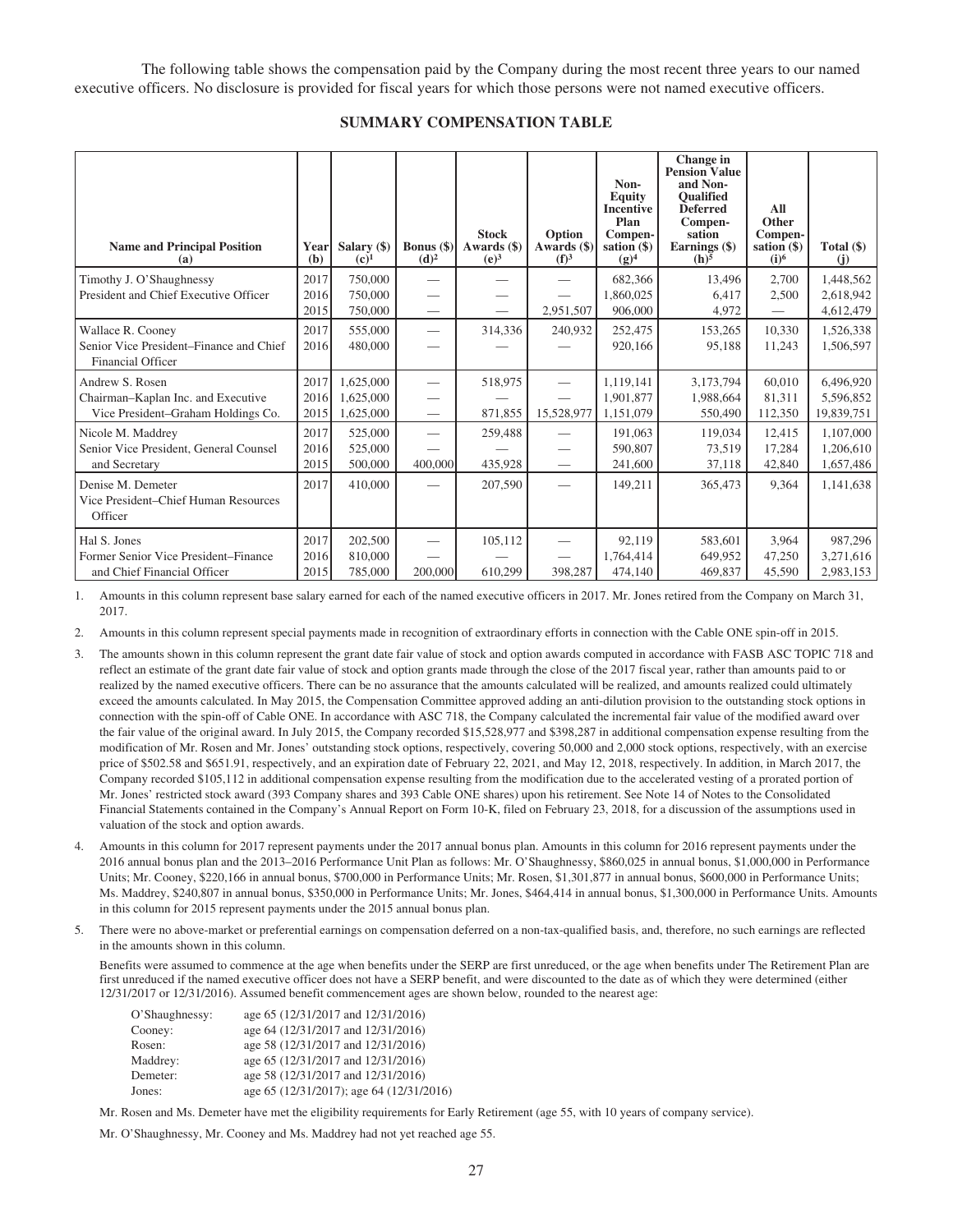Mr. Jones retired on March 31, 2017, and has reached Normal Retirement Age (age 65).

Changes in the present value of benefits in 2017 are attributable to The Retirement Plan for Graham Holdings Company ("Retirement Plan") and the corresponding benefit under the SERP as follows: Mr. O'Shaughnessy–\$13,496 Retirement Plan; Mr. Cooney–\$153,265 Retirement Plan; Mr. Rosen– \$54,295 Retirement Plan, \$3,119,499 the SERP and \$0 under his Individual Pension Arrangement; Ms. Maddrey–\$119,034 Retirement Plan; Ms. Demeter– \$365,473 Retirement Plan and \$0 under her Individual Pension Arrangement; Mr. Jones–\$90,098 Retirement Plan, \$428,597 the SERP and \$64,906 under his Individual Pension Arrangement.

The values of accumulated plan benefits were determined using a discount rate of 3.60% at 12/31/2017 and 4.10% at 12/31/2016 and using RP-2017 Fully Generational Mortality Table for males and females using Scale MP-2017 at 12/31/2017 and RP-2016 Fully Generational Mortality Table for males and females using Scale MP-2016 mortality improvement at 12/31/2016.

6. For 2017, the amounts shown include the information detailed in the following table:

# **ALL OTHER COMPENSATION**

| <b>Name</b><br>(a)       | Perquisites (\$)<br>(b) | $401(k)$ Company<br>Contributions $(\hat{\mathbf{S}})$<br>$\left( \mathbf{c} \right)$ | <b>SERP Company</b><br>Contributions (\$)<br>(d) | <b>Restricted</b><br><b>Stock</b><br>Dividends (\$)<br>$(e)^1$ | <b>Individual</b><br><b>Deferred</b><br>Compensation<br><b>Arrangement</b> | Total $(\$)$<br>(g) |
|--------------------------|-------------------------|---------------------------------------------------------------------------------------|--------------------------------------------------|----------------------------------------------------------------|----------------------------------------------------------------------------|---------------------|
| Timothy J. O'Shaughnessy |                         | 2.700                                                                                 |                                                  |                                                                |                                                                            | 2,700               |
| Wallace R. Cooney        |                         | 2,650                                                                                 |                                                  | 7,680                                                          |                                                                            | 10,330              |
| Andrew S. Rosen          |                         | 2,700                                                                                 | 40,650                                           | 16,660                                                         |                                                                            | 60,010              |
| Nicole M. Maddrey        |                         | 2,700                                                                                 |                                                  | 9,715                                                          |                                                                            | 12,415              |
| Denise M. Demeter        | _                       | 2,700                                                                                 |                                                  | 6,664                                                          |                                                                            | 9,364               |
| Hal S. Jones             |                         | 2.025                                                                                 |                                                  | 1.939                                                          |                                                                            | 3,964               |

1. The amounts represent dividends attributable to Graham Holdings Company and Cable ONE restricted stock granted under the Company's 2012 ICP that are not included in the grant date fair value of such restricted stock awards reported in column (e) of the Summary Compensation Table.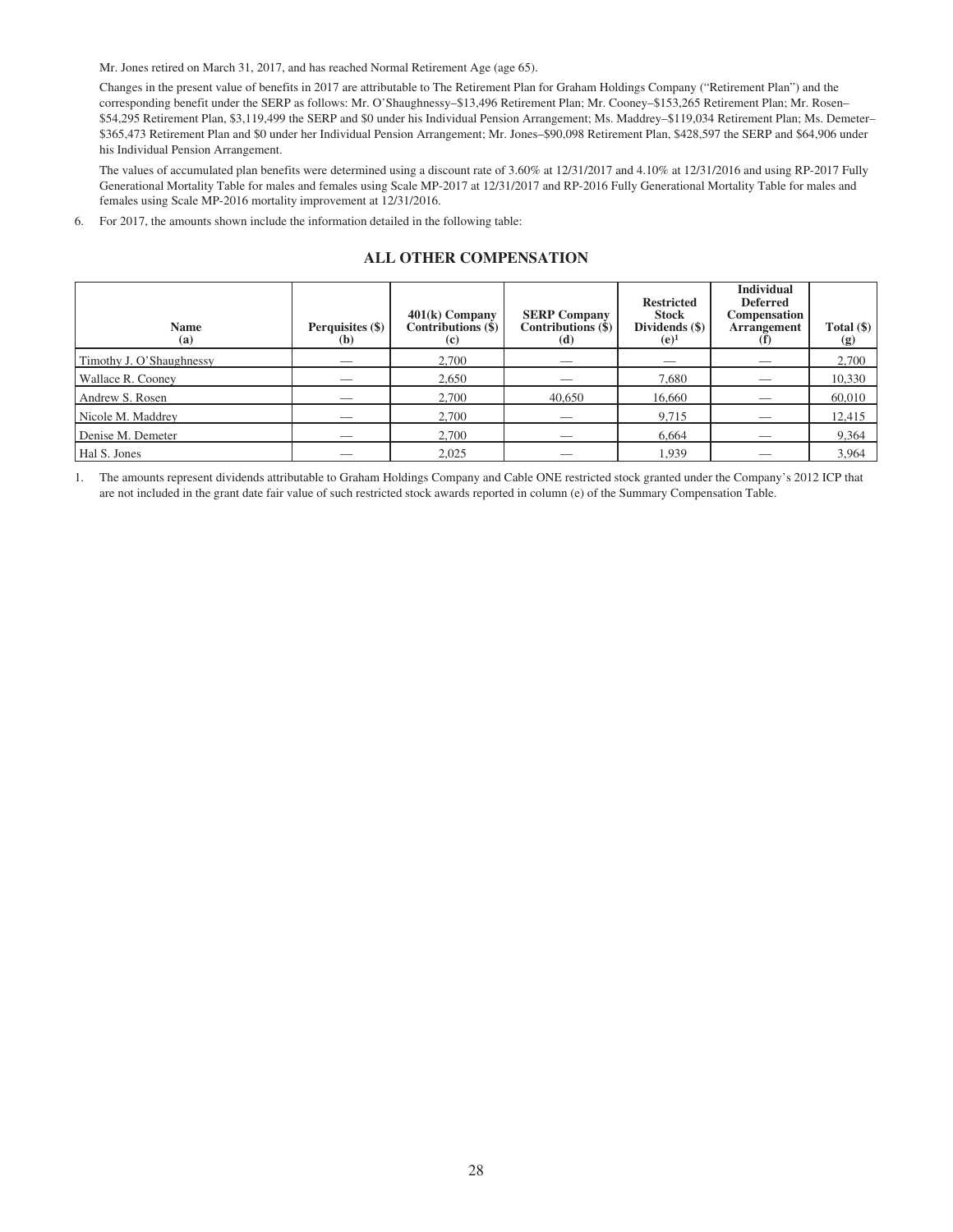The following table provides information on awards made under the 2012 ICP to each of the named executive officers in 2017. Awards granted to the named executive officers under the 2012 ICP in 2017 include annual incentive awards, performance units, stock options and restricted stock awards:

## **GRANTS OF PLAN-BASED AWARDS**

|                                |                          |                                                                                                                   |                                | <b>Estimated Future Payouts</b><br><b>Under Non-Equity Incentive</b><br><b>Plan Awards</b> |                          | <b>Estimated Future</b><br><b>Payouts Under Equity</b><br><b>Incentive Plan Awards</b> |               |                          |                                                                                                                  |                                                                                                                      |                                                                                                       |                                                                                                                       |                                                                                            |
|--------------------------------|--------------------------|-------------------------------------------------------------------------------------------------------------------|--------------------------------|--------------------------------------------------------------------------------------------|--------------------------|----------------------------------------------------------------------------------------|---------------|--------------------------|------------------------------------------------------------------------------------------------------------------|----------------------------------------------------------------------------------------------------------------------|-------------------------------------------------------------------------------------------------------|-----------------------------------------------------------------------------------------------------------------------|--------------------------------------------------------------------------------------------|
| <b>Name</b><br>(a)             | Grant<br>Date<br>(b)     | <b>Non-Equity</b><br>Incentive<br>Plan<br>Awards:<br>Number of<br><b>Units or</b><br>Other<br>Rights $(H)$<br>(c) | <b>Threshold</b><br>$($<br>(d) | <b>Target</b><br>$(\$)$<br>(e)                                                             | <b>Max</b><br>$($<br>(f) | <b>Threshold Target Max</b><br>$(\$)$<br>$\ddot{g}$                                    | $(\$)$<br>(h) | $(\$)$<br>(i)            | <b>All Other</b><br><b>Stock</b><br>Awards:<br><b>Number</b><br>of Shares<br>of Stock<br>or Units<br>(f#)<br>(i) | <b>All Other</b><br>Option<br>Awards:<br>Number of<br><b>Securities</b><br><b>Underlying</b><br>Options $(H)$<br>(k) | <b>Exercise</b><br>or Base<br>Price of<br>Option<br><b>Awards</b><br>$(S/\text{share})$<br><b>(I)</b> | <b>Closing</b><br>Price on<br>Date of<br><b>Grant</b> for<br>Option<br>Awards if<br><b>Different</b><br>$(\$)$<br>(m) | Grant<br>Date<br>Fair<br>Value of<br><b>Stock</b><br>and<br>Option<br><b>Awards</b><br>(n) |
| Timothy J.                     |                          |                                                                                                                   |                                |                                                                                            |                          |                                                                                        |               |                          |                                                                                                                  |                                                                                                                      |                                                                                                       |                                                                                                                       |                                                                                            |
| O'Shaughnessy                  |                          |                                                                                                                   |                                |                                                                                            |                          |                                                                                        |               |                          |                                                                                                                  |                                                                                                                      |                                                                                                       |                                                                                                                       |                                                                                            |
| Annual Incentive <sup>1</sup>  | -                        |                                                                                                                   | 375,000                        |                                                                                            | 750,000   1,500,000      |                                                                                        |               |                          |                                                                                                                  |                                                                                                                      |                                                                                                       |                                                                                                                       |                                                                                            |
| Performance Units <sup>2</sup> | $\overline{\phantom{0}}$ | 10,000                                                                                                            | 75,000                         |                                                                                            | 1,000,000 2,000,000      |                                                                                        |               |                          |                                                                                                                  |                                                                                                                      |                                                                                                       |                                                                                                                       |                                                                                            |
| Wallace R. Cooney              |                          |                                                                                                                   |                                |                                                                                            |                          |                                                                                        |               |                          |                                                                                                                  |                                                                                                                      |                                                                                                       |                                                                                                                       |                                                                                            |
| Annual Incentive <sup>1</sup>  | $\overline{\phantom{0}}$ |                                                                                                                   | 138,750                        | 277,500                                                                                    | 555,000                  | $\overline{\phantom{0}}$                                                               |               |                          |                                                                                                                  |                                                                                                                      |                                                                                                       |                                                                                                                       |                                                                                            |
| Performance Units <sup>2</sup> | $\overline{\phantom{0}}$ | 6,500                                                                                                             | 48,750                         | 650,000                                                                                    | 1,300,000                |                                                                                        |               |                          |                                                                                                                  |                                                                                                                      |                                                                                                       |                                                                                                                       |                                                                                            |
| Stock Options <sup>3</sup>     | 4/1/2017                 |                                                                                                                   |                                |                                                                                            |                          |                                                                                        |               |                          |                                                                                                                  | 2,000                                                                                                                | 845.72                                                                                                | 599.55                                                                                                                | 240,932                                                                                    |
| Restricted Stock <sup>4</sup>  | 1/3/2017                 |                                                                                                                   |                                |                                                                                            |                          |                                                                                        |               |                          | 400                                                                                                              |                                                                                                                      |                                                                                                       |                                                                                                                       | 207,590                                                                                    |
|                                | 1/12/2017                |                                                                                                                   |                                |                                                                                            |                          |                                                                                        |               |                          | 200                                                                                                              |                                                                                                                      |                                                                                                       |                                                                                                                       | 106,746                                                                                    |
| Andrew S. Rosen                |                          |                                                                                                                   |                                |                                                                                            |                          |                                                                                        |               |                          |                                                                                                                  |                                                                                                                      |                                                                                                       |                                                                                                                       |                                                                                            |
| Annual Incentive <sup>1</sup>  |                          |                                                                                                                   | 812,500                        |                                                                                            | 1,625,000 3,136,250      |                                                                                        |               |                          |                                                                                                                  |                                                                                                                      |                                                                                                       |                                                                                                                       |                                                                                            |
| Restricted Stock <sup>4</sup>  | 1/3/2017                 |                                                                                                                   |                                |                                                                                            |                          |                                                                                        |               |                          | 1.000                                                                                                            |                                                                                                                      |                                                                                                       |                                                                                                                       | 518,975                                                                                    |
| Nicole M. Maddrey              |                          |                                                                                                                   |                                |                                                                                            |                          |                                                                                        |               |                          |                                                                                                                  |                                                                                                                      |                                                                                                       |                                                                                                                       |                                                                                            |
| Annual Incentive <sup>1</sup>  |                          |                                                                                                                   | 105,000                        | 210,000                                                                                    | 420,000                  |                                                                                        |               |                          |                                                                                                                  |                                                                                                                      |                                                                                                       |                                                                                                                       |                                                                                            |
| Performance Units <sup>2</sup> |                          | 5,000                                                                                                             | 37,500                         | 500,000                                                                                    | 1,000,000                |                                                                                        |               | $\overline{\phantom{0}}$ |                                                                                                                  |                                                                                                                      |                                                                                                       |                                                                                                                       |                                                                                            |
| Restricted Stock <sup>4</sup>  | 1/3/2017                 |                                                                                                                   |                                |                                                                                            |                          |                                                                                        |               |                          | 500                                                                                                              |                                                                                                                      |                                                                                                       |                                                                                                                       | 259,488                                                                                    |
| Denise M. Demeter              |                          |                                                                                                                   |                                |                                                                                            |                          |                                                                                        |               |                          |                                                                                                                  |                                                                                                                      |                                                                                                       |                                                                                                                       |                                                                                            |
| Annual Incentive <sup>1</sup>  | $\overline{\phantom{0}}$ |                                                                                                                   | 82,000                         | 164,000                                                                                    | 328,000                  | $\overline{\phantom{0}}$                                                               |               |                          |                                                                                                                  |                                                                                                                      |                                                                                                       |                                                                                                                       |                                                                                            |
| Performance Units <sup>2</sup> | $\overline{\phantom{0}}$ | 4,000                                                                                                             | 30,000                         | 400,000                                                                                    | 800,000                  |                                                                                        |               |                          |                                                                                                                  |                                                                                                                      |                                                                                                       |                                                                                                                       |                                                                                            |
| Restricted Stock <sup>4</sup>  | 1/3/2017                 |                                                                                                                   |                                |                                                                                            |                          |                                                                                        |               |                          | 400                                                                                                              |                                                                                                                      |                                                                                                       |                                                                                                                       | 207,590                                                                                    |
| Hal S. Jones                   |                          |                                                                                                                   |                                |                                                                                            |                          |                                                                                        |               |                          |                                                                                                                  |                                                                                                                      |                                                                                                       |                                                                                                                       |                                                                                            |
| Annual Incentive <sup>1</sup>  |                          |                                                                                                                   | 50.625                         | 101,250                                                                                    | 202,500                  |                                                                                        |               |                          |                                                                                                                  |                                                                                                                      |                                                                                                       |                                                                                                                       |                                                                                            |

1. Amounts shown are the threshold, target and maximum payouts under the annual bonus component of the 2012 ICP. The Committee sets the performancebased goals for purposes of the annual incentive awards to be paid for fiscal year 2017. The amount in column (d) represents the minimum payment level, which is 50% of the target. The amount shown in column (f) represents the maximum payout level, which is 200% of the target, in the case for Mr. Rosen, it is 193% of the target. In the event that the threshold performance level with respect to the performance goals set by the Committee (i.e., 80% of the target performance goal; in the case of Mr. Rosen, for the Kaplan component, 80% of operating income target performance goal and 90% of enterprise revenue target performance goal) is not attained, no amount would be paid.

2. These grants represent Performance Units granted as part of a four-year award cycle. The Committee has set the performance-based goals for these grants, which are to be paid in fiscal year 2021. The amount in column (d) represents the minimum level, which is \$7.50 per unit. The amount shown in column (e) represents the target value of each unit, which is \$100 per unit, and the amount in column (f) represents the maximum payout per unit, which is \$200 per unit. In the event that the goals set by the Committee for these grants are not attained, no amount will be paid.

3. In connection with his promotion to Chief Financial Officer, Mr. Cooney received an option award vesting over a six-year period.

4. These grants represent shares of restricted stock. These awards will vest on January 5, 2021. Grant date fair value calculated using the average of the high and low price of a share of the Company's Class B Common stock as of January 3, 2017 (\$518.98) and January 12, 2017 (\$533.73).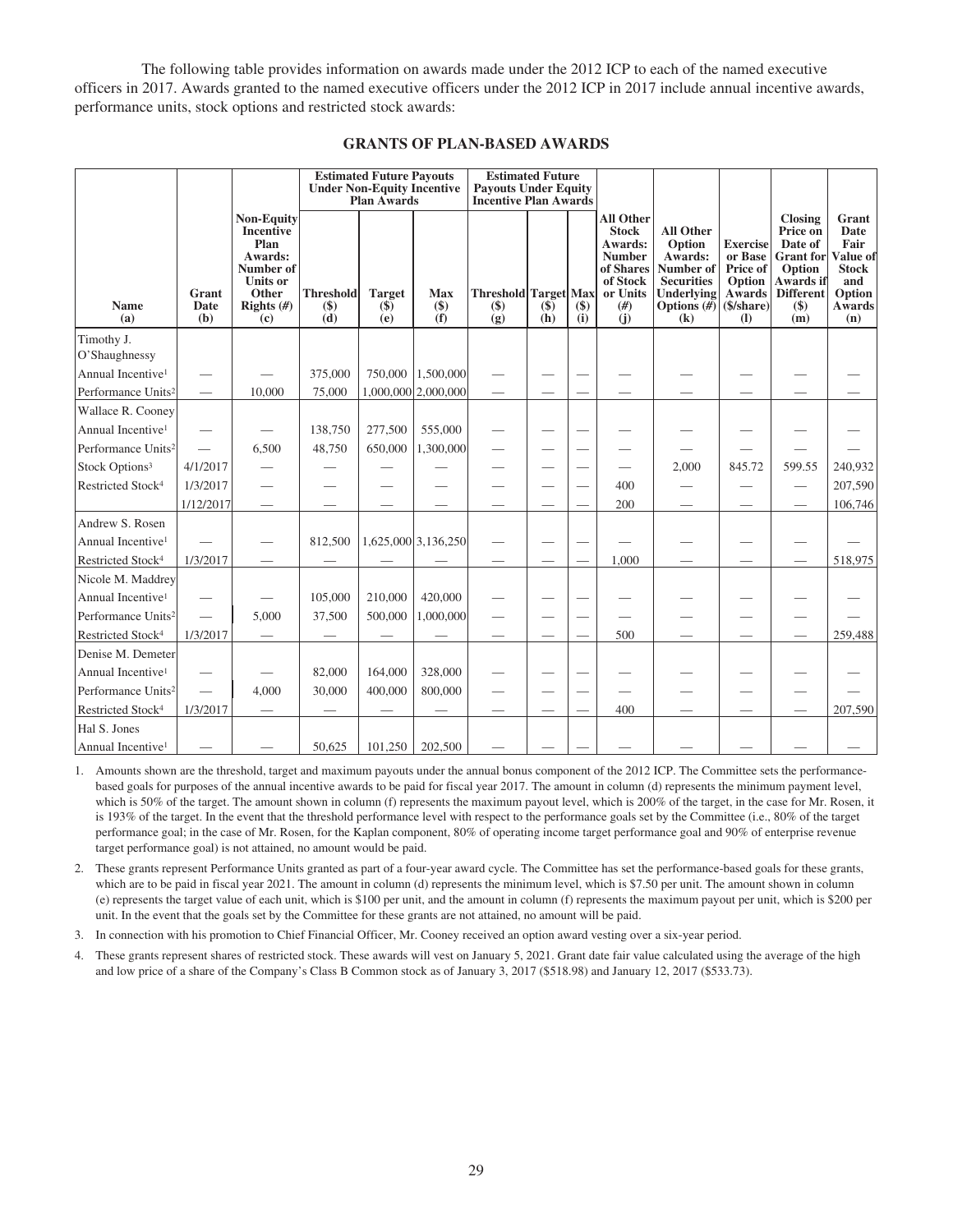# **NARRATIVE DISCLOSURE TO SUMMARY COMPENSATION TABLE AND GRANTS OF PLAN-BASED AWARDS TABLE**

The following describes material features of the compensation disclosed in the Summary Compensation Table and the Grants of Plan-Based Awards table.

**Employment Agreements.** As described in "Compensation Discussion and Analysis: Employment Agreements and Severance Packages," each of Messrs. O'Shaughnessy and Rosen entered into employment agreements with the Company in 2014 that provide for annual base salaries of \$750,000 and \$1,625,000, respectively, and a discretionary annual cash incentive bonus target of 100% of base salary. Mr. Rosen is additionally entitled to guaranteed enhanced retirement benefits under the terms of his employment agreement.

**Letter Agreements.** As described in "Compensation Discussion and Analysis: Employment Agreements and Severance Packages," Mr. Jones entered into a letter agreement with the Company in 2014 providing for enhanced retirement benefits upon the termination of his employment with the Company for any reason. Ms. Demeter entered into a letter agreement with the Company in 2015 providing for enhanced retirement benefits upon the Company's termination of her employment for any reason other than cause prior to June 1, 2018.

**Annual Bonus/Incentive Awards.** The Summary Compensation Table and Grants of Plan-Based Awards table provide information regarding the annual bonus or incentive awards granted to the named executive officers in 2017. See "Compensation Discussion and Analysis: Performance-Based Incentive Compensation–Annual Bonuses" for additional information regarding the terms of these awards.

**Restricted Stock.** The Summary Compensation Table reflects the fair value of the restricted stock awards made in 2015 and 2017 on the date of grant, and in the case of Mr. Jones, the incremental value resulting from the modification due to the accelerated vesting in March 2017. Restricted stock generally vests four years from the date of grant, subject to continued employment.

**Performance Units.** The Summary Compensation Table includes amounts earned for Performance Units granted under the 2013–2016 award cycle. The Committee sets the performance-based goals for the grants at the beginning of each fouryear award cycle. For additional information regarding the Performance Units, see "Compensation Discussion and Analysis: Performance Based Incentive Compensation–Performance Units."

**Stock Options.** Generally, the value of stock option awards shown in the Summary Compensation Table represents options granted under the 2012 ICP. The options generally vest 25% per year over a four-year period from the date of grant and are exercisable for 10 years from the date of grant.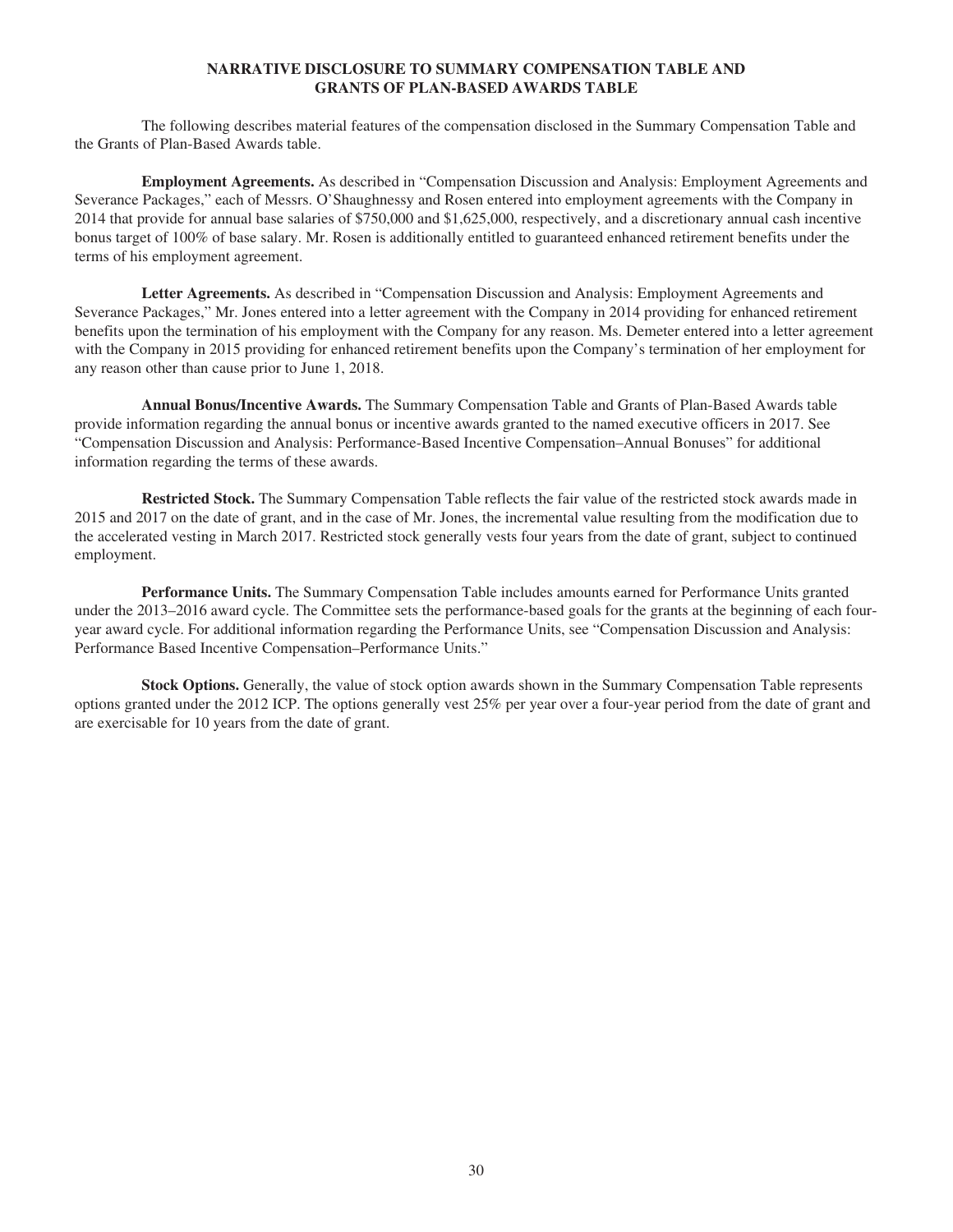The following table shows the number of shares covered by exercisable and unexercisable options and unvested restricted stock held by the Company's named executive officers on December 31, 2017.

|                          |                                                                                                                          | Option Awards <sup>1</sup>                                                                                          | <b>Stock Awards 2</b>                                                                                                                                                 |                                                    |                                                   |                                                                                                                     |                                                                                                                                               |                                                                                                                                                                                                 |                                                                                                                                                                                                                    |
|--------------------------|--------------------------------------------------------------------------------------------------------------------------|---------------------------------------------------------------------------------------------------------------------|-----------------------------------------------------------------------------------------------------------------------------------------------------------------------|----------------------------------------------------|---------------------------------------------------|---------------------------------------------------------------------------------------------------------------------|-----------------------------------------------------------------------------------------------------------------------------------------------|-------------------------------------------------------------------------------------------------------------------------------------------------------------------------------------------------|--------------------------------------------------------------------------------------------------------------------------------------------------------------------------------------------------------------------|
| <b>Name</b><br>(a)       | Number of<br><b>Securities</b><br>Underlying<br><b>Unexercised</b><br><b>Options:</b><br><b>Exercisable</b><br>#)<br>(b) | Number of<br><b>Securities</b><br><b>Underlying</b><br><b>Unexercised</b><br>Options:<br>Unexercisable<br>#)<br>(c) | <b>Equity</b><br><b>Incentive</b><br>Plan<br>Awards:<br>Number of<br><b>Securities</b><br>Underlying<br><b>Unexercised</b><br><b>Unearned</b><br>Options $(H)$<br>(d) | Option<br><b>Exercise</b><br>Price<br>$($)$<br>(e) | Option<br><b>Expiration</b><br><b>Date</b><br>(f) | Number of<br><b>Shares</b> of<br><b>Units of</b><br><b>Stock That</b><br><b>Have Not</b><br>Vested $(H)$<br>$(g)^2$ | <b>Market</b><br>Value of<br><b>Shares</b> or<br><b>Units of</b><br><b>Stock That</b><br><b>Have Not</b><br>Vested $(\$)$<br>(h) <sup>3</sup> | <b>Equity</b><br><b>Incentive</b><br>Plan<br>Awards:<br>Number of<br><b>Unearned</b><br>Shares.<br><b>Units or</b><br><b>Other Rights</b><br><b>That Have</b><br><b>Not Vested</b><br>#)<br>(i) | <b>Equity</b><br><b>Incentive</b><br>Plan<br>Awards:<br>Market or<br>Payout<br>Value of<br><b>Unearned</b><br>Shares.<br><b>Units or</b><br>Other<br><b>Rights That</b><br><b>Have Not</b><br>Vested $(\$)$<br>(j) |
| Timothy J. O'Shaughnessy | 38,628                                                                                                                   | 38,630                                                                                                              |                                                                                                                                                                       | 719.15                                             | 11/3/2024                                         |                                                                                                                     |                                                                                                                                               |                                                                                                                                                                                                 |                                                                                                                                                                                                                    |
|                          | 7,580                                                                                                                    | 15,162                                                                                                              |                                                                                                                                                                       | 872.01                                             | 11/12/2025                                        |                                                                                                                     |                                                                                                                                               |                                                                                                                                                                                                 |                                                                                                                                                                                                                    |
| Wallace R. Cooney        |                                                                                                                          | 2,000                                                                                                               |                                                                                                                                                                       | 845.72                                             | 4/1/2027                                          | GHC 1,000                                                                                                           | 558,350                                                                                                                                       |                                                                                                                                                                                                 |                                                                                                                                                                                                                    |
|                          |                                                                                                                          |                                                                                                                     |                                                                                                                                                                       |                                                    |                                                   | <b>CABO 400</b>                                                                                                     | 281,340                                                                                                                                       |                                                                                                                                                                                                 |                                                                                                                                                                                                                    |
| Andrew S. Rosen          | 77,258                                                                                                                   |                                                                                                                     |                                                                                                                                                                       | 325.26                                             | 2/22/2021                                         | GHC 2,000                                                                                                           | 1,116,700                                                                                                                                     |                                                                                                                                                                                                 |                                                                                                                                                                                                                    |
|                          |                                                                                                                          |                                                                                                                     |                                                                                                                                                                       |                                                    |                                                   | CABO 1,000                                                                                                          | 703,350                                                                                                                                       |                                                                                                                                                                                                 |                                                                                                                                                                                                                    |
| Nicole M. Maddrey        |                                                                                                                          |                                                                                                                     |                                                                                                                                                                       |                                                    |                                                   | GHC 1,000                                                                                                           | 558,350                                                                                                                                       |                                                                                                                                                                                                 |                                                                                                                                                                                                                    |
|                          |                                                                                                                          |                                                                                                                     |                                                                                                                                                                       |                                                    |                                                   | <b>CABO 500</b>                                                                                                     | 351,675                                                                                                                                       |                                                                                                                                                                                                 |                                                                                                                                                                                                                    |
| Denise M. Demeter        |                                                                                                                          |                                                                                                                     |                                                                                                                                                                       |                                                    |                                                   | <b>GHC 800</b>                                                                                                      | 446,680                                                                                                                                       |                                                                                                                                                                                                 |                                                                                                                                                                                                                    |
|                          |                                                                                                                          |                                                                                                                     |                                                                                                                                                                       |                                                    |                                                   | <b>CABO 400</b>                                                                                                     | 281,340                                                                                                                                       |                                                                                                                                                                                                 |                                                                                                                                                                                                                    |

# **OUTSTANDING EQUITY AWARDS AT FISCAL YEAR-END**

1. Stock Options granted under the Company's Stock Option Plan and the 2012 ICP generally vest 25% per year over a four-year period from the date of grant. Mr. O'Shaughnessy received a special new-hire option grant and an option grant in connection with his promotion to Chief Executive Officer that vest ratably over a six-year period. Mr. Cooney received an option grant in connection with his promotion to Chief Financial Officer that vests ratably over a six-year period. The number of securities underlying options and the exercise price of each option granted prior to the Cable ONE spin-off were adjusted in connection with the Cable ONE spin-off in order to preserve the intrinsic value of the award. The following are the vesting dates of outstanding options granted to the named executive officers:

|                          | Number of<br><b>Options</b> | Year 1<br><b>Vest Date</b> |    | Year 4<br><b>Vest Date</b> | Year 6<br><b>Vest Date</b> | <b>Vested at</b><br>12/31/17    | Unvested |
|--------------------------|-----------------------------|----------------------------|----|----------------------------|----------------------------|---------------------------------|----------|
| Timothy J. O'Shaughnessy | 77.258                      | 11/3/2015                  | tΩ |                            | 11/3/2020                  | 38,628                          | 38,630   |
|                          | 22,742                      | 11/12/2016                 | tΩ |                            | 11/12/2021                 | 7.580                           | 15.162   |
| Wallace R. Cooney        | 2.000                       | 4/1/2018                   | tΩ |                            | 4/1/2023                   | $\hspace{0.1mm}-\hspace{0.1mm}$ | 2,000    |
| Andrew S. Rosen          | 77.258                      | 2/22/2012                  |    | to $2/22/2015$             |                            | 77.258                          |          |

2. Stock Awards have been granted in the form of restricted stock under the Company's 2012 ICP as of December 31, 2017. In connection with the Cable ONE spin-off, shares of restricted stock received a distribution of Cable ONE, Inc. ("CABO") shares subject to the same vesting terms and conditions as the underlying award. All of the awards listed below vest 100% at the end of the relevant award cycle. The following are the vesting dates of the grants to the named executive officers:

|                   | Stock<br><b>Ticker</b> | <b>Number</b><br>of Shares | <b>Vest Date</b> |
|-------------------|------------------------|----------------------------|------------------|
| Wallace R. Cooney | <b>GHC</b>             | 600                        | 1/5/2021         |
|                   | <b>GHC</b>             | 400                        | 1/1/2019         |
|                   | CABO                   | 400                        | 1/1/2019         |
| Andrew S. Rosen   | <b>GHC</b>             | 1,000                      | 1/5/2021         |
|                   | <b>GHC</b>             | 1,000                      | 1/1/2019         |
|                   | CABO                   | 1.000                      | 1/1/2019         |
| Nicole M. Maddrey | <b>GHC</b>             | 500                        | 1/5/2021         |
|                   | <b>GHC</b>             | 500                        | 1/1/2019         |
|                   | CABO                   | 500                        | 1/1/2019         |
| Denise M. Demeter | <b>GHC</b>             | 400                        | 1/5/2021         |
|                   | <b>GHC</b>             | 400                        | 1/1/2019         |
|                   | CABO                   | 400                        | 1/1/2019         |

3. Calculated using the closing price of a share of the Company's Class B Common Stock as of December 29, 2017 (\$558.35). For the Cable ONE Restricted Stock, calculated using the closing price of a share of Cable ONE common stock as of December 29, 2017 (\$703.35).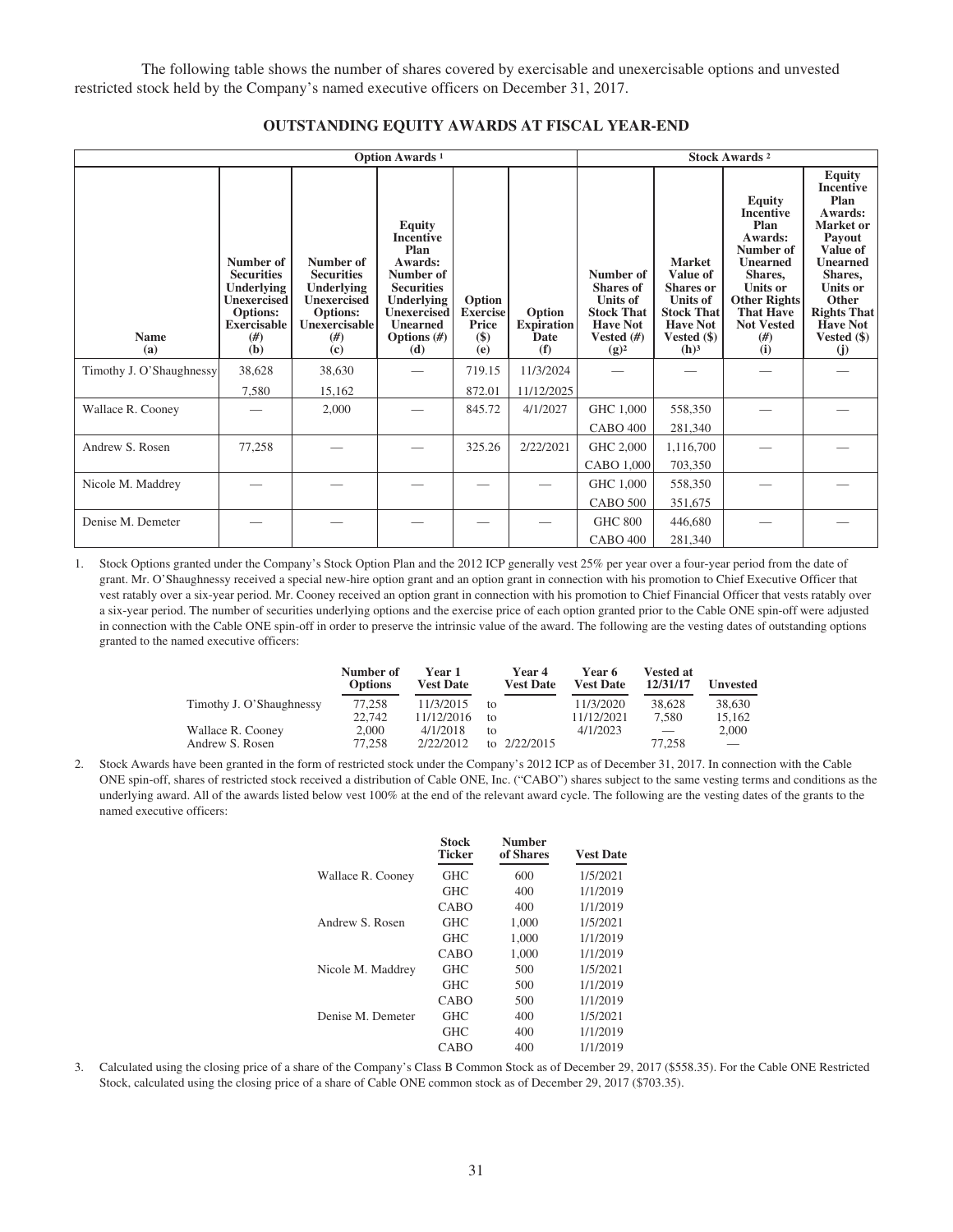The following table shows the number of Class B shares and Cable ONE shares acquired upon the exercise of stock options and the vesting of stock awards held by the named executive officers in fiscal year 2017 and the value realized upon such exercise or vesting.

|                          | <b>Option Awards</b>                                            |                                                  | <b>Stock Awards</b>                                            |                                                   |
|--------------------------|-----------------------------------------------------------------|--------------------------------------------------|----------------------------------------------------------------|---------------------------------------------------|
| Name (a)                 | Number of<br><b>Shares Acquired</b><br>on Exercise $(H)$<br>(b) | <b>Value Realized on</b><br>Exercise (\$)<br>(c) | Number of<br><b>Shares Acquired on</b><br>Vesting $(H)$<br>(d) | <b>Value Realized</b><br>on Vesting $(\$)$<br>(e) |
| Timothy J. O'Shaughnessy |                                                                 |                                                  |                                                                |                                                   |
| Wallace R. Cooney        |                                                                 |                                                  | <b>GHC 400</b><br><b>CABO 400</b>                              | 213,580<br>244,204                                |
| Andrew S. Rosen          |                                                                 |                                                  | GHC 2,500<br>CABO 2,500                                        | 1,334,875<br>1,526,275                            |
| Nicole M. Maddrey        |                                                                 |                                                  | <b>GHC 850</b><br><b>CABO 850</b>                              | 450,333<br>532,105                                |
| Denise M. Demeter        |                                                                 |                                                  | <b>GHC 250</b><br><b>CABO 250</b>                              | 133,488<br>152,628                                |
| Hal S. Jones             | 3,090                                                           | 532,098                                          | GHC 1,193<br>CABO 1.193                                        | 660,484<br>733,273                                |

# **OPTION EXERCISES AND STOCK VESTED**

# **PENSION BENEFITS**

The Pension Benefits table includes information related to the Company's funded and tax-qualified defined benefit plan, The Retirement Plan, as well as the associated unfunded and non-qualified supplemental executive retirement plan, the SERP, the Rosen Individual Pension Arrangement, the Demeter Individual Pension Arrangement and the Jones Individual Pension Arrangement. The Retirement Plan covers most employees of the Company and provides benefits that are based on formulas that take into account base salary and qualifying service. Such formulas are contained in individual affiliate benefits schedules, including the Graham Schedule, the Newsweek Schedule, the Kaplan Schedule and the Cash Balance Retirement Program ("CBRP") and Secure Retirement Account ("SRA") schedules. Benefits under The Retirement Plan become vested after three or five years of service, depending on which schedules cover the individual employee. All of the named executive officers are fully vested in their benefits under The Retirement Plan. Under the terms of the Demeter Individual Pension Arrangement, Ms. Demeter will be entitled to Rule of 90 benefits if the Company terminates her employment for any reason other than cause prior to June 1, 2018.

The SERP provides supplemental defined benefit retirement benefits that are calculated based on the formulas in The Retirement Plan, but include bonuses under the 2012 ICP, rather than just base salary, without regard to (i) the salary limitation applicable to tax-qualified plans (currently \$275,000) or (ii) the benefit limitation applicable to tax-qualified plans (currently \$220,000 per year, commencing at age 65). The SERP provides benefits only to the extent that the benefit described above exceeds the benefit in The Retirement Plan. Under the terms of the Rosen Individual Pension Arrangement, Mr. Rosen will be entitled to Rule of 90 benefits if his employment with the Company were to terminate for any reason prior to September 1, 2018.

#### **Retirement Plan Benefits Under the Graham Schedule**

Mr. Rosen, Mr. Cooney, Ms. Maddrey, Ms. Demeter and Mr. Jones are participants in the Graham Schedule. Benefits payable under the Graham Schedule include the following, subject to the limitations on tax-qualified plans mentioned above:

- An annual pension (payable one-twelfth each month) equal to (a) 1.75% of the average annual salary for the 60-month period producing the highest average; multiplied by (b) years of credited service; reduced by (c) an offset to partially reflect Social Security benefits to the extent funded by the Company. The Social Security offset is calculated by multiplying "covered compensation" by the "offset percentage." Covered compensation in this context is the average Social Security Taxable Wage Base over the 35-year period prior to the year in which a participant reaches Social Security retirement age. The offset percentage is a percentage ranging from 0.54% to 0.60% (depending on the year of the participant's birth), multiplied by years of credited service (which was limited up to 30 years, until the plan was amended in 2011 to recognize credited service in excess of 30 years).
- An annual Cash Pension Supplement equal to \$200 multiplied by years of credited service.
- A temporary pre-age 65 supplement of \$250 per month payable until age 65 to employees retiring at or after age 55 with 10 years of vesting service.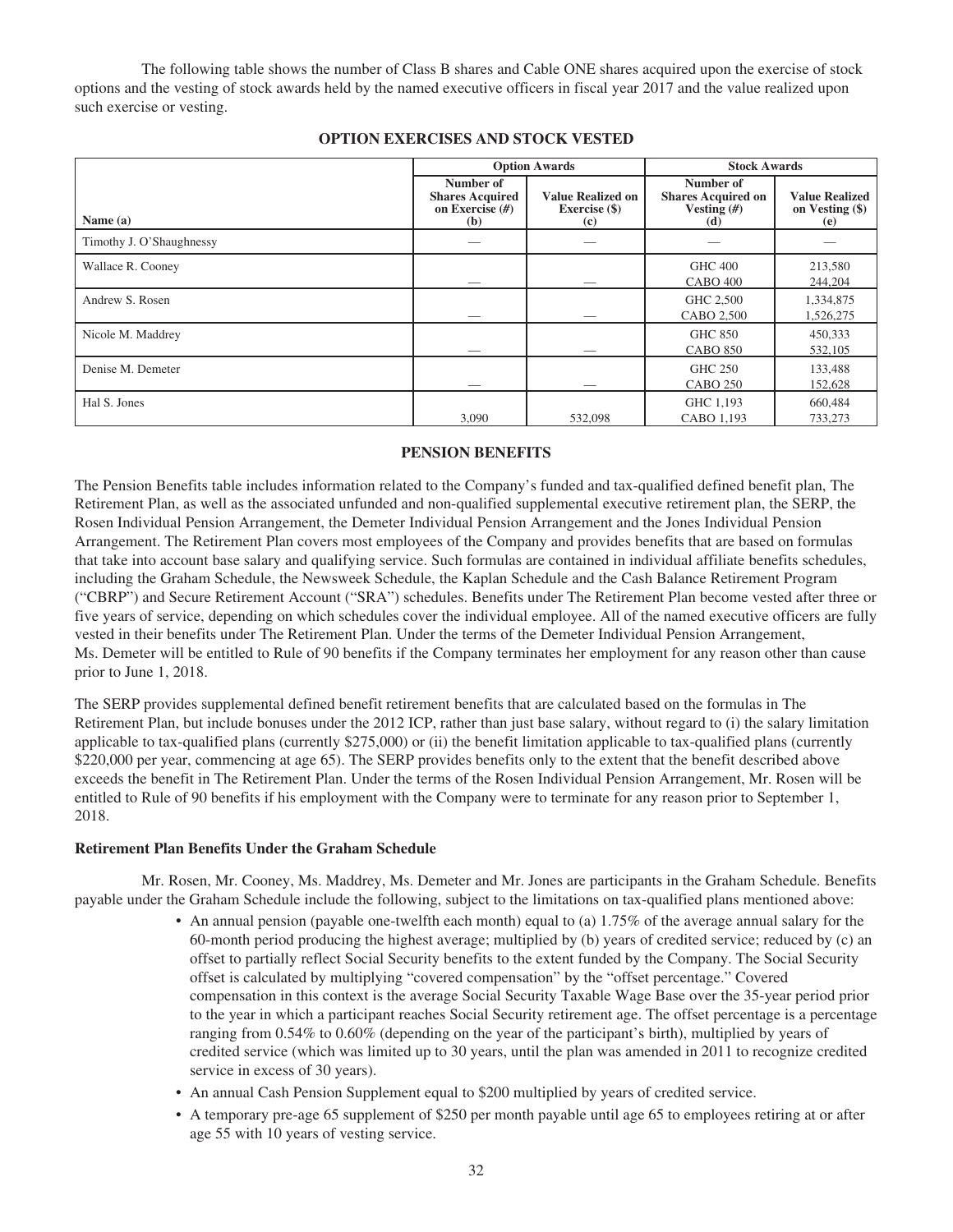Vested benefits under The Retirement Plan are generally payable in the form of a single life annuity. In addition, several optional forms are available that continue benefits to the employee's spouse or beneficiary, with the monthly benefit amount reduced so that the resulting pension is actuarially equivalent to the single life annuity. The Retirement Plan's normal retirement age is 65. The Graham Schedule provides a reduced benefit beginning at age 55. The reduction is a percentage based on age at retirement. For example, at age 55 with 10 years of service, the reduction is 60%; at age 58, the reduction is 26%. However, if the employee's age plus years of service at retirement is at least 90 (the "Rule of 90"), then there is no reduction for early payment.

#### **Retirement Plan Benefits Under the Newsweek Schedule**

A portion of Mr. Rosen's pension benefit was earned under the Newsweek Schedule. Vested benefits payable under this Schedule include the following, subject to the limitations on tax-qualified plans mentioned above:

- An annual pension (payable one-twelfth each month) equal to  $1.0\%$  of the highest average compensation multiplied by years of credited service with Newsweek after 1982 (with a slightly different formula for service before 1983).
- An annual Cash Pension Supplement equal to \$150, multiplied by years of credited service (up to 30 years).

The Newsweek Schedule permits early retirement with full benefits at various combinations of age and service. Mr. Rosen will be eligible for an unreduced early retirement benefit at age 60.

#### **Retirement Plan Benefits Under the Kaplan Schedule**

A portion of Mr. Rosen's pension benefit is earned under the Kaplan Schedule. A portion of Mr. Jones' pension benefit was earned under the Kaplan Schedule. Under this Schedule, each employee has an account (expressed as a lump-sum amount, rather than as an annuity) that is credited with quarterly pay-based credits and interest credits. Pay-based credits vary from 2.25% of salary to 3.75% of salary, depending on years of service. Interest is credited on these accounts at the greater of 1.41% or 1% plus the average interest rate on one-year U.S. Treasury securities. Upon retirement, the employee may elect various forms of annuities that are actuarially equivalent to the accumulated account balance, or, alternatively, may elect a lump-sum payment. Vested benefits are payable upon termination of employment at any age.

#### **Retirement Plan Benefits Under the SRA**

A portion of Mr. O'Shaughnessy's, Mr. Cooney's, Mr. Rosen's, Ms. Maddrey's, Ms. Demeter's and Mr. Jones' pension benefit was earned under the SRA Schedule. Under this Schedule, each employee has an account (expressed as a lump-sum amount, rather than as an annuity) that is credited with quarterly pay-based credits and interest credits. Pay-based credits vary from 4.62% to 7.35% for Mr. Cooney, Ms. Maddrey, Ms. Demeter and Mr. Jones and 2.20% to 3.50% for Mr. O'Shaughnessy and Mr. Rosen, depending on years of service. Interest is credited on these accounts at the greater of 1.41% or 1% plus the average interest rate on one-year U.S. Treasury securities. Upon retirement, the employee may elect various forms of annuities that are actuarially equivalent to the accumulated account balance, or, alternatively, may elect a lump-sum payment. Vested benefits are payable upon termination of employment at any age.

# **Retirement Plan Benefits Under the CBRP**

A portion of Mr. O'Shaughnessy's pension benefit is earned under the CBRP Schedule. Under this Schedule, an employee has an account (expressed as a lump-sum amount, rather than as an annuity) that is credited with quarterly pay-based credits and interest credits. Pay-based credits vary from 2.25% to 3.75%, depending on years of service. Interest is credited on these accounts at the greater of 1.41% or 1% plus the average interest rate on one-year U.S. Treasury securities. Upon retirement, the employee may elect various forms of annuities that are actuarially equivalent to the accumulated account balance, or, alternatively, may elect a lump-sum payment. Vested benefits are payable upon termination of employment at any age.

#### **SERP Benefits**

As explained above, the SERP provides benefits to certain eligible employees (including Messrs. Rosen and Jones) under the formulas outlined above, including bonuses in addition to salary, without regard to the limits on compensation and benefits, to the extent that the resulting total benefit exceeds the benefits payable under The Retirement Plan. Benefits under the SERP are paid at retirement or age 55, if later, and are payable either in the form of a life annuity or an actuarially equivalent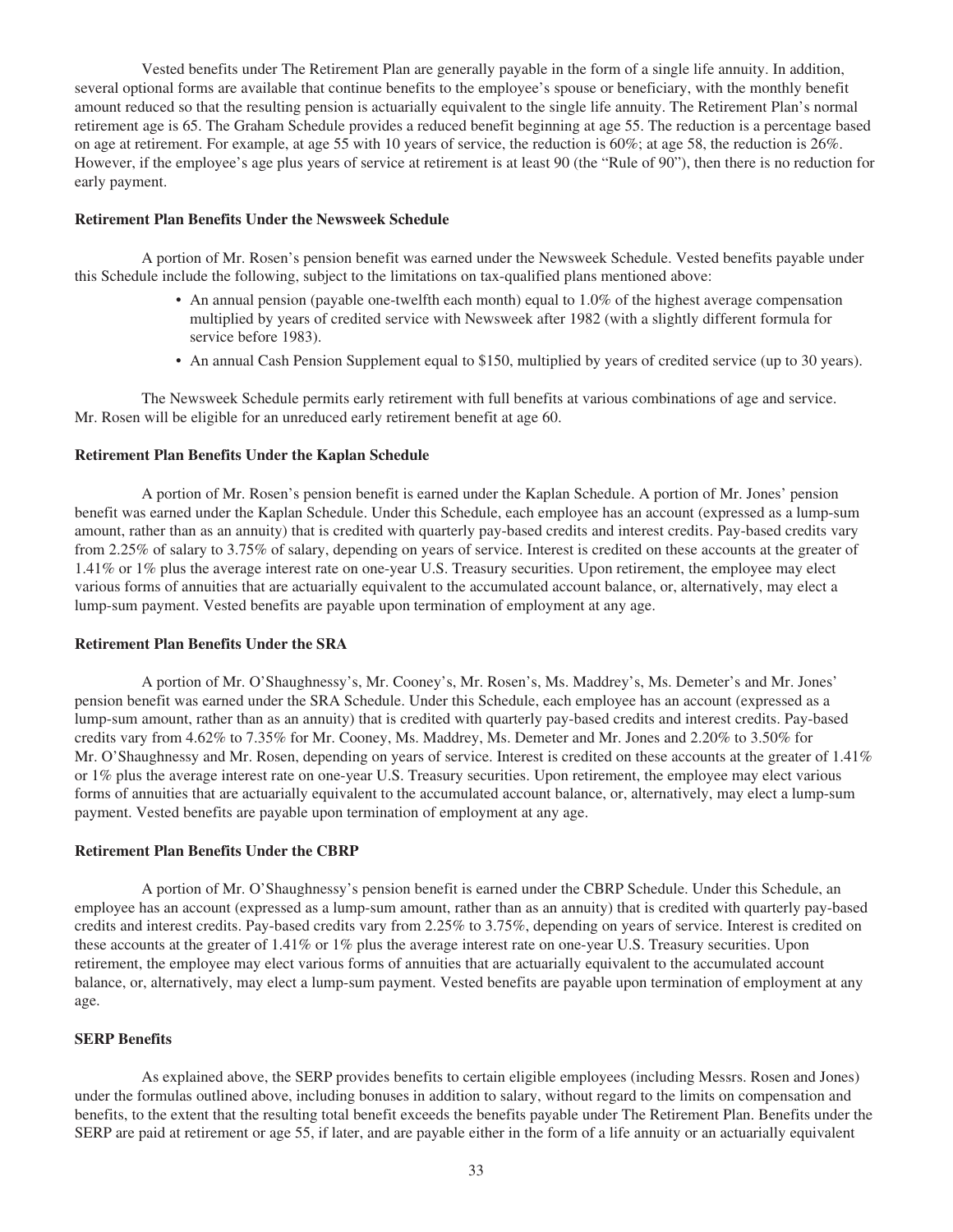optional form of benefit in The Retirement Plan, provided that any benefits otherwise payable before the first day of the seventh month following retirement will be withheld until such date. Benefits provided under the SRA Schedule of The Retirement Plan are not covered by the SERP.

# **Other Pension Benefits**

As described above, each of Messrs. Rosen and Jones and Ms. Demeter are entitled to enhanced retirement benefits in connection with the terms of each executive officer's respective employment or letter agreement. For additional information regarding the terms of these benefits, see "Compensation Discussion and Analysis: Employment Agreements and Severance Packages" and "Compensation Discussion and Analysis: Retirement Benefits."

| <b>Name</b><br>(a)       | <b>Plan Name</b><br>(b)                                                                                                                                                                         | Number of<br><b>Years of</b><br><b>Credited</b><br><b>Service</b><br>$(c)^1$ | <b>Present</b><br>Value of<br>Accumulated<br><b>Benefit</b> (\$)<br>(d) <sup>2</sup> | <b>Payments</b><br><b>During Last</b><br>FY(\$)<br>(e) <sup>3</sup> |
|--------------------------|-------------------------------------------------------------------------------------------------------------------------------------------------------------------------------------------------|------------------------------------------------------------------------------|--------------------------------------------------------------------------------------|---------------------------------------------------------------------|
| Timothy J. O'Shaughnessy | The Retirement Plan for Graham Holdings Company<br><b>Total Pension Plan Benefits</b>                                                                                                           | 3<br>3                                                                       | 24,885<br>24,885                                                                     |                                                                     |
| Wallace R. Cooney        | The Retirement Plan for Graham Holdings Company<br><b>Total Pension Plan Benefits</b>                                                                                                           | 16<br>16                                                                     | 784,690<br>784,690                                                                   |                                                                     |
| Andrew S. Rosen          | The Retirement Plan for Graham Holdings Company<br>Graham Holdings Company Supplemental Executive Retirement Plan<br><b>Total Pension Plan Benefits</b>                                         | 31<br>31<br>31                                                               | 477,813<br>24,872,835<br>25,350,648                                                  |                                                                     |
| Nicole M. Maddrey        | The Retirement Plan for Graham Holdings Company<br><b>Total Pension Plan Benefits</b>                                                                                                           | 11<br>11                                                                     | 497,412<br>497,412                                                                   |                                                                     |
| Denise M. Demeter        | The Retirement Plan for Graham Holdings Company<br><b>Total Pension Plan Benefits</b>                                                                                                           | 31<br>31                                                                     | 2,446,171<br>2,446,171                                                               |                                                                     |
| Hal S. Jones             | The Retirement Plan for Graham Holdings Company<br>Graham Holdings Company Supplemental Executive Retirement Plan<br>Jones Individual Pension Arrangement<br><b>Total Pension Plan Benefits</b> | 28<br>28<br>28                                                               | 1,342,772<br>6,719,332<br>8,062,104                                                  | 66,669<br>327,364<br>858,444                                        |

#### **Pension Benefits**

1. Data in this column represent the number of years of credited service earned by the named executive officer as of December 31, 2017. Mr. Rosen has prior service with Kaplan, Newsweek and Graham Holdings Company. All are included in this column. Mr. Jones retired on March 31, 2017, and has prior service with Kaplan.

2. Amounts in this column represent the actuarial present value of the named executive officer's accumulated benefits under the plan as of December 31, 2017. The benefits valued for Mr. O'Shaughnessy include benefits under the SRA Schedule and CBRP Schedule. The benefits valued for Mr. Cooney include the Graham Schedule and SRA Schedule. The benefits valued for Mr. Rosen include the Graham Schedule, Newsweek Schedule, Kaplan Schedule, SRA Schedule and SERP amount. Although the Rosen Individual Pension Arrangement permits Mr. Rosen to retire at any time and receive an unreduced benefit commencing at age 58 (when he would otherwise become eligible for an unreduced benefit under the SERP and the Company's qualified retirement plan), the value of Mr. Rosen's accumulated SERP benefit in this column is already based on the assumption that he remains employed until age 58. The benefits valued for Ms. Maddrey and Ms. Demeter include the Graham Schedule and SRA Schedule. If Ms. Demeter is terminated for any reason other than cause, she will be entitled to receive an unreduced benefit commencing at age 58 (when she would otherwise be eligible for an unreduced benefit under the Company's qualified retirement plan). The value of Ms. Demeter's accumulated benefit in this column is already based on the assumption that she remains employed until age 58. The benefits valued for Mr. Jones include the Graham Schedule, Kaplan Schedule, SRA Schedule and SERP amount and his additional benefit under the Jones Individual Pension Arrangement.

The assumptions used in determining the present value of accumulated benefits are the RP-2017 Fully Generational Mortality Table for males and females and a 3.60% discount rate. The benefits valued reflect service and earnings through December 31, 2017, and are valued as payable on the earliest date at which the SERP benefits are unreduced, or the earliest date at which The Retirement Plan benefits are unreduced if the named executive officer does not have a SERP benefit. There can be no assurance that the amounts listed in this column will ever be fully paid out to the applicable named executive officer.

3. Mr. Jones retired on March 31, 2017, and received the amounts in this column during 2017 following his retirement. Note, the \$66,669 includes five months of pre-65 supplemental benefit payments (total of \$1,250) that should have been paid in 2017; these payments will be paid during 2018.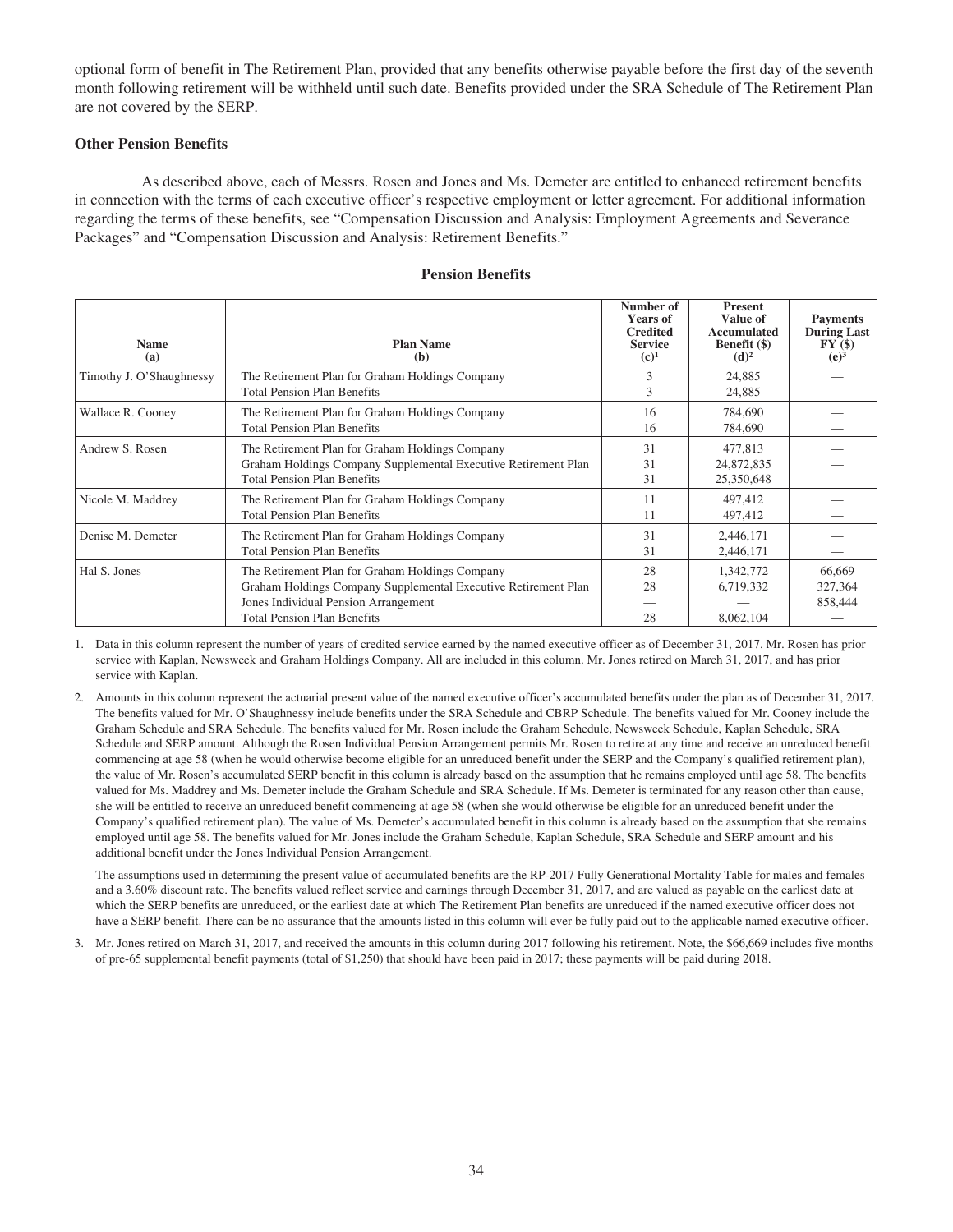#### **NON-QUALIFIED DEFERRED COMPENSATION**

The following table includes information related to the SERP and the Deferred Compensation Plan. Among the benefits provided under the SERP is a supplemental defined contribution plan benefit wherein the Company provides a matching contribution percentage up to 4% of the participating executive's base salary in excess of the annual covered compensation limit applied to qualified plan benefits (\$275,000 in 2017). The executive is required to make contributions to the SERP in order to receive the applicable matching Company credit each year. The Deferred Compensation Plan provides an opportunity for participants to voluntarily defer the receipt of all or a portion of annual bonus and/or certain long-term cash awards made under the 2012 ICP. Elections to defer must be filed in advance of earning such awards. The Company closed the SERP and the Deferred Compensation Plan to new participants as of December 2015. Deferred amounts under both plans will earn investment credits in accordance with the participant's elections from a choice of investment indexes. Amounts deferred under the SERP are payable on the first day of the seventh month following termination of service. Amounts deferred under the Deferred Compensation Plan are payable on the first business day of the seventh month following the date of separation from service or such other future date as specified by the participant at the time of election. Effective for deferrals made on or after January 1, 2014, amounts deferred under the Deferred Compensation Plan are payable no later than the first business day of the seventh month following the date of separation of service. Each of Messrs. Rosen and Jones received individual deferred compensation arrangements pursuant to his respective letter agreement with the Company, as described above under "Compensation Discussion and Analysis: Employment Agreements and Severance Packages."

| Name $(a)$               | <b>Executive Contributions</b><br>in Last $FY($)$<br>$(b)^1$ | <b>Registrant Contributions</b><br>in Last $FY($)$<br>$(c)^2$ | <b>Aggregate Earnings</b><br>in Last FY (\$)<br>(d) <sup>3</sup> | <b>Aggregate Withdrawals/</b><br>Distributions (\$)<br>(e) <sup>4</sup> | <b>Aggregate Balance</b><br>at Last $FYE($)$<br>$(f)$ <sup>5</sup> |
|--------------------------|--------------------------------------------------------------|---------------------------------------------------------------|------------------------------------------------------------------|-------------------------------------------------------------------------|--------------------------------------------------------------------|
| Timothy J. O'Shaughnessy |                                                              |                                                               |                                                                  |                                                                         |                                                                    |
| Wallace R. Cooney        |                                                              |                                                               | __                                                               | __                                                                      |                                                                    |
| Andrew S. Rosen          | 40,650                                                       | 40,650                                                        | 598,017                                                          |                                                                         | 4,891,370                                                          |
| Nicole M. Maddrey        |                                                              |                                                               |                                                                  |                                                                         |                                                                    |
| Denise M. Demeter        |                                                              |                                                               |                                                                  |                                                                         |                                                                    |
| Hal S. Jones             |                                                              |                                                               | 232,560                                                          | (2,754,425)                                                             | 1,574,283                                                          |

- 1. The amount in this column represents a contribution by Mr. Rosen of \$40,650 to the SERP. It is included in the Salary column of the Summary Compensation Table.
- 2. The amount in this column represents a Company contribution to the SERP for Mr. Rosen.
- 3. Amounts in this column represent investment gains or losses to the SERP and to the Deferred Compensation Plan, based on the named executive officer's investment elections as follows: Mr. Rosen, \$211,314 to the SERP and \$386,703 to the Deferred Compensation Plan; Mr. Jones, \$15,873 to the SERP and \$216,687 to the Deferred Compensation Plan. These gains and losses are not included in the Summary Compensation Table; the gains and losses reflect market performance of investment indexes selected by the named executive officer.
- 4. The amount in this column represents the payments to Mr. Jones in 2017 of \$591,605 from the SERP, \$762,820 from the Deferred Compensation and \$1,400,000 from the Jones Individual Deferred Compensation Arrangement.
- 5. Amounts in this column represent balances at December 31, 2017, for the SERP and the Deferred Compensation Plan as follows: Mr. Rosen, \$1,742,815 in the SERP, \$3,148,555 in the Deferred Compensation Plan and Mr. Jones, \$1,574,283 in the Deferred Compensation Plan. The following amounts were reported as compensation to the named executives in the Summary Compensation Table for years beginning 2013 (excluding 2017): Mr. Jones, \$186,760 and for years beginning 2014 (excluding 2017): Mr. Rosen, \$245,100.

#### **Potential Payments Upon Termination or Change in Control**

#### *General*

The Company does not have any agreements with any of the named executive officers that provide payments in conjunction with a change in control. A description and quantification of the estimated dollar value of potential severance payments and other benefits that would be provided to the named executive officers (or, in the case of death, to their respective estates or beneficiaries) under the named executive officer's respective letter or employment agreements, option award agreements and individual arrangements following a termination of their employment is described below, assuming, in accordance with the SEC regulations, all relevant events occurred on December 31, 2017. For purposes of the valuations below, the price of Class B Common Stock (to which all applicable equity awards relate) is assumed to be \$558.35, which was the closing share price on December 29, 2017.

Upon a termination of employment, each of Messrs. O'Shaughnessy, Cooney, Rosen, Jones and Mmes. Maddrey and Demeter would be entitled to pension and, if applicable, deferred compensation plan benefits in accordance with the terms of the pension and deferred compensation plans and arrangements in which they may participate, as described above in "Executive Compensation: Pension Benefits" and "Executive Compensation: Non-Qualified Deferred Compensation."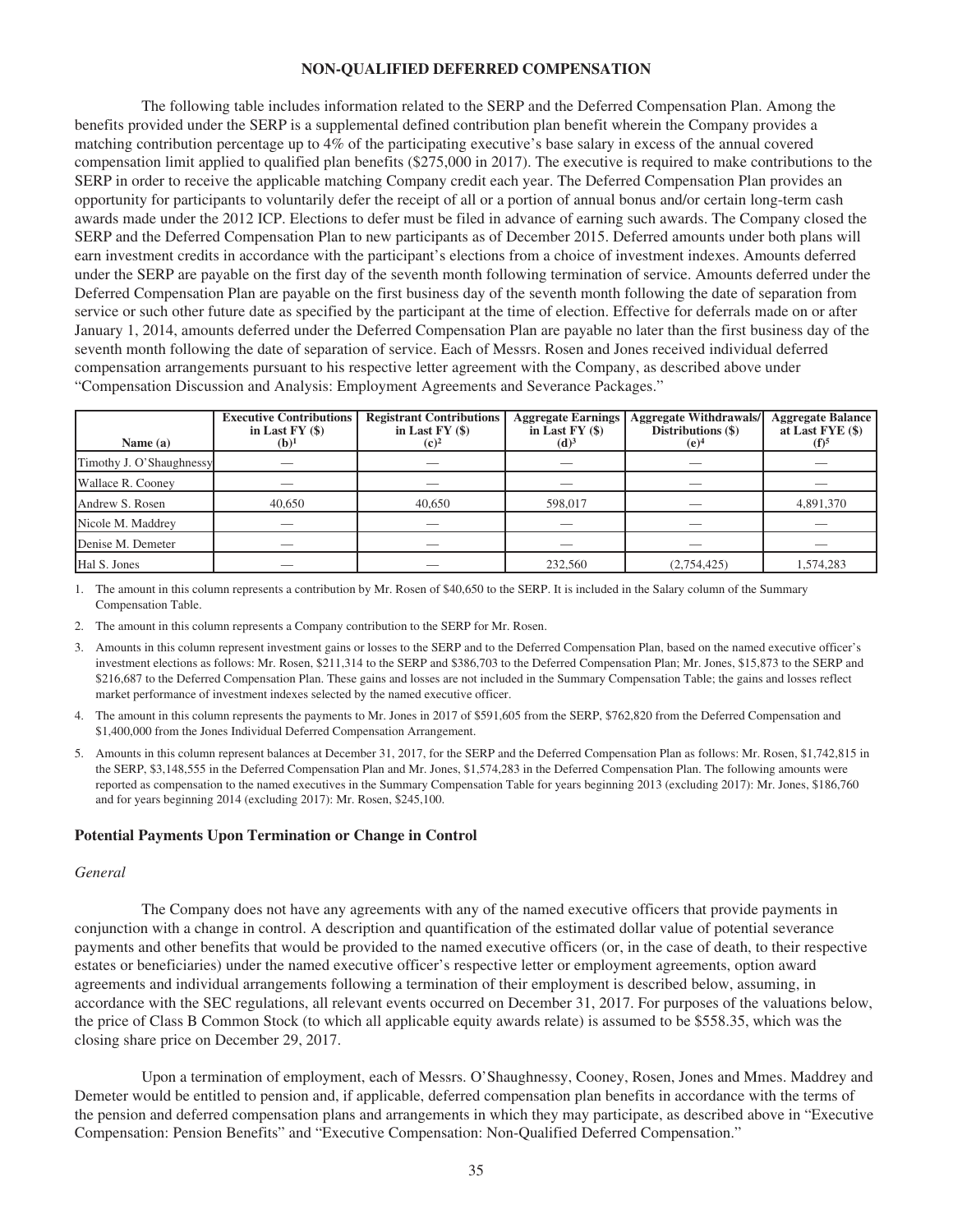In addition, in the case of a termination by the Company other than for cause, Mr. O'Shaughnessy would be entitled to accelerated vesting of the next tranche of options that is scheduled to vest following such termination, as described above in "Compensation Disclosure and Analysis: Employment Agreements and Severance Packages." Assuming a termination of employment as of December 31, 2017, Mr. O'Shaughnessy would be entitled to accelerated vesting of 12,876 stock options (representing a value of \$0, based on their exercise price of \$719.15 per share) and 3,790 stock options (representing a value of \$0, based on their exercise price of \$872.01 per share), subject to his signing of a release of claims in favor of the Company that has become irrevocable.

In addition, under the terms of his option award agreement, in the case of a termination by the Company other than for cause, Mr. Cooney would be entitled to accelerated vesting of the next tranche of options that is scheduled to vest following such termination. Assuming a termination of employment as of December 31, 2017, Mr. Cooney would be entitled to accelerated vesting of 333 stock options (representing a value of \$0, based on their exercise price of \$845.72 per share), subject to his signing of a release of claims in favor of the Company that has become irrevocable.

In the case of a termination by the Company other than for cause, Mr. Rosen would be entitled to (1) accelerated vesting of a pro rata portion of his outstanding and unvested stock options and restricted stock, which, assuming a termination of employment as of December 31, 2017, would result in accelerated vesting of 1,000 shares of Company restricted stock (representing a value of \$558,350) and 750 shares of Cable ONE restricted stock (representing a value of \$527,513) and (2) a severance payment of \$3,500,000, payable in a lump sum on the 65th day following such termination in accordance with the terms of his employment agreement, in each case, as described above in "Executive Compensation: Employment Agreements and Severance Packages," and subject to his signing a release of claims in favor of the Company that has become irrevocable.

Each of Messrs. O'Shaughnessy, Rosen and Jones are subject to restrictive covenants that apply following termination for any reason, as described above in "Executive Compensation: Employment Agreements and Severance Packages."

#### *Mr. Jones*

In connection with Mr. Jones' retirement as of March 31, 2017, Mr. Jones received the amounts payable under the Jones Individual Deferred Compensation Arrangement, as described above in "Executive Compensation: Employment Agreements and Severance Packages." In addition, vesting of Mr. Jones' 393 Company restricted shares and 393 Cable ONE restricted shares was accelerated on a prorated basis based on his service during the vesting period, representing a total value of \$478,189. Mr. Jones holds 4,500 Performance Units in the 2015–2018 cycle. In addition, Mr. Jones is subject to restrictive covenants following his retirement, as described above in "Executive Compensation: Employment Agreements and Severance Packages." For quantification of the amounts paid to Mr. Jones upon retirement under the Company's qualified defined benefit pension plan, the SERP pension and the Jones Individual Pension Arrangement, see the "Pension Benefits" table. For quantification of the amounts paid to Mr. Jones upon retirement under the SERP savings, the Deferred Compensation Plan and the Jones Individual Deferred Compensation Arrangement, see the "Non-Qualified Deferred Compensation" table.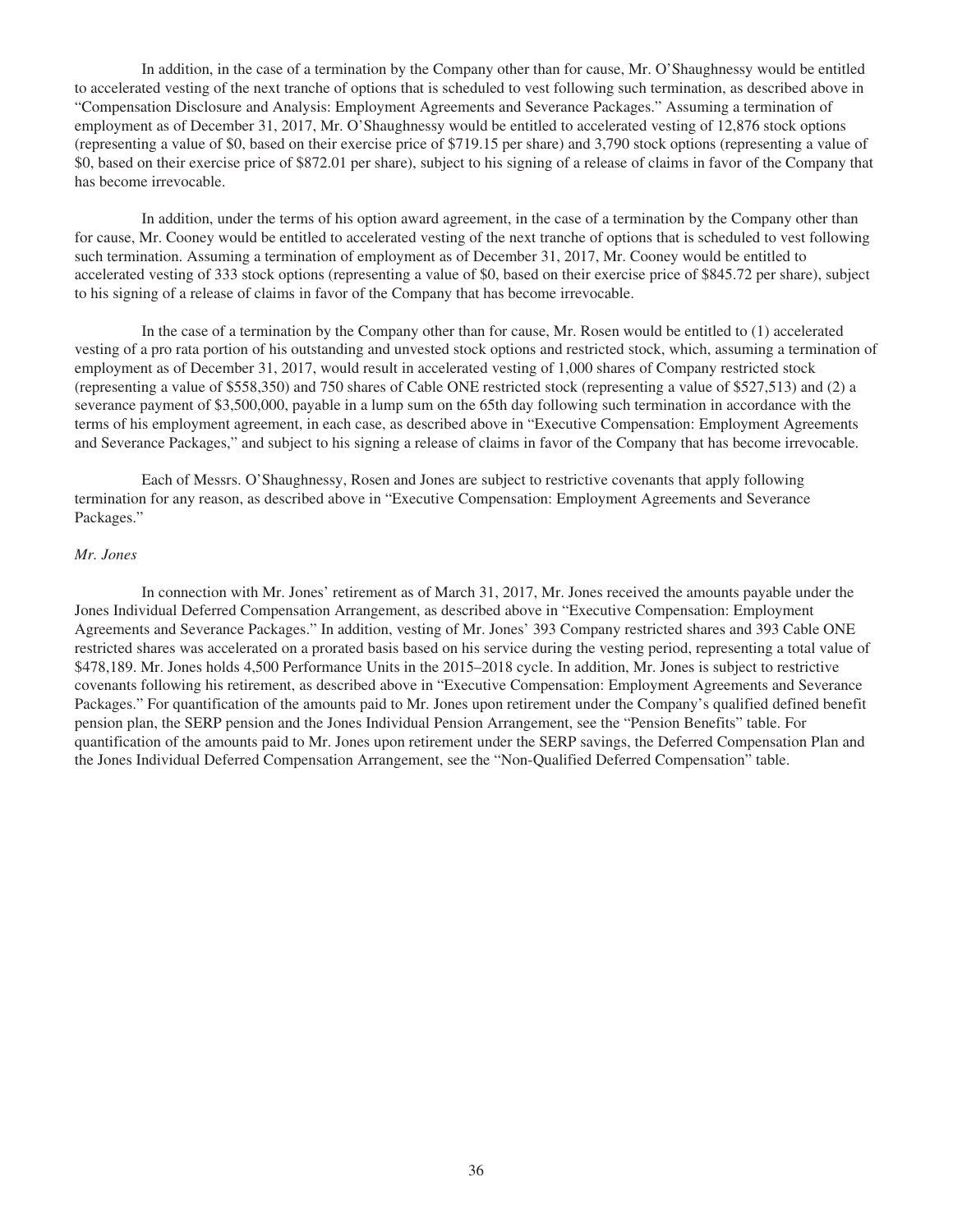# **Ratio of CEO Pay to Median Employee Pay**

The Company estimates that the ratio of CEO pay to median employee pay for 2017 was 38:1. The median employee's annual compensation in 2017 was \$38,099. As reflected in the Summary Compensation Table, the 2017 annual total compensation of the Company's CEO was \$1,448,562. This ratio represents a reasonable estimate calculated in a manner consistent with SEC regulations.

The Company selected October 1, 2017, as the date upon which the Company would determine the Company's employee population used to identify the Company's median employee. As of October 1, 2017, the Company's total number of full- and part-time employees (regular or temporary who received compensation in the month of September or October, or were benefits eligible) was 17,873, which includes 13,147 U.S. employees and 4,726 non-U.S. employees. Pursuant to the SEC regulation that allows for the exclusion of up to 5% of a company's population from non-U.S. jurisdictions, the Company excluded 808 employees, resulting in an updated total of 17,065. The 808 individuals include employees from the following countries: Ireland (378), Australia (314), India (21), New Zealand (20), Colombia (19), Venezuela (16), France (11), Nigeria (10), Republic of Korea (6), United Arab Emirates (6), Israel (4) and Brazil (3).

To determine the Company's median employee, the Company chose base pay as the Company's consistently applied compensation measure, using payroll data to determine the base pay actually paid to each employee during a measurement period from January 1, 2017, through September 30, 2017. In the case of employees who commenced work during the measurement period or any permanent employees who were on an unpaid leave for a portion of the measurement period, the Company used the amount actually paid during the portion of the measurement period that the employee worked to estimate their base pay for the full nine-month measurement period (which, in the case of hourly employees, was based on a reasonable estimate of hours worked). The Company then used clustered sampling to identify the group of employees within a 10% (U.S.) or 7% (non-U.S.) range of the median level of base pay for our employee population. The Company then analyzed the historical compensation of this group to identify a median employee whose annual total compensation (determined in accordance with the Summary Compensation Table methodology) was reasonably representative of the median annual total compensation with respect to 2017 and was also reasonably likely to remain representative of the median in future years.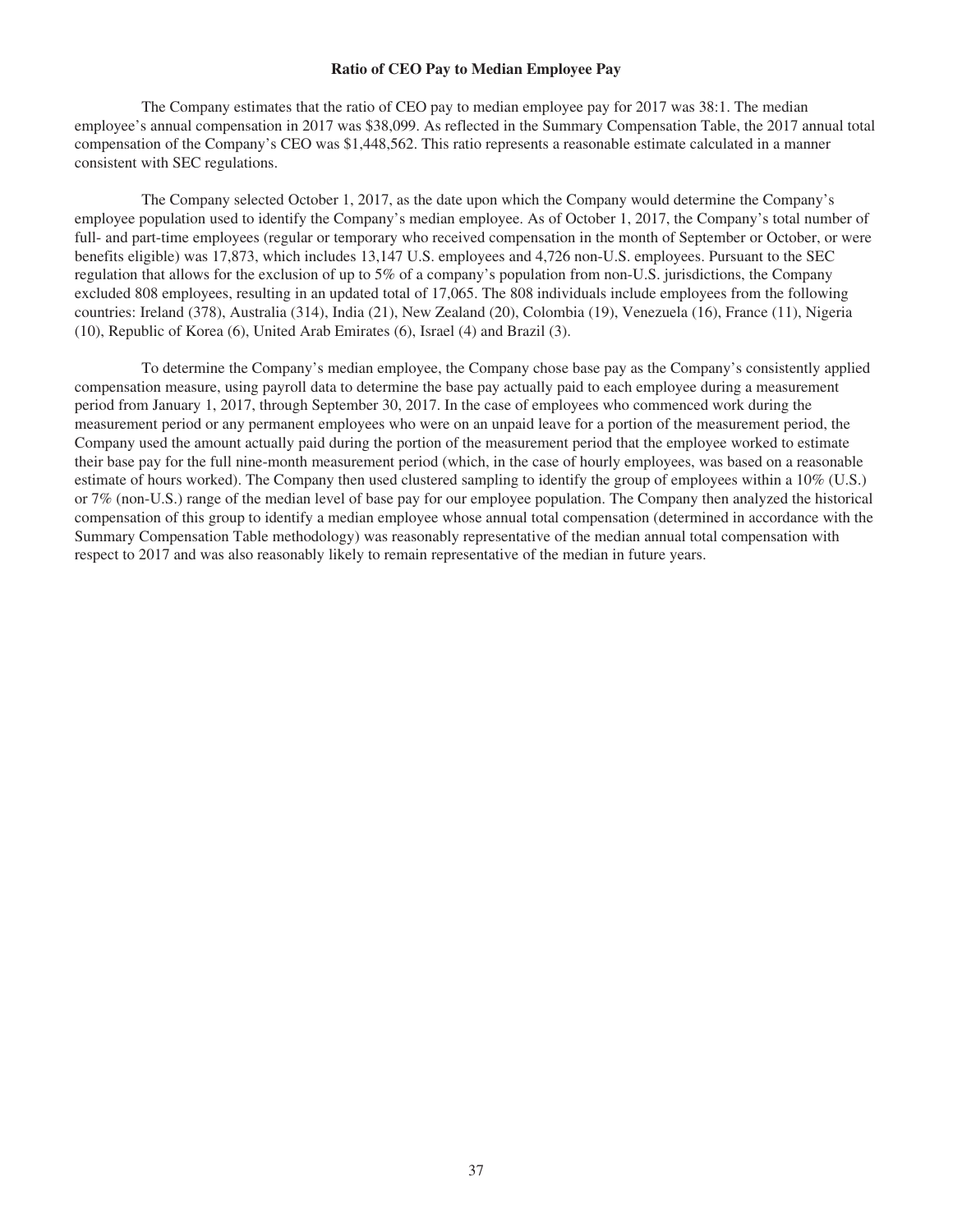# **AUDIT COMMITTEE REPORT**

One of the standing committees of the Board of Directors of the Company is the Audit Committee. Currently, there are three non-employee members of the Board on the Audit Committee: Christopher C. Davis; Thomas S. Gayner, who serves as Chairman of the Audit Committee; and G. Richard Wagoner, Jr. The Audit Committee operates under a delegation of authority from the Board of Directors, which has determined that each Committee member is "independent" under the listing standards of the New York Stock Exchange. Specifically, the Board determined that none of the members of the Audit Committee (or any immediate family member) (i) had been employed by or affiliated with the Company within the past three years, (ii) received any compensation from the Company other than Director and Committee fees, (iii) is an employee of a company that makes payments to or receives payments from the Company in an amount that exceeds the greater of \$1 million or 2% of such other company's consolidated gross revenues within the past three years or (iv) has a material relationship with the Company.

Management has the primary responsibility for the preparation of the Company's financial statements in accordance with generally accepted accounting principles and for the financial reporting process, including its system of internal control. The Company's independent auditor, PricewaterhouseCoopers LLP, is responsible for auditing those financial statements in accordance with auditing standards generally accepted in the United States of America and for issuing a report thereon. In this context, the Audit Committee's responsibility is to monitor and review these processes, as well as the independence and performance of the Company's auditor. In undertaking its monitoring and reviewing responsibilities, without independent verification, the Audit Committee has relied on (i) management's representation that the financial statements have been prepared with integrity and objectivity and in conformity with generally accepted accounting principles in the United States of America and (ii) the representations of PricewaterhouseCoopers LLP included in their report on the Company's financial statements.

The Audit Committee has reviewed and discussed the audited fiscal year 2017 financial statements with the Company's management. In addition, the Audit Committee has discussed with PricewaterhouseCoopers LLP the matters required to be discussed by PCAOB Auditing Standard No. 16. The Audit Committee has received the written disclosures and the letter from PricewaterhouseCoopers LLP required by applicable requirements of the Public Company Accounting Oversight Board regarding the independent accountant's communications with the Audit Committee concerning independence and has discussed with the independent accountant the independent accountant's independence. The Audit Committee has also considered whether PricewaterhouseCoopers LLP's provision of non-audit services to the Company is compatible with the independence of such firm.

The Audit Committee also reviewed matters relating to the Company's internal control over financial reporting.

## *Preapproval policy*

In 2017, the Audit Committee again reviewed and reauthorized its policies and procedures with regard to the preapproval of audit and non-audit services performed by the independent auditor in order to assure that the provision of such services does not impair the auditor's independence. Unless a type of service to be provided by the independent auditor has received preapproval, it will require specific preapproval by the Audit Committee. Any proposed services exceeding preapproved cost levels will require specific preapproval by the Audit Committee. The term of any preapproval is 12 months from the date of preapproval, unless the Audit Committee specifically provides for a different period. The Audit Committee will periodically review and preapprove the services that may be provided by the independent auditor without obtaining specific preapproval from the Chairman of the Audit Committee, as well as revise the list of preapproved services from time to time, based on subsequent determinations. All Audit fees, audit-related fees, tax fees and all other fees were preapproved by the Audit Committee.

The Audit Committee will not delegate to management responsibilities to preapprove services performed by the independent auditor. The Audit Committee may delegate preapproval authority to one or more of its members. The annual audit services engagement terms and fees will be subject to the specific preapproval of the Audit Committee. The Audit Committee will approve, if necessary, any changes in terms, conditions and fees resulting from changes in audit scope, Company structure or other matters. In addition to the annual audit services engagement specifically approved by the Audit Committee, the Audit Committee may grant preapproval for other audit services, which are those services that only the independent auditor reasonably can provide.

Audit-related services are assurance and related services that are reasonably related to the performance of the audit or review of the Company's financial statements or that are traditionally performed by the independent auditor. The Audit Committee believes that the provision of audit-related services does not impair the independence of the independent auditor.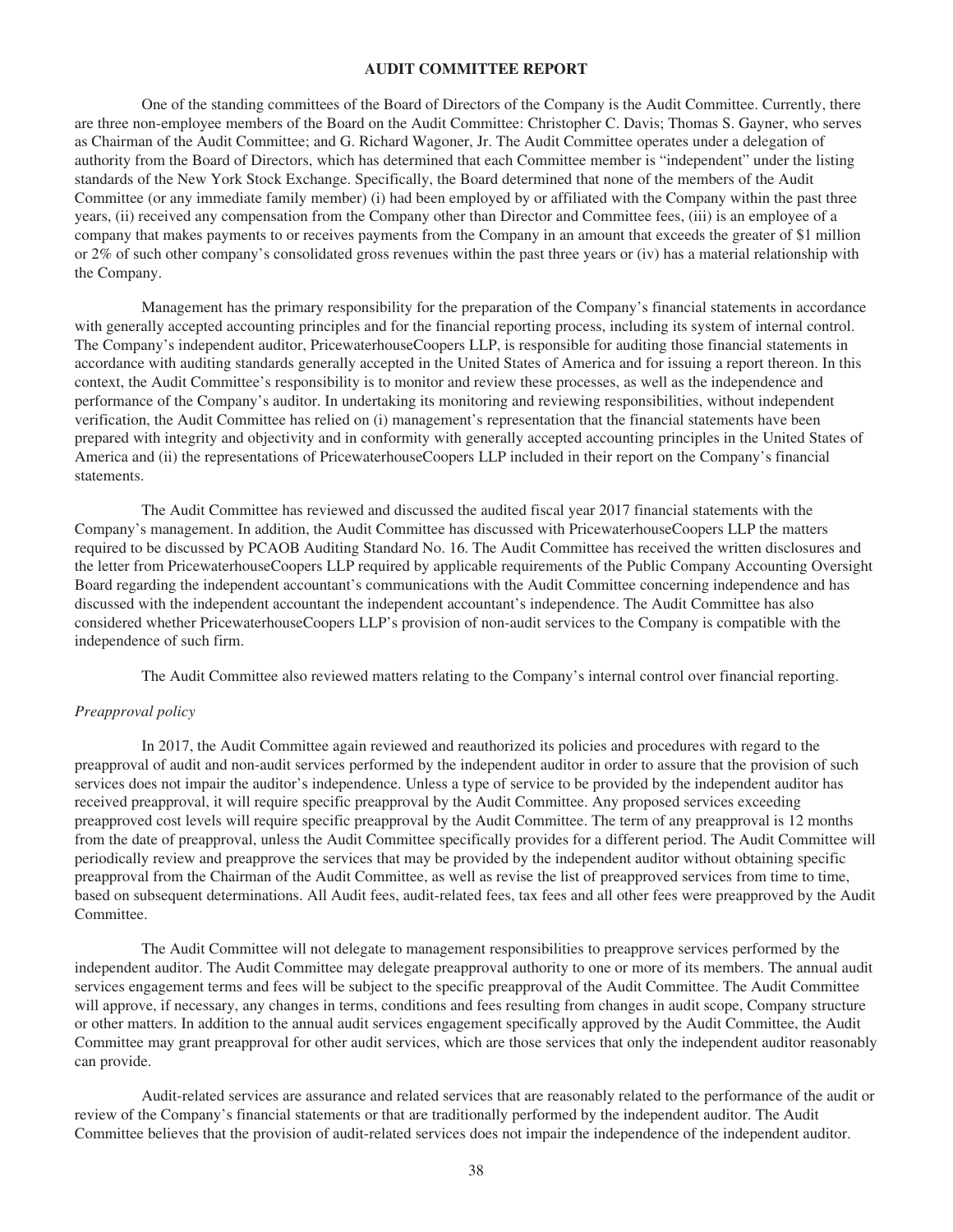The Audit Committee believes that the independent auditor can provide tax services to the Company, such as tax compliance, tax planning and tax advice, without impairing such auditor's independence. However, the Audit Committee will not permit the retention of the independent auditor in connection with a transaction initially recommended by the independent auditor, the purpose of which may be tax avoidance and the tax treatment of which may not be supported in the Code and related regulations.

The Audit Committee may grant preapproval of those permissible non-audit services classified as "All Other" services that it believes are routine and recurring services and would not impair the independence of the auditor. Preapproval fee levels for all such services to be provided by the independent auditor will be established annually by the Audit Committee. Any proposed services exceeding these levels will require specific preapproval by the Audit Committee.

Requests or applications to provide services that require specific approval by the Audit Committee will be submitted to the Audit Committee by the Chief Financial Officer or Chief Accounting Officer (or other designated officer) and must include a statement from that individual as to whether, in his or her view, the request or application is consistent with the Securities and Exchange Commission's rules on auditor independence.

In addition, the Audit Committee has established procedures for, and received periodic reports on, the receipt, retention and treatment of complaints received by the Company regarding accounting, internal accounting controls or auditing matters and the confidential, anonymous submission by employees of the Company of concerns regarding questionable accounting or auditing matters through the use of a third-party-managed telephone hotline.

#### *Audit Fees*

PricewaterhouseCoopers LLP's fees for the annual audit, statutory audits and reviews of financial statements included in the Company's quarterly filings, including reimbursable expenses, were \$5,394,700 in 2017 and \$4,667,873 in 2016, which fees were reviewed and approved by the Audit Committee.

#### *Audit-Related Fees*

PricewaterhouseCoopers LLP's fees for assurance and related services reasonably related to the performance of the audit or reviews of financial statements and not included under "Audit Fees" above, including reimbursable expenses, were \$550,000 in 2017 and \$13,560 in 2016, which fees were reviewed and approved by the Audit Committee. These fees were primarily audit-related work associated with the Company's implementation of the new revenue recognition standard that must be adopted in the first quarter of 2018.

# *Tax Fees*

PricewaterhouseCoopers LLP's fees for tax compliance, tax advice and tax planning, including reimbursable expenses, were \$430,852 in 2017 and \$835,511 in 2016, which fees were reviewed and approved by the Audit Committee. These fees were primarily for federal, multi-state and international tax consulting, as well as tax due diligence and transaction analysis.

# *All Other Fees*

PricewaterhouseCoopers LLP's fees for other services, including a finance and accounting research tool provided by PricewaterhouseCoopers LLP, were \$10,710 in 2017 and \$33,154 in 2016, which fees were reviewed and approved by the Audit Committee.

Based on such review and discussion and in reliance thereon, the Audit Committee recommended to the Board of Directors, and the Board has approved, that the audited financial statements be included in the Company's Annual Report on Form 10-K for the year ended December 31, 2017, for filing with the Securities and Exchange Commission.

> Thomas S. Gayner, Chairman Christopher C. Davis G. Richard Wagoner, Jr.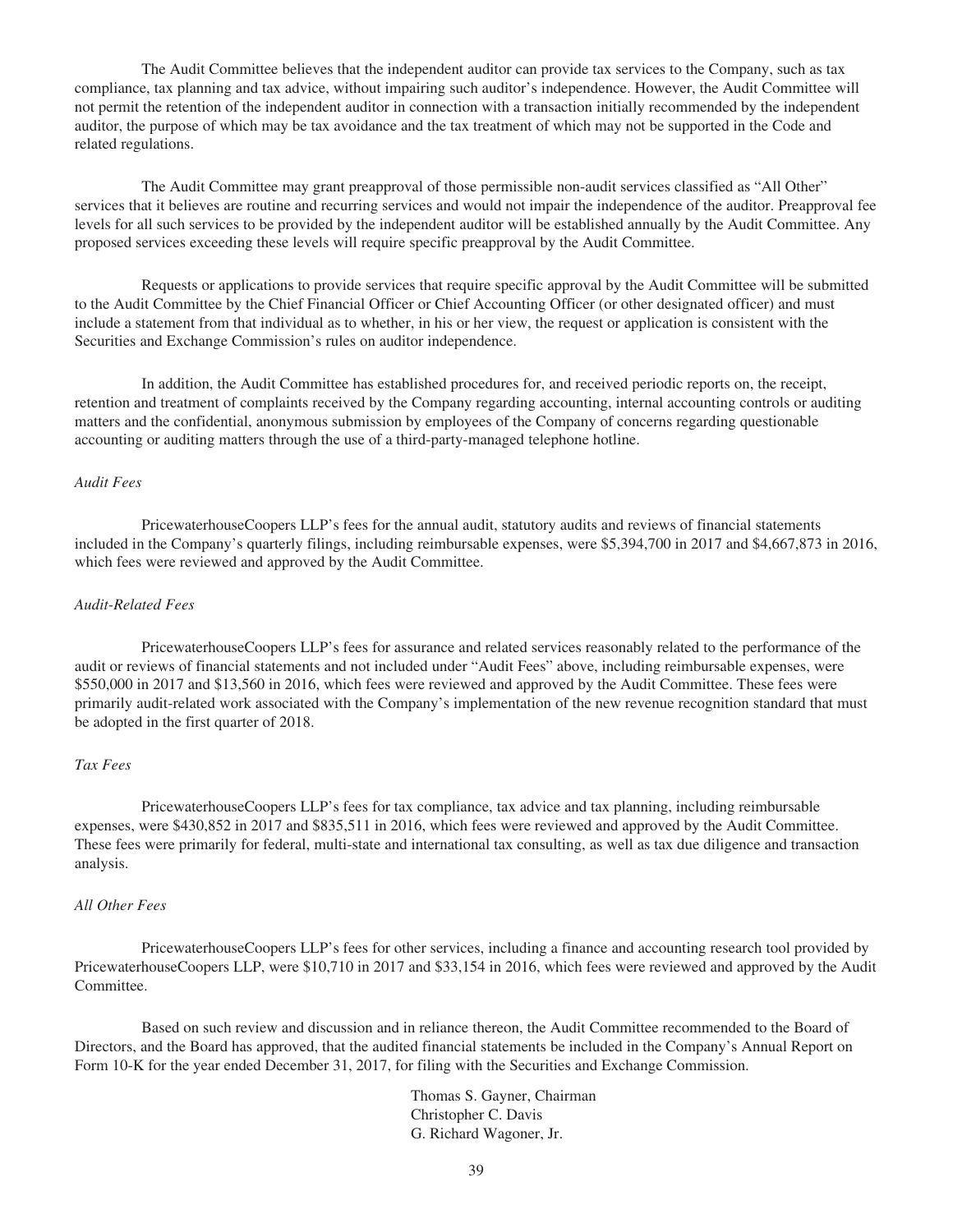# **Transactions With Related Persons, Promoters and Certain Control Persons**

Mrs. Elizabeth G. Weymouth, the daughter of the late Mrs. Katharine Graham, the sister of Mr. Donald E. Graham and the mother of Katharine Weymouth, is employed as an Editor-at-Large of the Company's publications and websites. In 2017, she received \$300,000 in compensation. Mrs. Weymouth's base salary for 2018 is \$300,000.

Laura O'Shaughnessy, a daughter of Mr. Donald E. Graham and the wife of Mr. Timothy J. O'Shaughnessy, is employed full time as the Chief Executive Officer of Social Code LLC, a subsidiary of the Company. In 2017, Mrs. O'Shaughnessy received \$400,000 in compensation. Mrs. O'Shaughnessy's base salary for 2018 is \$400,000. She holds 1,000 shares of restricted stock of the Company and 1,000 shares of restricted stock in Cable ONE in the 2015–2018 cycle that will vest in January 2019. Mrs. O'Shaughnessy also participates in SocialCode's long-term incentive plans under which she received payment in the amount of \$2,215,200 in October 2017 and holds certain units with expected payments in the third quarter of 2018 and beginning in 2020. The value of the units in SocialCode's long-term incentive plans is tied to an increase in the equity value of Social Code LLC.

The Audit Committee has adopted a written policy for approval of transactions between the Company and its related parties, including, directors, director nominees, executive officers, greater than 5% beneficial owners, and each of their respective immediate family members, where the amount involved in the transaction exceeds or is expected to exceed \$100,000 in a single calendar year and the related party has or will have a direct or indirect interest in the transaction. The policy provides that the Audit Committee reviews transactions subject to the policy and determines whether or not to approve or ratify these transactions.

# **OTHER MATTERS THAT MAY COME BEFORE THE MEETING**

As of the date of this Proxy Statement, the only matters that the Board of Directors expects to present to the Meeting are those discussed herein. If any other matter or matters are properly brought before the Meeting or any adjournment thereof, it is the intention of the persons named in the accompanying form of Proxy to vote on those matters in accordance with their best judgment.

Upon the recommendation of the Audit Committee, the Board of Directors has selected PricewaterhouseCoopers LLP as the Company's independent registered accountant to audit and report on its financial statements for the fiscal year 2018. The same firm has acted as the Company's independent accountant continuously since the Company was organized in 1946. As in previous years, a representative of PricewaterhouseCoopers LLP will be present at the Annual Meeting, will have the opportunity to make any statement that he or she may desire with respect to the Company's financial statements for 2017 and the firm's relationship with the Company and will be available to respond to appropriate questions from shareholders.